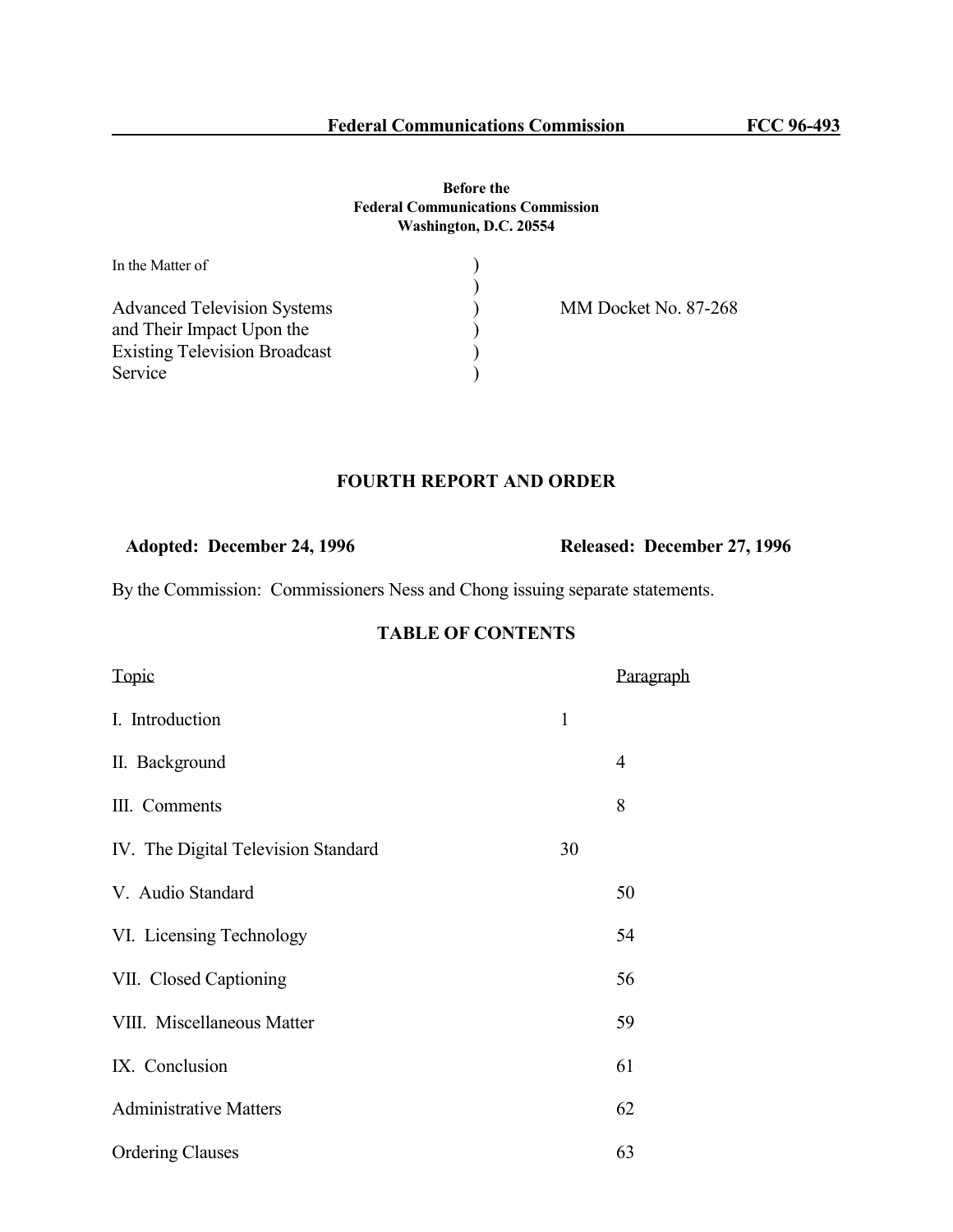Appendix A

Appendix B

I. Introduction

 1. In this, the Fourth Report and Order in our digital television ("DTV") proceeding, we adopt a standard for the transmission of digital television.<sup>T</sup> This standard is a modification of the  $ATSC<sup>2</sup>$  DTV Standard proposed in the Eifth Further Notice of Proposed Rule Making and is consistent with a consensus agreement voluntarily developed by a broad cross-section of parties, including the broadcasting, consumer equipment manufacturing and computer industries.<sup>3</sup> As explained below, the Standard we adopt does not include requirements with respect to scanning formats, aspect ratios, and lines of resolution.<sup>4</sup> For clarity, we will refer to this modified standard as the "DTV Standard."

 2. This proceeding demonstrates how competing industries, working together, can develop de facto industry selected standards that satisfy the interests of contending parties. We commend these industries for their efforts. We also commend the many dedicated individuals and entities who voluntarily contributed their talents and resources to the development of a world leading digital broadcast television technology.

3. We conclude that adoption of the DTV Standard will serve the public interest. It will

-<br>1

This standard will apply only to terrestrial digital television broadcasting and not to other video delivery services.

2 "ATSC" is the Advanced Television Systems Committee. When it adopted the ATSC DTV Standard, the ATSC had 54 members including television networks, motion picture and television program producers, trade associations, television and other electronic equipment manufacturers and segments of the academic community. It was formed by the member organizations of the Joint Committee on InterSociety Coordination ("JCIC") for the purpose of exploring the need for and, where appropriate, to coordinate development of the documentation of ATV systems. The JCIC is composed of the Electronic Industries Association, the Institute of Electrical and Electronics Engineers, the National Association of Broadcasters, the National Cable Television Association, and the Society of Motion Picture and Television Engineers. The membership of the ATSC when it adopted the ATSC DTV Standard is at Appendix C of the Fifth Further Notice of Proposed Rule Making in MM Docket No. 87-268, 11 FCC Rcd 6235, 6269 (1996) ("Fifth Further Notice").

3 See letter of Broadcasters Caucus, Consumer Electronics Manufacturers Association and Computer Industry Coalition on Advanced Television Service, dated November 26, 1996 ("the Agreement"), at "(1)".

4 According to the Agreement, id., the "ATSC DTV Standard, including the Table 3 video format constraints, remains unchanged."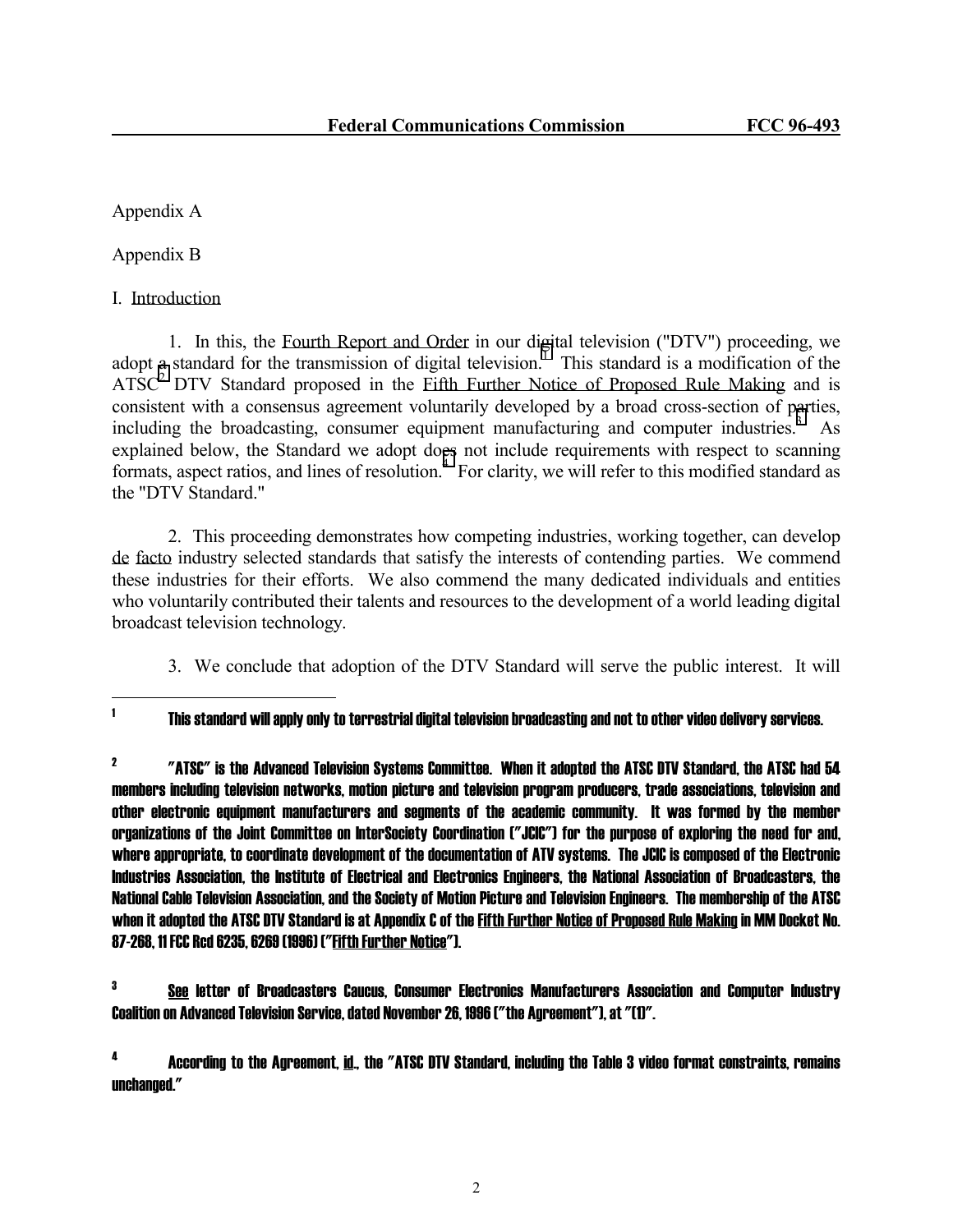bring many benefits to American consumers. By providing a requisite level of certainty to broadcasters, equipment manufacturers and consumers, the benefits of digital broadcasting will be realized more rapidly. The public will receive more choices in video programming with dramatically better visual and aural resolution. In addition, new and innovative services can be made available by the data transmission capabilities of the DTV Standard. Further, the DTV Standard will permit interoperability with computers and encourage innovation and competition.

#### II. Background

 4. This proceeding began in 1987, when we issued our first inquiry into the potential for advanced television ("ATV") services. Subsequently, over the course of the past decade, we have issued a series of Notices concerning ATV and, based upon the comments received, have made a number of decisions.<sup>5</sup> In the fall of 1987, a few months after initiating this rulemaking proceeding, we established the Advisory Committee on Advanced Television Service ("Advisory Committee" or "ACATS") to provide recommendations concerning technical, economic and public policy issues associated with the introduction of ATV service. $\int_{0}^{\infty}$  Early in the process we decided that no additional spectrum would be allocated for television broadcasting, but that existing broadcasters should be permitted to upgrade their transmission technology so long as the public remains served throughout any transition period.<sup>7</sup> We later decided "that an ATV system that transmits the increased information of an ATV signal in a separate 6 MHz channel independent from an existing NTSC channel will allow for ATV introduction in the most non-disruptive and efficient manner."<sup>8</sup> As the proceeding progressed, all-digital advanced television systems were developed and we began to refer to advanced television as digital television ("DTV") in recognition that, with the development of the technology, it was decided any ATV system was certain to be digital. In

<sup>-&</sup>lt;br>5 Notice of Inquiry in MM Docket No. 87-268, 2 FCC Rcd 5127 (1987) ("First Inquiry"). See also Tentative Decision and Further Notice of Inquiry in MM Docket No. 87-268, 3 FCC Rcd 6520 (1988) ("Second Inquiry"); First Report and Order in MM Docket No. 87-268, 5 FCC Rcd 5627 (1990)("First Order"); Notice of Proposed Rule Making in MM Docket No. 87-268, 6 FCC Rcd 7024 (1991) ("Notice"); Second Report and Order/Further Notice of Proposed Rule Making in MM Docket No. 87-268, 7 FCC Rcd 3340 (1992) ("Second Report/Further Notice"); Second Further Notice of Proposed Rule Making in MM Docket No. 87-268, 7 FCC Rcd 5376 (1992) ("Second Further Notice"); Memorandum Opinion and Order/Third Report and Order/Third Further Notice of Proposed Rule Making in MM Docket 87-268, 7 FCC Rcd 6924 (1992)("Third Report/Further Notice"); Fourth Further Notice of Proposed Rule Making in MM Docket No. 87-268, 10 FCC Rcd 10540 (1995) ("Fourth Further Notice"); Fifth Further Notice, supra; Sixth Further Notice of Proposed Rule Making in MM Docket No. 87-268, 11 FCC Rcd 10968 (1996)("Sixth Further Notice").

<sup>6</sup> The Advisory Committee, chaired by former FCC Chairman Richard Wiley, consisted of a twenty-five member parent committee, a Steering Committee, and three Subcommittees.

<sup>7</sup> Second Inquiry, supra at 6525 and 6530.

<sup>8</sup> Third Report/Further Notice, supra at 6926; see also First Order, supra at 5627-29.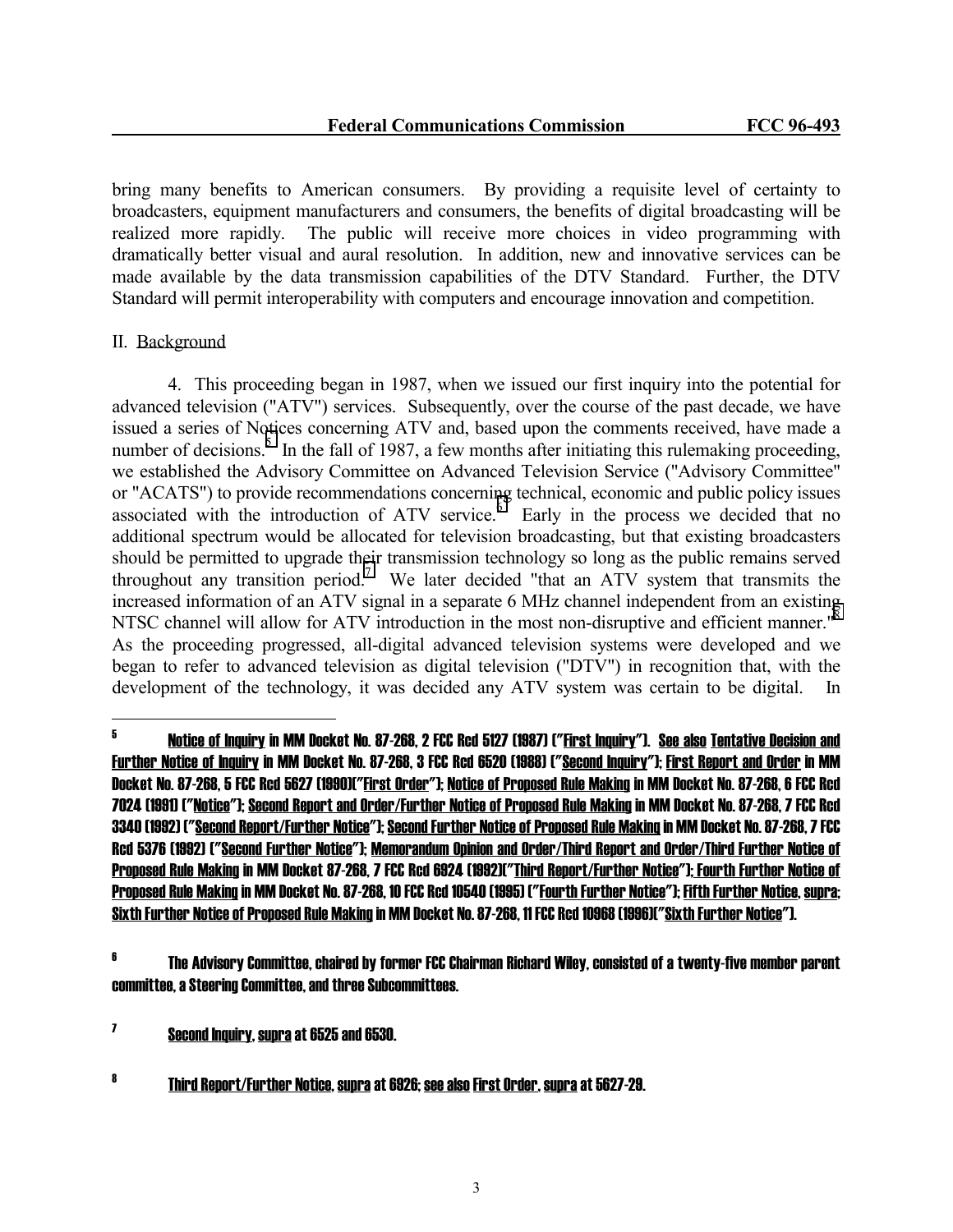February of 1993, the Advisory Committee reported that a digital HDTV system was achievable, but that all four competing digital systems then under consideration would benefit significantly from further development and none would be recommended over the others at that time.<sup>9</sup> In May of 1993, seven companies and institutions that had been proponents of the four tested digital ATV systems, joined together in a "Grand Alliance"<sup>10</sup> to develop a final digital ATV system for the standard. Over the next two-and-a-half years, that system was developed, extensively tested, and is documented in the ATSC DTV Standard. On November 28, 1995, the Advisory Committee voted to recommend the Commission's adoption of the ATSC DTV Standard.

 5. The system described by the ATSC DTV Standard is generally recognized to represent a significant technological breakthrough. It includes discrete subsystem descriptions, or "layers," for video source coding and compression, audio source coding and compression, service multiplex and transport, and RF/transmission. In addition to being able to broadcast one, and under some circumstances two, high definition television ("HDTV") programs, the Standard allows for multiple streams, or "multicasting," of Standard Definition Television ("SDTV") programming at a visual quality better than the current analog signal.<sup>11</sup> Utilizing this Standard, broadcasters can transmit three, four, five, or more such program streams simultaneously.<sup>12</sup> The Standard allows for the broadcast of literally dozens of CD-quality audio signals. It permits the rapid delivery of large amounts of data; an entire edition of the local daily newspaper could be sent, for example, in less than two seconds. Other material, whether it be telephone directories, sports information, stock market updates, information requested concerning certain products featured in commercials, computer software distribution, interactive education materials, or virtually any other type of information access can also be provided. It allows broadcasters to send, video, voice and data simultaneously and to provide a range of services dynamically, switching easily and quickly from one type of service to another. For example, a broadcaster could transmit a news program

#### 9 ATV System Recommendation of the FCC Advisory Committee on Advanced Television Service (February 24, 1993) ("ATV System Recommendation").

j

10 The members of the HDTV Grand Alliance are AT&T, General Instrument Corporation, Massachusetts Institute of Technology, Philips Electronics North America Corporation, Thomson Consumer Electronics, The David Sarnoff Research Center, and Zenith Electronics Corporation.

 $11$  High Definition Television offers approximately twice the vertical and horizontal resolution of current NTSC analog broadcasting, which is a picture quality approaching 35 millimeter film, and has sound quality approaching that of a compact disc.

 $12$  This is made possible through the use of digital compression technology and a packetized transport structure using packet headers and descriptors, which have been described as "a kind of translator to tell all digital devices what type of data is being transmitted." Advisory Committee Final Report and Recommendation, Advisory Committee on Advanced Television Service, November 28, 1995, p. 15.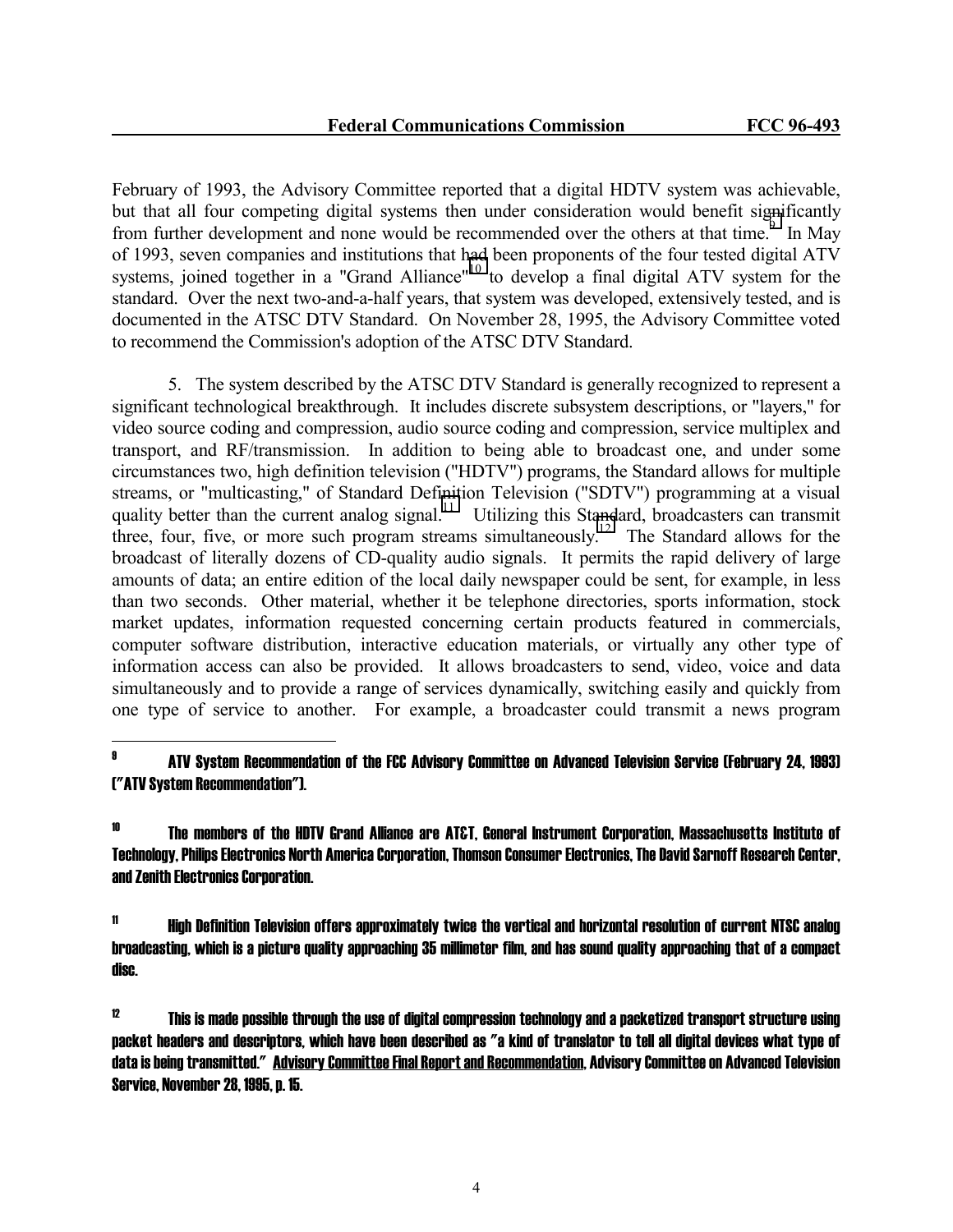consisting of four separate, simultaneous SDTV program streams for local news, national news, weather and sports; then transmit an HDTV commercial with embedded data about the product; then transmit a motion picture in an HDTV format simultaneously with unrelated data. As stated by the HDTV Grand Alliance:

 The ATSC DTV Standard based on the Grand Alliance system represents by far the world's best digital broadcast television system, with unmatched flexibility and unprecedented ability to incorporate future improvements. Implementing this technology will dramatically increase the technical quality of broadcast television, helping to preserve for consumers and for our democratic society the benefits of a vibrant and healthy free over-the-air television service in the future. In addition, deploying this technology will give consumers access to a host of potential information services that can help meet pressing needs in health care, education and other areas... $^{13}$ 

 6. On May 9, 1996, we adopted the Fifth Further Notice, supra, recommending adoption of the ATSC DTV Standard, and seeking comment on additional issues. Comments in response to the Fifth Further Notice were received July 11, 1996. Reply comments were received August 12, 1996.

 7. Several commenters to the May 9 Fifth Further Notice, including representatives of the computer industry and film makers, objected to adoption of the ATSC DTV Standard. After several efforts to reach consensus among the industry groups failed, the groups came together again. On November 25, 1996, representatives of a broad cross section of the broadcast, computer and receiver manufacturing industries reached an agreement ("the Agreement") and, the following day, submitted it to the Commission.<sup>14</sup> The Agreement stated that the FCC should adopt the voluntary ATSC DTV Standard, except for the video format constraints described in Table 3, including the aspect ratios. The parties also asked that any Report and Order adopting the ATSC DTV Standard, as modified, clarify that data broadcasting<sup> $15$ </sup> is a permitted use under the standard. Finally, the parties agreed that the ATSC DTV Standard, as modified, would provide for extensibility of services and quoted the following language from the ATSC "Guide to the Use of the ATSC Digital Television Standard."

#### 13 Comments of the Digital HDTV Grand Alliance at i.

 $14$  Film maker representatives, although party to the negotiations leading to the agreement, oppose the agreement because it does not require the transmission of motion pictures in their original aspect ratios. See letter of Larry Chernikoff on behalf of the Coalition of Film Makers, dated November 26, 1996.

 $^{15}$  The parties defined data broadcasting as the transmission of any type of data other than real-time video and audio programming.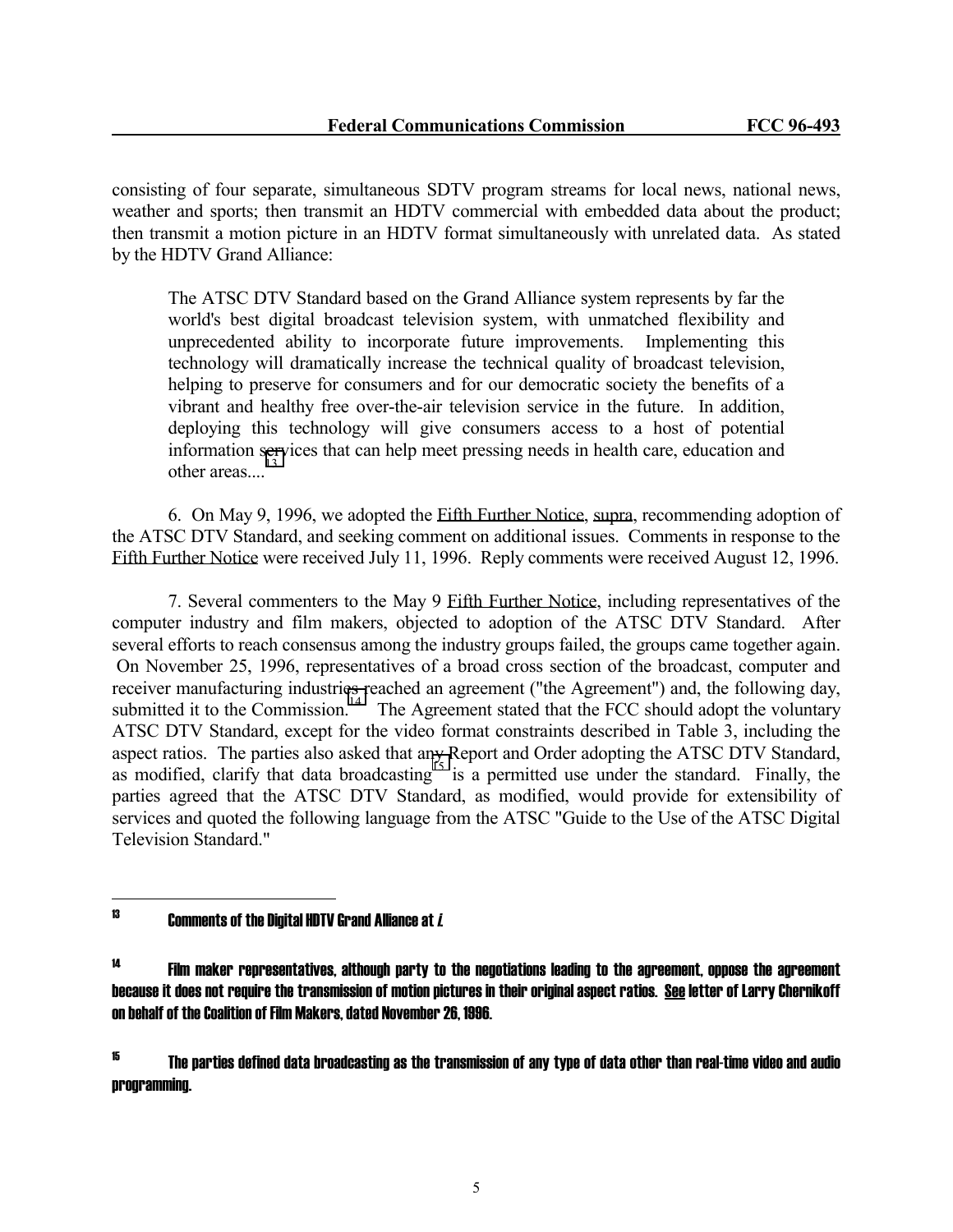Because there will be possibilities for future services that we cannot anticipate today, it is extremely important that the transport architecture provide open-ended extensibility of services. New elementary bit streams could be handled at the transport layer without hardware modification by assigning new packet IDs ("PIDs") at the transmitter and filtering out these new PIDs in the bit stream at the receiver. Backward compatibility is assured when new bit streams are introduced into the transport system as existing decoders will automatically ignore new PIDs.<sup>16</sup>

On November 27, 1996, the Commission released a Public Notice soliciting comment on the Agreement.17 Comments were filed December 6, 1996.

# III. Comments $18$

j

 8. Technical Standards for DTV. We received a broad range of comments regarding the Fifth Further Notice about whether and how to adopt technical standards for digital broadcast and the proper role of government in the standard setting process. There is widespread agreement among commenters that selection of a DTV standard should be analyzed in terms of network effects, that is the indirect benefits that accrue to other DTV users when any particular user adopts DTV.<sup>19</sup> Broadcasters, computer interests and cable interests agree that broadcasting is a network product; that issues surrounding selection of a DTV standard are influenced by network effects; and that in order to evaluate the various alternatives, it is important to understand how network effects will operate. While commenters agreed on a common analytical framework, they disagreed on the relative severity of the startup, coordination and potential splintering problems facing digital

 $16$  ATSC A/54 (Guide to the use of the ATSC Digital Television Standard"), Section 8.1.1.3.

 $17$  Public Notice, "Technical Standard for Digital Television - MM Docket No. 87-268 - The Commission Seeks Comment on Digital TV Standards Agreement," FCC 96-465, 61 Fed. Reg. 64045 (December 3, 1996).

 $^{18}$  This Section will first summarize the initial positions of parties. The extent to which their positions have changed since their initial filings is summarized in the subsection concerning the Agreement.

<sup>&</sup>lt;sup>19</sup> In television broadcast systems, one user's adoption of DTV provides no direct benefit to other users, but may yield lagged, indirect benefits through the provision of new or improved programming. See comments of National Cable Television Association," Declaration of Bruce M. Owen in Response to the Fifth Further Notice of Proposed Rule Making," at 4-11; comments of Broadcasters at 16; reply comments of Strategic Policy Research (on behalf of Cap Cities/ABC Inc., CBS Inc., Fox Television Stations, Inc., Association for Maximum Service Television ("MSTV"), National Association of Broadcasters ("NAB"), and the National Broadcasting Co., Inc.) at 4-8; and comments of the Computer Industry Coalition on Advanced Television, Volume 2, Exhibit D, at 3-4. For a discussion of network effects in broadcast television see Bruce M. Owen and Steven S. Wildman, Video Economics, (Harvard University Press, 1992): 260-313.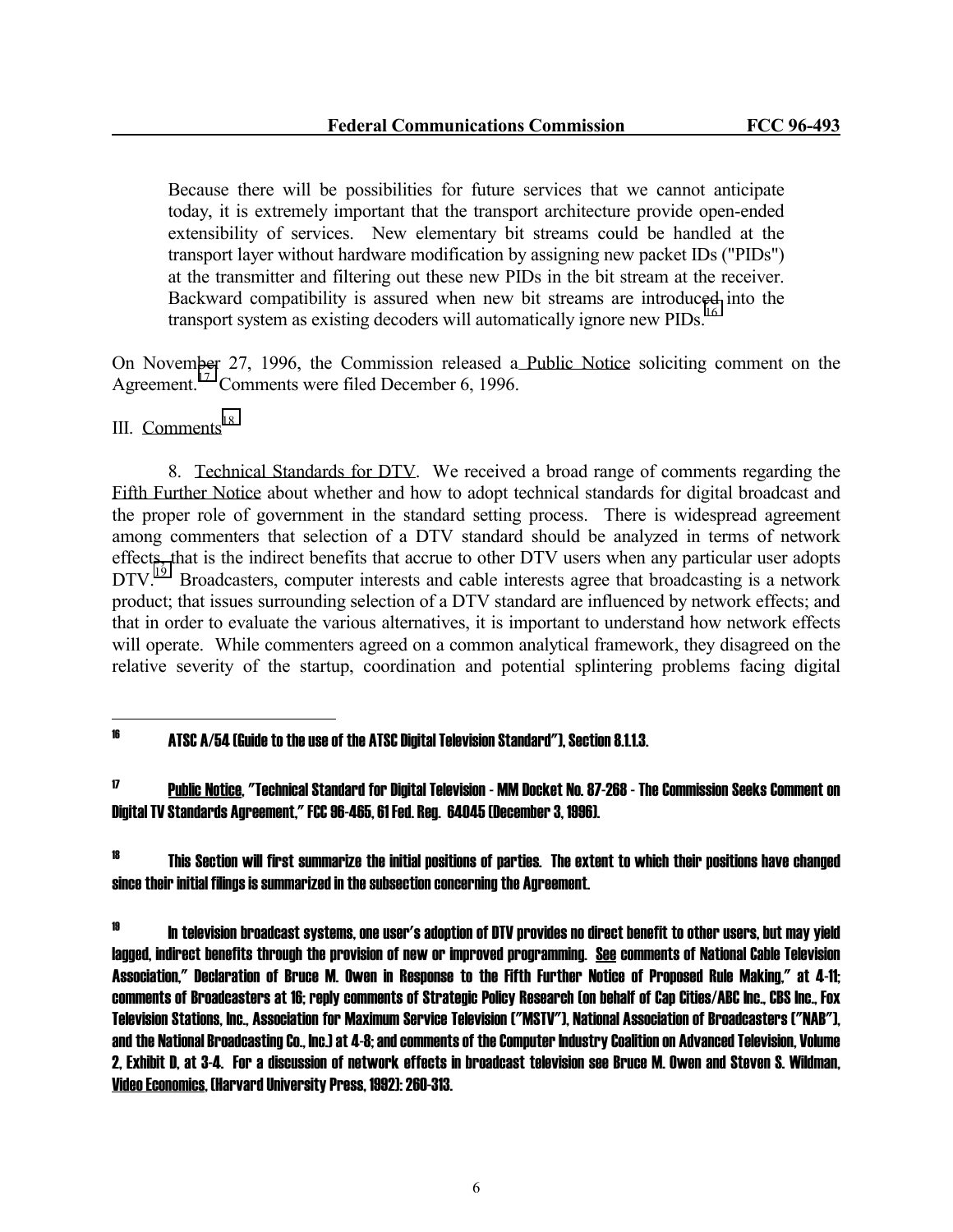broadcast television.<sup>20</sup> Startup refers to the situation where everyone would be better off adopting DTV technology but no one has the incentive to move first.<sup>21</sup> Coordination is the collaborative effort by broadcasters, consumer equipment manufacturers, and program producers that is necessary to introduce DTV. Splintering refers to the breakdown of the consensus or agreement to use the DTV Standard.

 9. Commenters also disagreed on the availability and effectiveness of market-based mechanisms to solve these problems and to facilitate the goals and objectives established in this proceeding. Broadcasters, equipment manufacturers and some consumer groups contend that DTV has startup, coordination and splintering problems that are more severe than those of other network industries and that a DTV standard adopted by the Commission is needed to overcome these problems.<sup>22</sup> In contrast, cable and computer interests contend that all sectors of the broadcast industry have significant incentives to reach a consensus on transmission and reception standards without a government mandate. $^{23}$ 

 10. Broadcasters warn that a market-driven selection of a standard would result in barriers to the introduction of DTV if different incompatible systems develop.<sup>24</sup> Under a market-based approach, for example, broadcasters in the same community could select different and incompatible transmission systems so that consumers would only be able to obtain service from those television stations using the system that is compatible with the receiver they have purchased and be denied access to those using another transmission system. Broadcasters maintain that a governmentmandated standard is essential to ensure a universally available, advertiser-supported over-the-air digital broadcast service in the future.<sup>25</sup> In contrast, cable interests do not agree that there are unique characteristics or public policy goals attendant to broadcast DTV, or that there would be a market failure unless a mandatory transmission standard is adopted.<sup>26</sup> They argue that the rationale

 $^{22}$  See, e.g., comments of Mitsubishi Consumer Electronics America, Inc., ("MCEA") at 2-3; Philips Electronics North America Corporation ("Philips") at 4-8; comments of Broadcasters at 15-24.

 $^{23}$  See, e.g., comments of Tele-Communications, Inc. ("TCI") at 6-8; comments of Compaq Computer Corporation at 6-14.

24 See reply comments of Strategic Policy Research at 6.

 $^{25}$  **Id. at 14.** 

 $20$ See, comments of Broadcasters at 15-23, reply comments of Strategic Policy Research at 2-8, reply comments of National Cable Television Association at 10-17, and reply comments of Computer Industry Coalition on Advanced Television Service at 5-11.

 $^{21}$  Startup is also referred to as the "chicken and egg problem" or "wait and see behavior."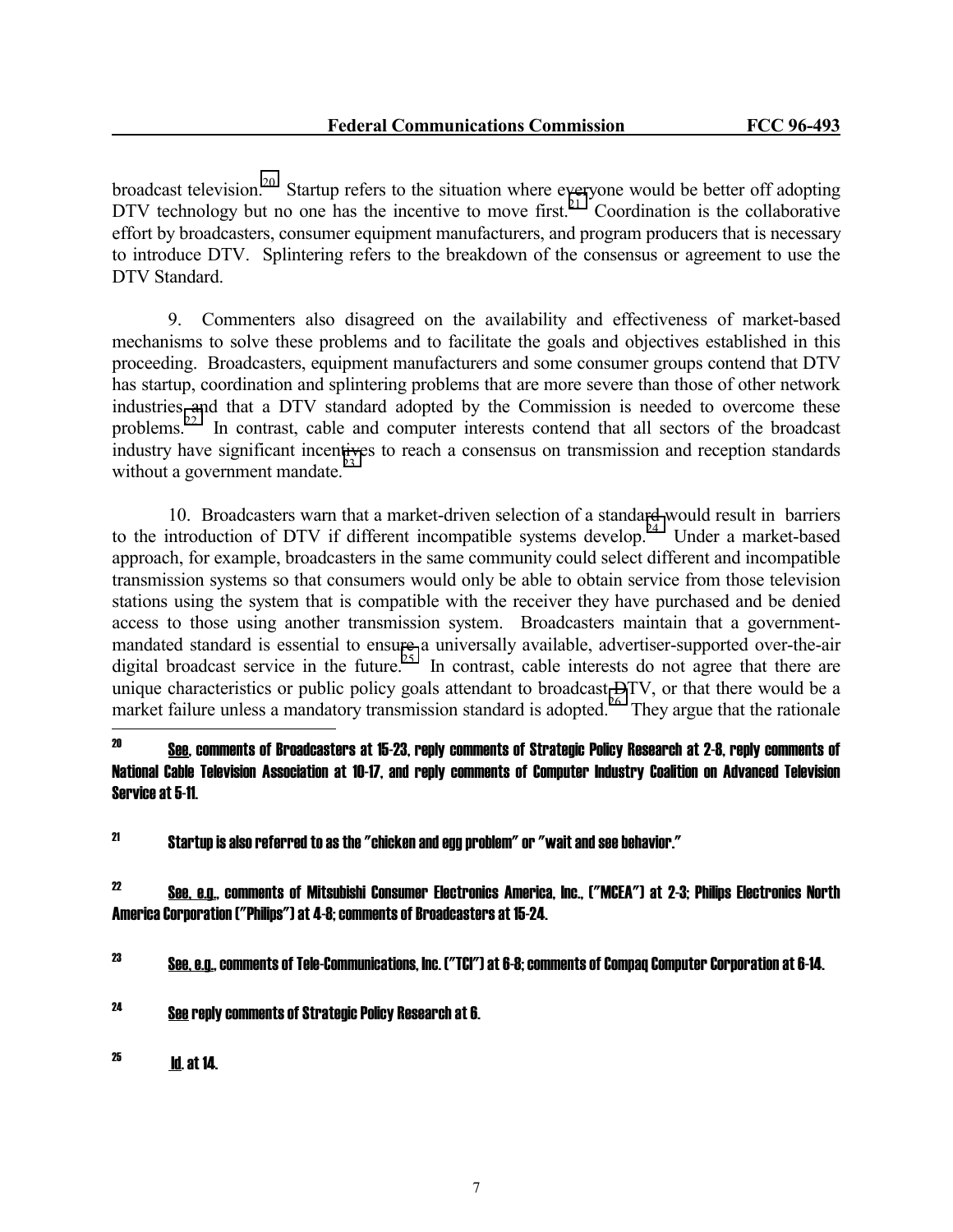for not adopting transmission standards for DBS, PCS, MMDS, and DARS applies to  $DTV<sup>27</sup>$ 

 11. There is likewise a range of opinion on the merits of the ATSC DTV Standard. Broadcasters, equipment manufacturers, the Grand Alliance, and ATSC urge the Commission to adopt the complete ATSC DTV Standard.<sup>28</sup> They contend that only a Commission-adopted standard will supply the certainty needed by all parties to undertake the transition to DTV and that the ATSC DTV Standard is the best DTV standard in the world.<sup>29</sup> The Grand Alliance contends that "[t]he system's all-digital layered architecture, its packetized data transport structure, its use of headers and descriptors, its support of multiple picture formats and frame rates with a heavy emphasis on progressive scan<sup>30</sup> and square pixels,<sup>31</sup> and its compliance with MPEG-2 international compression and transport standards, give it unprecedented and unmatched interoperability with computers and telecommunications." $^{32}$  (Footnotes added.)

 12. Computer interests, lead by Computer Industry Coalition on Advanced Television Service ("CICATS"), urge us not to adopt a DTV standard but state that if we decide to the contrary we should only mandate a minimum base-line standard based exclusively on progressive scanning<br>technology.<sup>33</sup> The National Telecommunications and Information Administration ("NTIA") The National Telecommunications and Information Administration ("NTIA")

# $^{26}$  See reply comments of National Cable Television Association. Inc., at 10-17.

# $^{27}$  See, e.g., Comments of TCI at 2.

 $^{28}$  See, e.g., comments of Broadcasters at 34; comments of ATSC at 9; comments of Zenith at 7; comments of Sony at 12; comments of Thomson Consumer Electronics ("Thomson") at 6; comments of Grand Alliance at 9.

 $^{29}$  See, e.g., comments of Broadcasters at 18-19 and 34; comments of ATSC at 3, 6; Sony Electronics Inc. ("Sony") at 8.

 $^{\rm 30}$  In interlaced scanning, which is currently used in NTSC television, odd and even numbered lines of the picture are sent consecutively, as two separate fields. Alternate scans through the picture scan all even numbered, then all odd numbered lines. These two fields are superimposed to create one frame, or complete picture, at the receiver. In progressive scanning, instead of skipping rows as in interlaced scanning, each line is scanned in succession from the top of the picture to the bottom, with a complete image sent in each frame. This type scanning is commonly found in computer displays today.

 $31$  A pixel is an abbreviation for "picture element," the smallest distinguishable portion of a picture. "Square pixels" means that picture elements are equally spaced in the vertical and horizontal direction. This simplifies computer processing of images. Comments of the ATSC at 20, fn 12.

 $32$  Comments of HDTV Grand Alliance at 17-18. See also comments of ATSC at 3, and EIA at 9.

33 Comments of CICATS at 31-37.7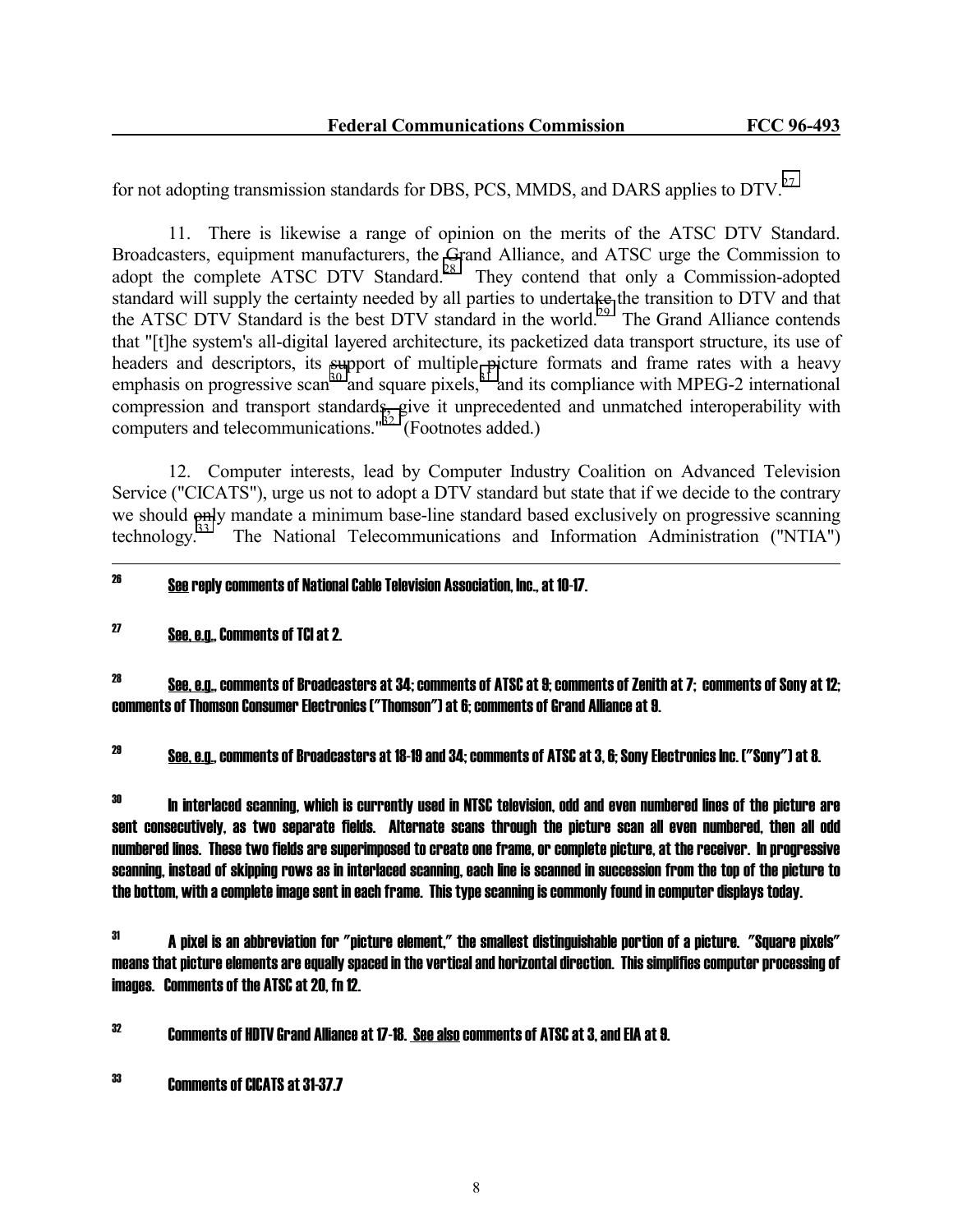stresses the need for a single mandatory DTV standard but recommends limiting a standard to only those elements necessary to provide certainty, encourage adoption, ensure the opportunity for technological developments, and promote evolution to an all-progressive scan system.<sup>34</sup> NTIA concludes that the best solution would be for interested parties to reach a consensus on disputed issues.<sup>35</sup>

 13. While favoring a mandatory DTV standard, most commenting cinematographic and imaging interests (with the significant exception of the Motion Picture Association of America, Inc.36) oppose adoption of the ATSC DTV Standard in its current form because of its inclusion of interlaced scanning and other perceived deficiencies, particularly in its video and audio specifications.<sup>37</sup> MPAA, however, supports all aspects of the Standard including its use of both interlaced and progressive scanning and its  $16:9$  aspect ratio.<sup>38</sup> As noted above, the cable industry opposes adoption of mandatory standards. The National Cable Television Association ("NCTA") is not critical of the specific ATSC DTV Standard, but questions whether any standard should be dictated by government.<sup>39</sup> Nevertheless, it recognizes the need for performance standards for controlling interference. $40$ 

 14. Public interest groups generally favor adoption of a single mandatory standard although they differ on what that standard should be.<sup>41</sup> For example, Consumer Federation of America and

34 Comments of NTIA at 1-3.

 $35$  Reply comment of NTIA at 2.

 $36$  Motion Picture Association of America, Inc. ("MPAA") is a trade association representing seven of the largest U.S. producers, distributors, and exporters of theatrical motion pictures, television programming, and home video entertainment.

 $37$  See, e.g., Comments of Robert Primes, ASC, at 2 and 13; comments of the Coalition of Film Makers ("Film Makers") at 2, 5-9, and 11; comments of Harold Becker.

38 Comments of MPAA at 2-8.

39 Comments of NCTA at 2.

40 Reply Comments of NCTA at 6-7.

41 Citizens for HDTV Coalition and the National Consumers League urge adoption of the ATSC DTV Standard while the Benton Foundation ("Benton"), Consumer Federation of America and Media Access Project ("CFA/ MAP") recommend adoption of the CICATS standard. However, CFA/MAP contend that the public interest would be served by encouraging ATSC and CICATS to work out their technological differences.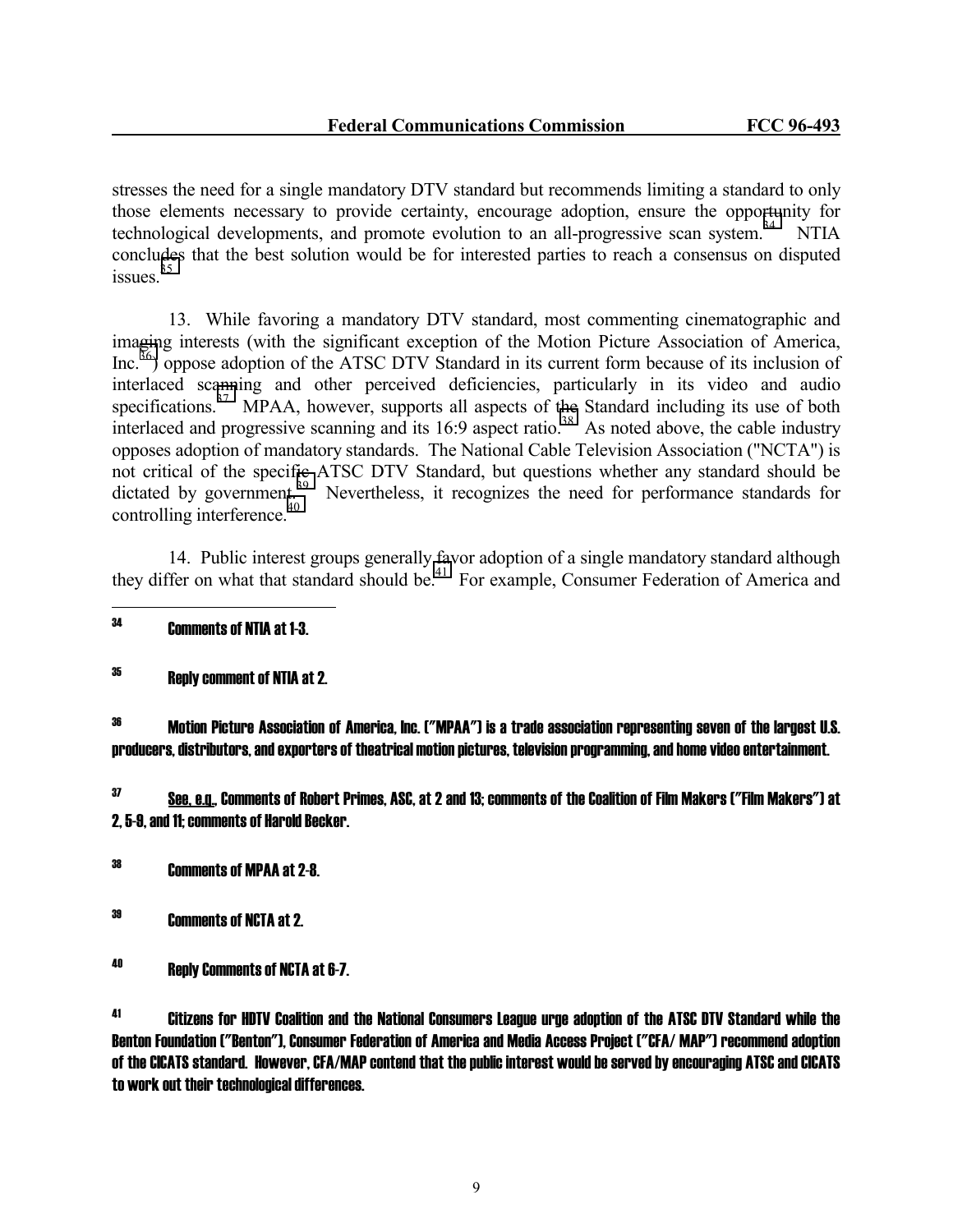Media Access Project ("CFA/MAP") believes that the public interest will be served if the Commission adopts a digital television standard that 1) reduces the cost of digital receivers and converters and 2) permits the convergence of video and computer technologies.<sup>42</sup> In contrast, National Consumers League urges adoption because "[i]n the absence of a standard, consumers will be confused. The marketplace will send a number of conflicting messages as new products will diverge in purpose and application. Demand for HDTV and related products will not materialize, and we will not experience the dramatic price reductions normally associated with consumer electronics products. The market will simply not be able to function efficiently, and consumers will literally pay the price." $43$  Citizens for HDTV contends that the Commission should adopt the Standard for several reasons, which include "the unique 'open' and 'universal' nature of the Nation's broadcasting system, as distinguished from other media; the appropriate role of government...in adopting and mandating this Standard; the certainty and confidence [it] affords for investments by consumers...; and the importance of the Standard to DTV compatibility with today's NTSC broadcast system and the Commission's planned recapture of part of the TV bands after the transition is completed."<sup>44</sup>

 15. Alternatives to Standards. Little comment was received concerning the two alternative approaches to standards specifically mentioned in the Fifth Further Notice: that we authorize use of and prohibit interference to users of the ATSC DTV Standard, or adopt the ATSC DTV Standard for allocation and assignment purposes only. However, some commenters propose approaches consistent with these two alternatives. For example, equipment manufacturer Harris argues for mandating at least the RF/transmission layer and basing allotment and assignment principles on it in order to provide protection from objectionable interference.<sup>45</sup> Some, such as the Benton Foundation, urge the Commission to adopt no more than the minimal rules needed to protect spectrum users from interference.<sup>46</sup> Also, NCTA opposes adoption of a design standard and suggests that we use performance standards to control interference.<sup> $47$ </sup> The many parties that support adoption of the complete standard generally believe that these less inclusive options would not provide the certainty necessary for the successful launch of DTV and would not provide an

- 43 Comments of National Consumers League.
- 44 Comments of Citizens for HDTV at 6.
- 45 Reply comment of Harris Corporation at 5.
- 46 Comments of Benton Foundation at 3.
- 47 Reply Comments of NCTA at 6-7.

<sup>42</sup> 42 Comments of CFA/MAP at 1.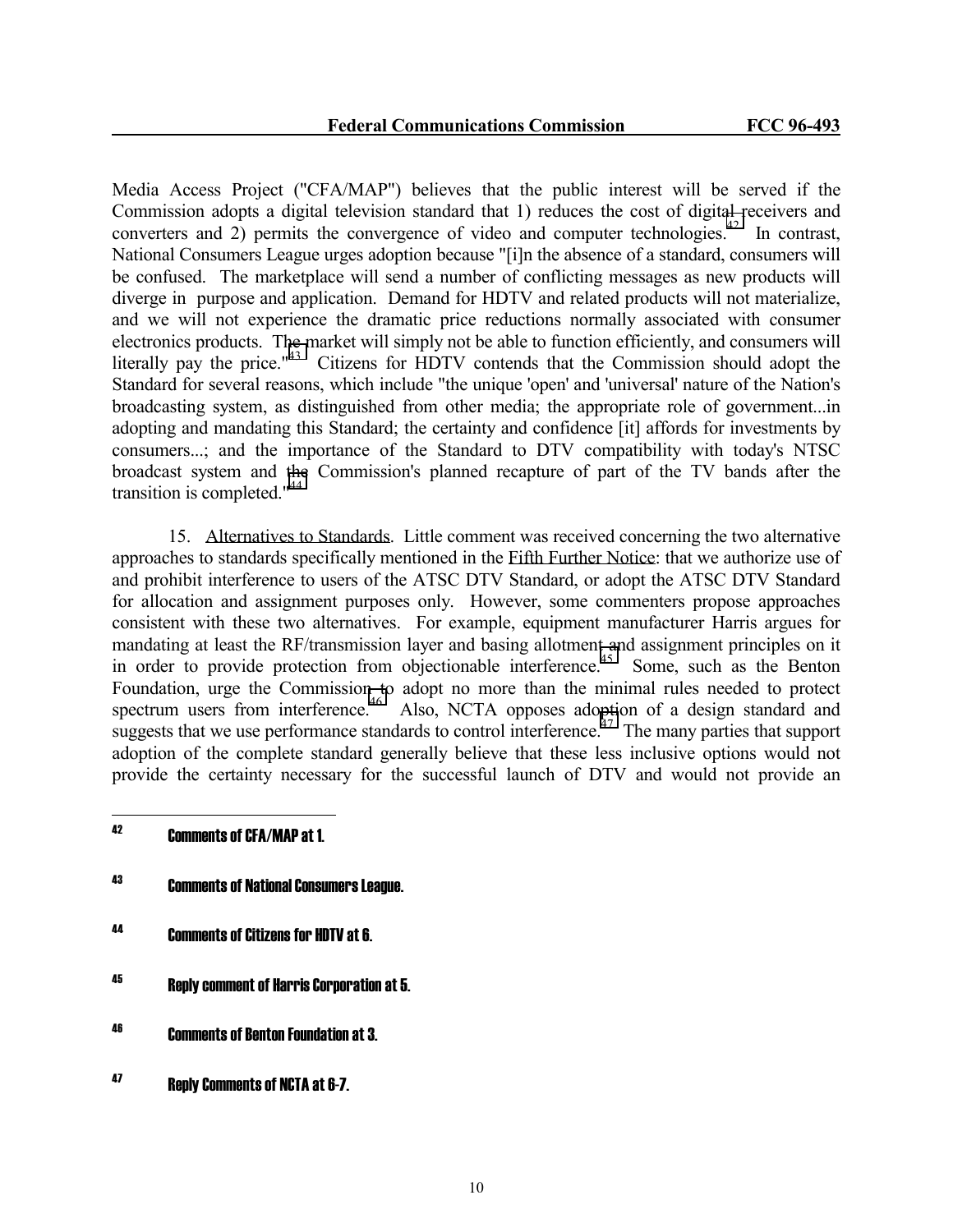adequate basis for either the design or the purchase of DTV receivers. In addition, the Advanced Television Technology Center ("ATTC") asserts that a DTV table of allotments necessarily will depend on the extent to which DTV causes interference to itself and other signals and resists interference from other signals. Therefore, ATTC contends it is more realistic to mandate the Standard for actual operation than to attempt to predict the impact of hypothetical alternatives.<sup>48</sup> Zenith and others suggest that using the Standard only for allotment and assignment purposes would fail even to guarantee interference protection.<sup>4</sup>

 16. The ATSC DTV Standard. Substantial comment was received concerning the merits of, and objections to, the ATSC DTV Standard. Broadcasters, equipment manufacturers, the Grand Alliance, ATSC, and the ATTC praise the Standard as representing the best digital television system in the world and one that is unmatched in terms of flexibility, extendibility, interoperability and headroom for growth.<sup>50</sup> They note it uses primarily progressive scan and square pixels, the latter being used in all HDTV formats. These features, they contend, make it the most computercompatible digital television system in the world because computer monitors use these features. They argue that the Standard's inclusion of four interlaced formats will benefit broadcasters by allowing for the use of interlaced scan where broadcasters determine it desirable to do so, such as when broadcasting archived material that was filmed in interlaced scan or where interlaced scan may be superior, such as in low-light conditions often accompanying electronic news gathering ("ENG"). Additionally, they assert that the 16:9 wide-screen aspect ratio<sup>51</sup> is internationally recognized and accepted and with "letterboxing"52 will allow the display of motion pictures in their original aspect ratio far better than is permitted by the current 4:3 aspect ratio.

 17. Commenters representing computer interests, cinematographers, and some public interest groups generally oppose the standard.<sup>53</sup> Computer interests object to discrete features of

#### 48 48 Comments of ATTC at 4.

# 49 Comments of Zenith Electronics Corp. ("Zenith") at 7.

 $^{50}$  Comments of the Grand Alliance at 2-3; comments of ATSC at 3-4; comments of ATTC at 5-7; comments of Philips at 14-15; reply comments of Grand Alliance at 15-33; reply comments of ATSC at 15-32.

51 "Aspect ratio" is the ratio of picture width to picture height.

52 "Letterboxing" is a technique in which the aspect ratio of a film is preserved by blacking out portions of the screen, typically at the top and bottom. Material, however, is not cut from the frame. This is different than, so-called, "pan-and-scan" translation of widescreen movies to television in which moves and cuts never intended in the original are introduced to help make the action visible in a narrower frame. In pan-and-scan, less than the complete frame is transmitted and portions of the picture are left out.

53 See, e.g., comments of CICATS, Coalition of Film Makers, and Consumer Federation of America/Media Access Project.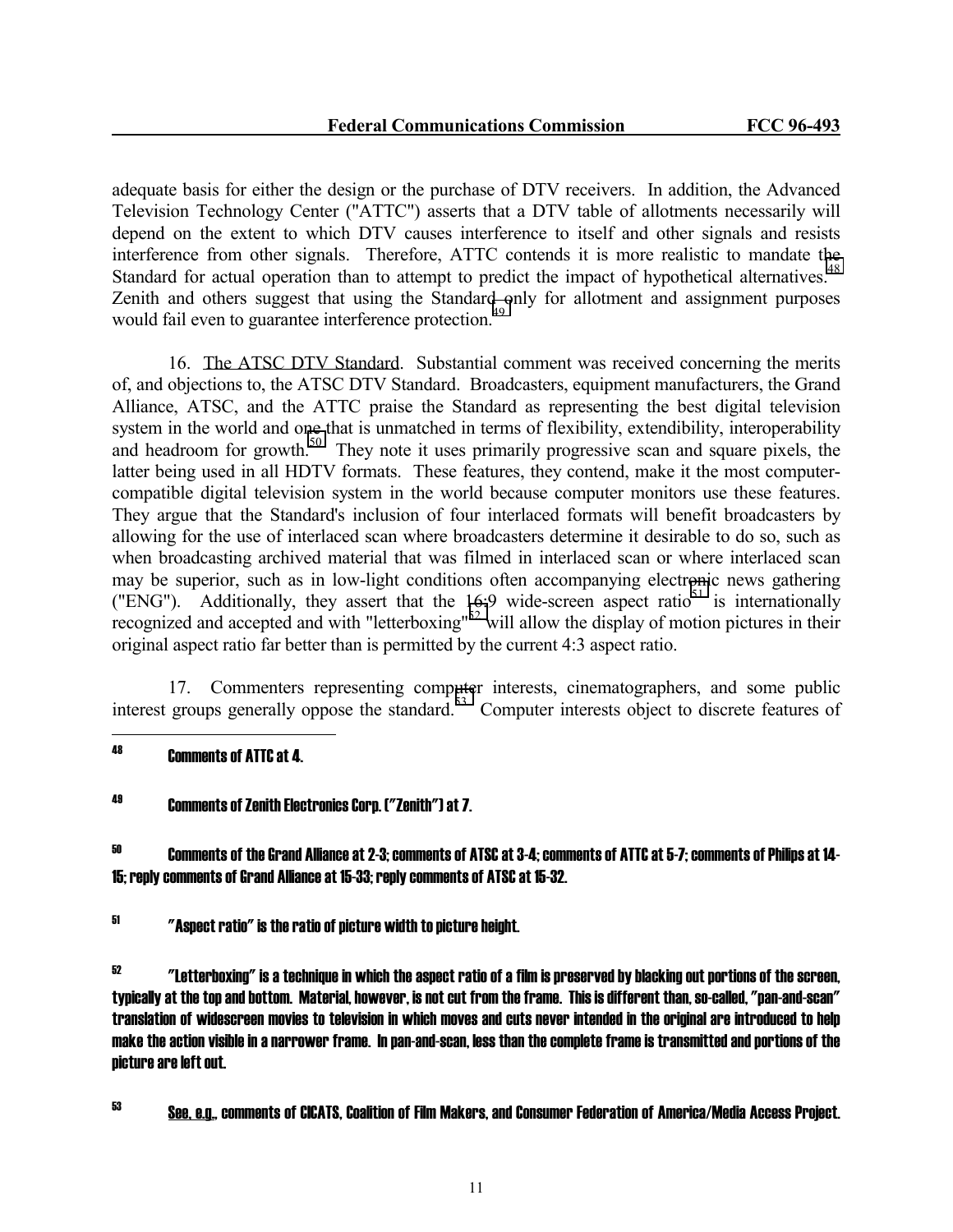the Standard, including the presence of interlaced scanning and the use of non-square pixels in some of the formats, as well as the maximum frame (or "refresh") rate of 60 Hz.<sup>54</sup> These features, when taken together, assertedly hinder the compatibility of the system with computer applications, drive up the cost of receiving equipment, and delay the convergence of computer and television technologies. CICATS recommends that the Commission adopt a standard consisting of a single video format with 480 lines of progressive scanning, a broadcaster determined picture aspect ratio, and the utilization of only square pixel spacing. Such a standard would allow for an enhancement layer that would permit, but not require, the transmission of high definition television by stations equipped to do so. This approach, it contends, would enable all consumers to receive, at a minimum, an SDTV picture on their digital equipment, at equal or better quality and significantly lower costs than under the ATSC DTV Standard. As mentioned above, most cinematographic and imaging interests oppose the inclusion of interlaced scanning as well because of its perceived deficiencies. Public interest groups such as CFA and MAP believe that the ATSC DTV Standard uses too many formats and that the baseline CICATS system will be cheaper, promoting both a more rapid and orderly transition to DTV (and the return of spectrum) and convergence of computer and television technologies.<sup>55</sup> Film interests maintain that the Standard's specification of only two aspect ratios (4:3 and 16:9) will lead to "pan and scan" of wide screen films, cropping significant portions of the original image and damaging the film makers' artistic vision.<sup>56</sup>

 18. Supporters of the Standard respond that it is far more computer friendly than any other digital television system in use anywhere in the world, relying as it does primarily on progressive scan and square pixels.<sup>57</sup> While these commenters assert that current technology prohibits the use of progressive scanning for images of more than 1000 lines in the 6 MHz channel, they concede that an all progressive system would be preferred once possible.58 In the interim, convergence will

# While several film makers object to the Standard, the Motion Picture Association of America supports its adoption by the Commission.

- 54 This is the number of frames transmitted per second.
- 55 Comments of CFA/MAP at 1, 5 and 6.

j

56 Comments of Film Makers Coalition at 5-7.

<sup>57</sup> See, e.g., comments of the Grand Alliance at 3.

<sup>58</sup> See, e.g., comments of Matsushita Electric Corp. of America at 8. ("There is broad consensus among technical experts that all progressive HDTV production is the goal, the power and flexibility of the ATSC ATV (sic) standard has been crafted to provide it and MECA is investing its resources in achieving that goal.") See also comments of the Grand Alliance at 21. ("IThe Grand Alliance generally agrees that progressive scan is the *preferred* mode for text and graphics material....")(Emphasis in original.)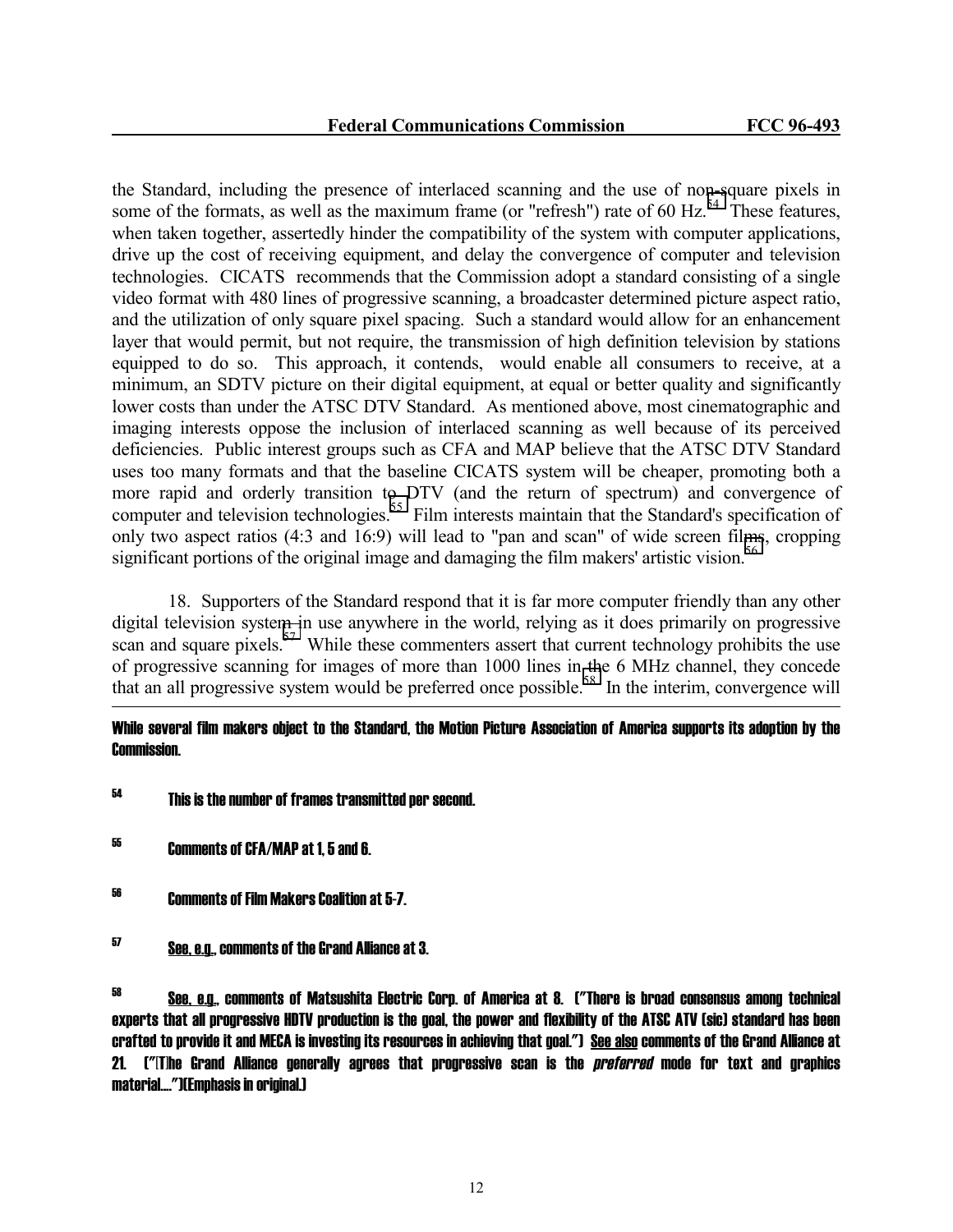not be hampered because the Standard enables consumers to choose the display formats they prefer, as interlaced programs may be displayed on progressive receivers (and vice versa). In any case, supporters of the Standard assert that interlaced source material will continue to be widely used for many years and progressive scan receivers such as those advocated by computer interests will have to include a deinterlacer even if only to display NTSC transmissions during the simulcast period.<sup>59</sup> Moreover, they contend that there are already PC/TV products on the market using analog NTSC technology, which relies on interlace scanning, thus proving that interlaced scanning is not incompatible with computers. $^{60}$  Therefore, they do not believe it credible that the introduction of the primarily progressive scan ATSC DTV Standard would somehow stymie further convergence, especially given its flexible design which permits future innovations to be accommodated.

 19. Proponents of the Standard challenge as greatly overstated the cost estimates put forward by computer interests. For example, the Grand Alliance states that the cost of a CICATS' single format SDTV receiver would be only \$48.00 less than an ATSC DTV receiver which can decode all 18 formats afforded by the Standard, and that this differential will shrink to only \$3.00 by  $2004<sup>61</sup>$  With respect to opponents' complaints regarding the Standard's maximum frame rate, the Grand Alliance asserts that if the frame rate is increased to 72 Hz, as proposed by CICATS, more bits would have to be transmitted each second. In order to fit within the Standard's maximum bit rate of approximately 19 Mbps transmitted over a 6 MHz television channel, proponents contend that trade-offs in picture quality would have to be made if the system were to operate at 72  $\text{Hz}^{62}$  Proponents also argue that the specified aspect ratios are appropriate because 16:9 is already accepted worldwide, and 80% of motion pictures are shot at 1.85:1, which readily fits a 16:9 screen with negligible use of letterboxing. Even the widest films can be accommodated by letterboxing only on the order of  $25\%$  of the screen height.<sup>63</sup> Adopting the film makers' proposed 2:1 aspect ratio would still require letterboxing for films made in aspect ratios different than 2:1, which today includes most films, and would result in displays, for a given picture height, 12.5% larger in picture

<sup>61</sup> Reply comments of the Grand Alliance, Appendix A at A-11. Grand Alliance also contends that in 1996 dollars, the incremental parts cost of a high-quality de-interlacer -- a cost which only all-progressive displays would have to bear and which some in the computer industry believe puts them at a competitive disadvantage versus interlaced receivers -- would be \$28 to support a high-end receiver with a high-resolution 720-line progressive scan display, and only \$2 to support a mid-line receiver with a 480-line progressive scan display. Reply Comments of the Grand Alliance at 48.

 $62$  Reply comments of the Grand Alliance at 57; reply comments of ATSC at 55.

 $63$  Reply comments of the Grand Alliance at 59; reply comments of ATSC at 57-58.

<sup>59</sup> 59 Reply comments of the Grand Alliance at 48.

<sup>60</sup> Id.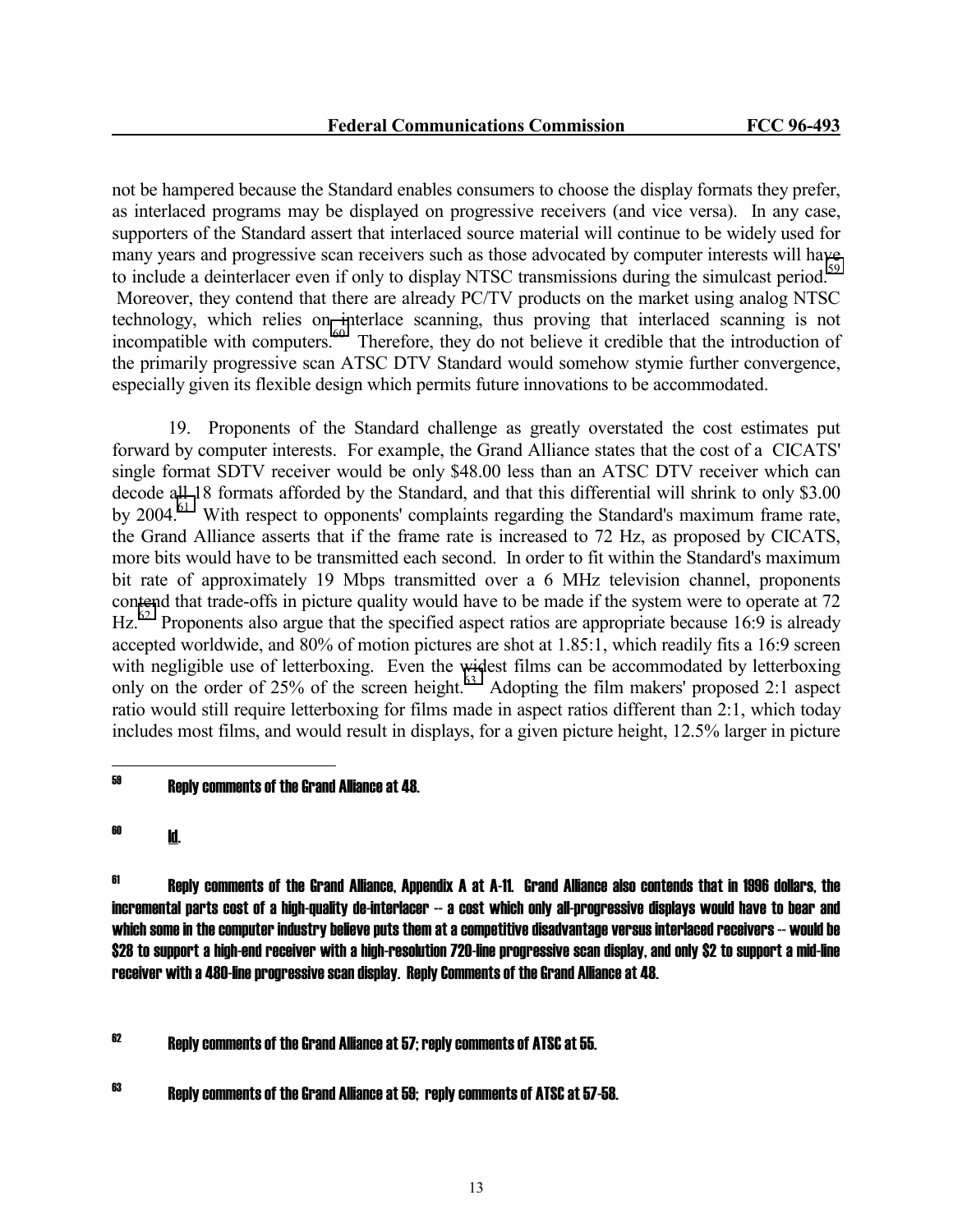area, 30 - 50% heavier and correspondingly more expensive for consumers. Use of the CICATS proposal, which emphasizes SDTV, would further diminish a film maker's product by foregoing consumer access to resolution comparable to that found in a theater.

 20. Review or Sunset of Standard. Most commenters addressing the issue advocate either proceeding under our current processes for regulatory change or reviewing the Standard at some definite future time. Broadcasters and equipment manufacturers, for instance, believe that we should consider modifications but should not establish a specific review date or a sunset.<sup>64</sup> They argue that doing so would inject an element of uncertainty into the transition process, discourage consumers, broadcasters and manufacturers from making investments, and be arbitrary because the transition timetable, the timing of production of DTV sets, and the timing of consumer acceptance of DTV sets is unknown at the present time.<sup>65</sup> These parties emphasize the inherent flexibility of the Standard and argue that this mitigates the need for a fixed review or sunset. Sony and Schreiber propose that the Commission name an Advisory Committee, consisting of experts, who would examine the Standard and recommend changes in accordance with the Commission's existing procedures.<sup>66</sup>

 21. NTIA urges us to ensure that the industries involved develop a clearly defined plan to promote speedy migration to an all-progressive scan system that moves expeditiously and includes a target date for full transition.<sup>67</sup> NTIA suggests that we periodically review the migration to an all progressive system.

 22. Incorporation of Standard into Commission's Rules. Little in the way of comment was submitted on this issue. The Grand Alliance believes that the Commission should incorporate the Standard by reference, as it did in 1995 with an ATSC standard for ghost canceling in NTSC. The Standard, it adds, need not be incorporated in its entirety. It asks that the Commission incorporate by reference ATSC Doc. A/53 ("ATSC Digital Television Standard, 16 Sep 95") and ATSC Doc. A/52 ("ATSC Digital Audio Compression Standard (AC-3), 20 Dec. 95") but only mention and not incorporate ATSC Doc. A/54 ("Guide to the Use of the ATSC Digital Television Standard, 4 Oct

#### 64 64 See, e.g., comments of Broadcasters at 24; comments of Sony at 36.

 $^{65}$  See, e.g., comments of Broadcasters at 24; comments of Sony at 36; comments of MCEA at 4.

66 Comments of Sony at 37 ("[T]he Commission could name an industry Advisory Committee comprised of the experts of that day who would examine the standard in light of the real imperatives of the future and, after thoughtful deliberation of the perceived need, recommend changes which would again be subject to public discourse and review.") and Schreiber, Part II at 8 ("A small panel, appointed by the Commission, and composed exclusively of persons with no financial interest in the outcome, would seem appropriate.").

67 Comments of NTIA at 2-3.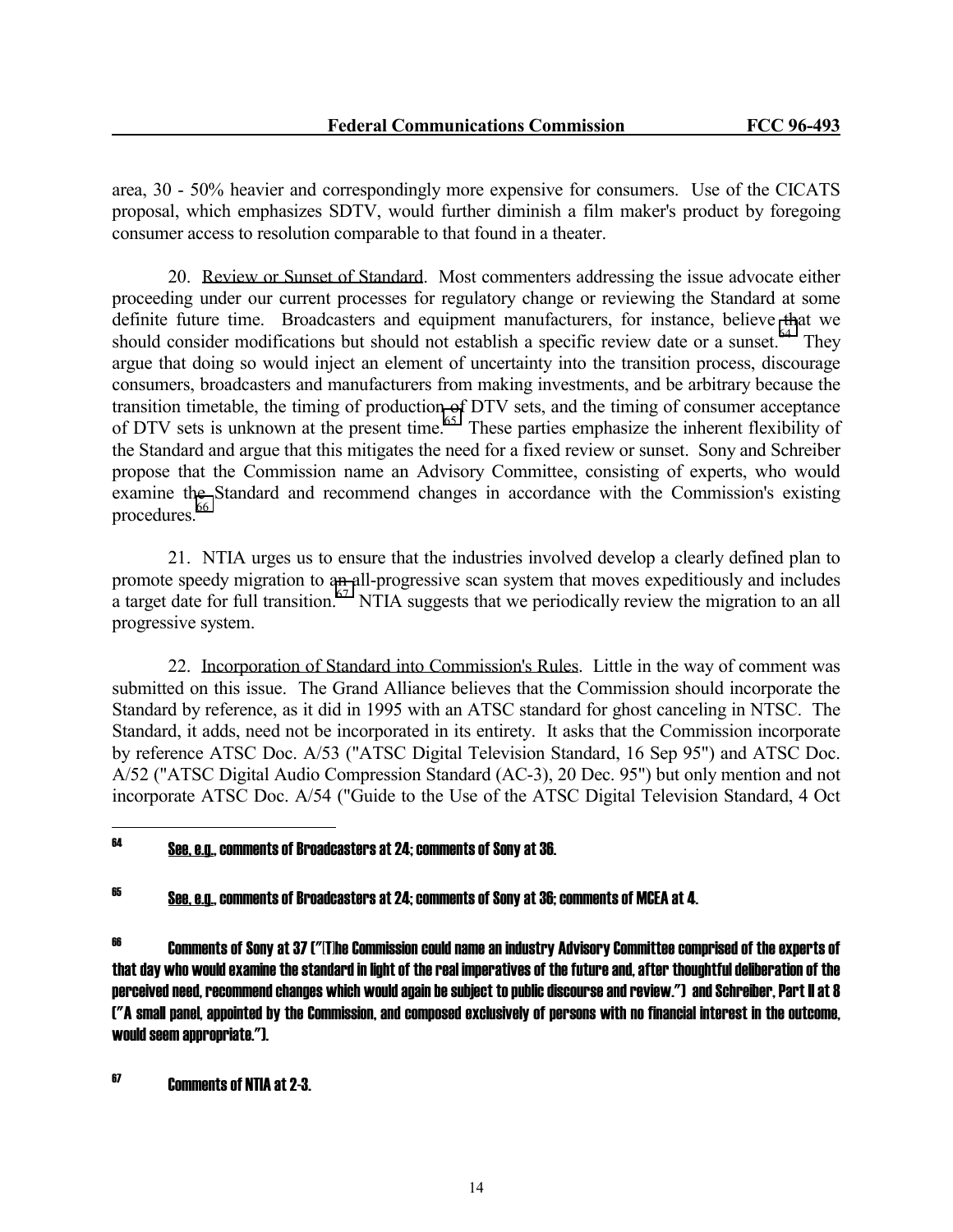95").

 23. Audio Standard. Audio system proponents Digital Theater Systems ("DTS") and Dolby Laboratories sharply differ on which is the superior technology and whether the standard we adopt should specify an audio format. DTS argues that its audio system is superior to the Dolby system embodied in the ATSC DTV Standard and that the standard we adopt should exclude audio formats.68 Dolby responds that DTS has not demonstrated that its system is superior to the Dolby AC-3 system.<sup>69</sup> Dolby points out that its system has been widely tested, evaluated and accepted by numerous standards setting organizations and for numerous consumer electronics products. Dolby argues that the multiple audio decoding system proposed by DTS would burden products with unnecessary cost and complexity and that, while creating the ATSC DTV Standard document, the ATSC Specialist Group on Digital Services (T3/S3) discussed and rejected the approach suggested by DTS. $^{70}$ 

 24. Licensing Technology. Generally, commenting parties that addressed this issue agree to the reasonable licensing of their relevant patents, including pending patents and intellectual property necessary for the successful construction of DTV equipment.<sup>71</sup> ATSC indicates that it sought and obtained from each member of the Grand Alliance and from Dolby a written commitment to abide by this requirement.<sup>72</sup> ATSC and the other commenting parties suggest that no further Commission action is required.

 25. Closed Captioning. Comments that addressed this issue, such as those of the Grand Alliance, ATSC and Zenith, indicate that they have worked closely with the affected communities to provide for closed captioning in the ATSC DTV Standard. They each suggest that the ATSC DTV Standard provides all the capability necessary for broadcasters and receiver manufacturers to provide closed captioning.73

26. November 26, 1996, Agreement. As noted above, some of the commenters have

- <sup>69</sup> <u>See</u> reply comments of Dolby at 3.
- $70$  **Id.** at 5.

 $71$  See, e.g., comments of Grand Alliance at 29, Dolby at 4, Zenith at 15, Thomson at 16,  $\overline{a}$ 

- 72 See, e.g., comments of ATSC at 29.
- 73 See, e.g., comments of Grand Alliance at 31, ATSC at 32, Zenith at 17.

<sup>68</sup> See comments of DTS at 6.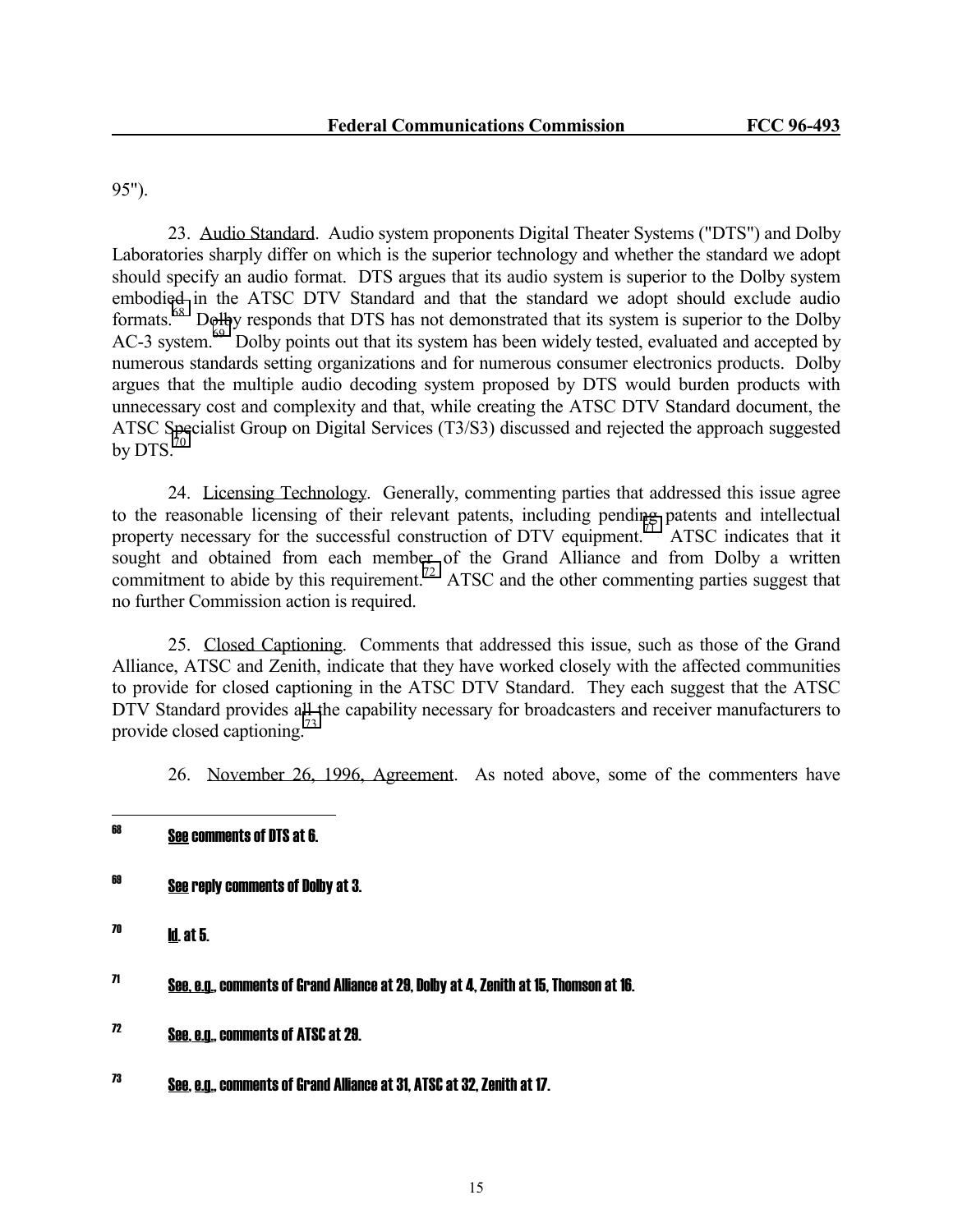altered their positions since the initial round of comments. After further discussions and negotiations, the parties to the November 26, 1996, Agreement urge us to adopt the modified standard we are calling the DTV Standard. The Grand Alliance and ATSC view it as a way to resolve the controversy that has delayed adoption of a DTV standard.<sup>74</sup> They believe that reliance on voluntary industry standards for the formats to be used for digital television is preferable to the cost of the further delay that would result if we fail to act while the parties remain at an impasse.<sup>75</sup> Full service broadcasters endorse the Agreement for similar reasons. The Association for Maximum Service Television, Inc., ("MSTV") believes the Agreement is a "workable compromise" that will permit the compatible development of progressive technologies.<sup>76</sup> One low power television broadcaster, International Broadcasting Network, objects to the process that resulted in the Agreement and contends that low power television broadcasters were excluded.<sup>77</sup>

 27. Equipment manufacturers endorse the Agreement as "an important step toward reducing reliance on Government-mandated standards," that makes it likely that "the industry standard becom[es] the vehicle around which the marketplace organizes."<sup>78</sup> They believe that the Agreement will provide sufficient certainty and that the video formats, although not mandated by the Commission, will remain viable nevertheless because there is a voluntary industry standard in place.79

 28. Coalition of Film Makers objects to the Agreement for the same reasons it objected to the ATSC DTV Standard in its initial comments.<sup>80</sup> Most other commenters on this issue, except

#### $\overline{\mathbf{u}}$ 74 Further Comments of the Digital HDTV Grand Alliance at 2; Further Comments of the Advanced Television Systems Committee at 2.

# $75$  Further Comments of the Digital HDTV Grand Alliance at 2.

 $^{76}$  Comments of the Association for Maximum Service Television, Inc. on the Digital Television Standard Agreement at 2.

 $77$  While not pointing to any specific prejudice it suffered. IBN contends that approval of a Standard during 1996, in accordance with the terms of the Agreement, could prejudice the outcome of issues raised in our Sixth Further Notice, reply comments on which are not due until January 10, 1997.

 $78$  Comment on the Agreement of General Instrument at 1; see also comments on the Agreement of EIA, Matsushita, Philips, Thomson and Zenith, all of which endorse the agreement.

 $79$  Comments on the Agreement of Philips Electronics North America Corporation and Thomson Consumer Electronics. Inc., at 2.

 $^{80}$   $\,$   $\,$   $\,$  Comments of the Coalition of Film Makers (in response to the Public Notice) at 4-6.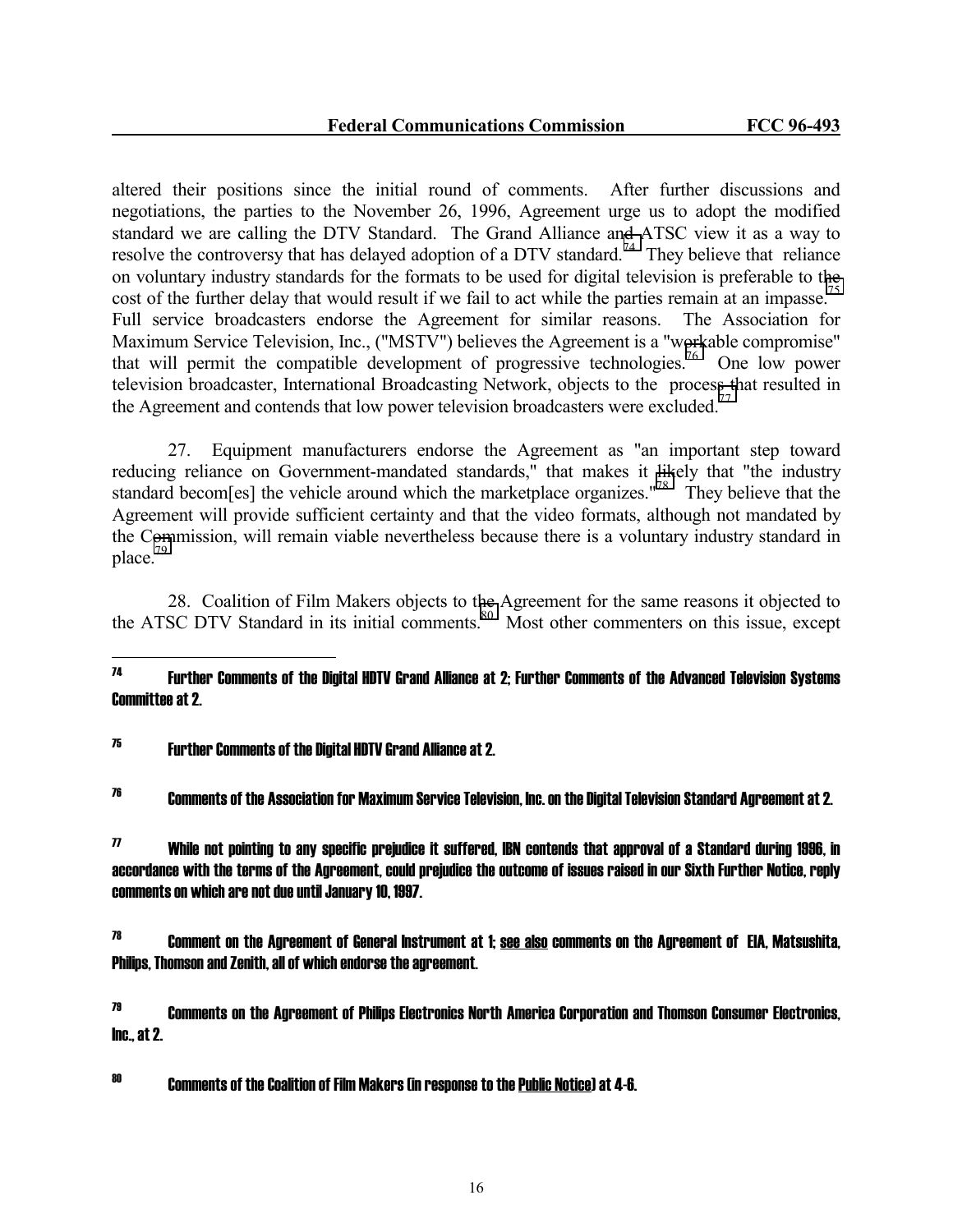DemoGraFX and Venture, see the Agreement as addressing Film Maker's objections by dropping any constraints on formats.  $81$  Beyond that, they believe that the question of how a film is broadcast is not appropriately part of this proceeding, is a contractual matter, and should be left to film owners and broadcasters, bargaining at arm's length. DemoGraFX, while stating that it is pleased with some aspects of the Agreement, recommends additional measures. It urges that the Standard require transmission of films in their original aspect ratio and colorimetry and prohibit cropping; it also objects to interlaced formats remaining in Table 3 of the ATSC DTV Standard. DemoGraFX also urges measures to require frame rates and horizontal resolutions not called for in the Standard and advocates requiring receivers to display films in their original aspect ratios.<sup>82</sup> Venture Technologies Group wants the DemoGraFX system incorporated into the Standard<sup>83</sup> and Digital Imaging General opposes the Agreement which it contends was without the full participation and knowledge of the public. $84$ 

 29. Audio interests remain divided, as they were prior to the Agreement, for essentially the same reasons.<sup>85</sup> Department of Defense does not directly address the Agreement but voices its concern over any use of interlaced scanning and non-square pixels.<sup>86</sup> It strongly favors progressive scanning and square pixels because, it states, they result in operations that are cheaper, faster, and computer compatible for DOD information processing applications. William Schreiber opposes the Agreement on the ground that the process resulting in it may have violated the Federal Advisory Committee Act. He also believes that without mandated formats prospective purchasers will not know what they are buying and that the penetration of digital receivers will be slowed. In the public interest community, Benton Foundation urges quick adoption of the Agreement so that the Commission can turn to public interest standards<sup>87</sup> while the American Foundation for the Blind

81 81 See, e.g., Comments on the Agreement of Zenith Electronics Corporation, Electronics Industries Association, CBS, Inc., and the Broadcasters Caucus' "Response to Cinematographers' November 26 Fax to Vice President Gore Concerning DTV Standard."

<sup>82</sup> Comments of DemoGraFX in Response to the Commission Seeking Comments on Digital TV Standards Agreement Released 27 November 1996 at 2-7.

 $^{\rm 83}$  Venture Technologies Group's Comments on the Digital Television Standards Agreement at 3.

 $^{84}$  Digital Imaging General, DIMAGE Inc. Comments on Fifth Notice of Proposed Rule Making (NPRM) and on Public Notice FCC 96-465 at 2.

 $^{85}$  See generally Comments on the Agreement of Dolby Laboratories, The Academy for the Advancement of High End Audio, and Widescreen Review.

 $^{86}$  Comments of the Department of Defense. The Under Secretary of Defense in response to the Public Notice at 1.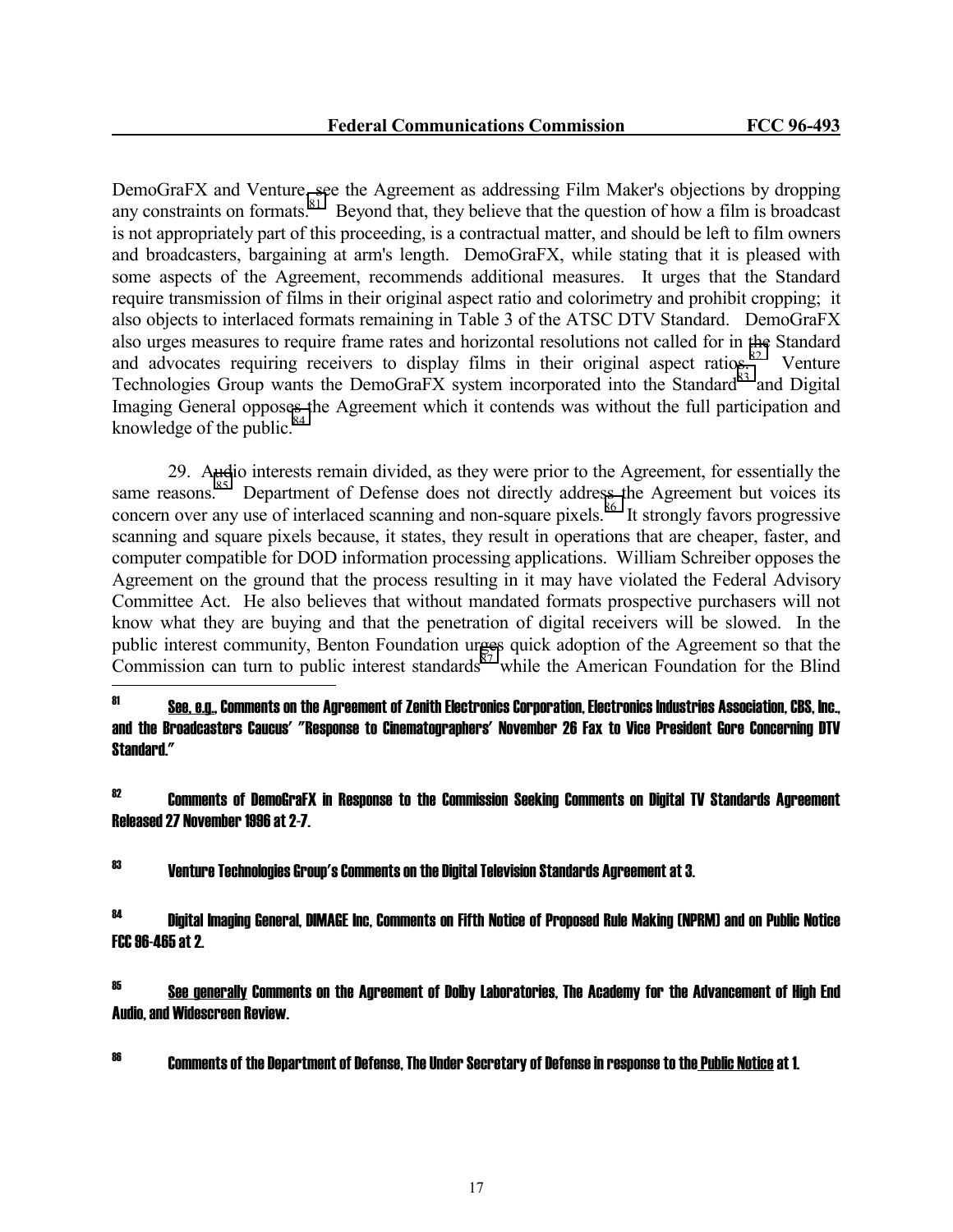objects that the ATSC DTV Standard does not designate audio bandwidth capacity for delivering video descriptions, thereby depriving the blind of equal access to video programming.<sup>88</sup>

### IV. The Digital Television Standard

 30. Adoption of the Digital Standard. In the Fifth Further Notice, we listed four objectives regarding the authorization and implementation of a DTV standard: 1) to ensure that all affected parties have sufficient confidence and certainty in order to promote the smooth introduction of a free and universally available digital broadcast television service; 2) to increase the availability of new products and services to consumers through the introduction of digital broadcasting; 3) to ensure that our rules encourage technological innovation and competition; and 4) to minimize regulation and assure that any regulations we do adopt remain in effect no longer than necessary.<sup>89</sup> In addition to these objectives, we stated our intentions to consider how adoption of the DTV Standard would affect other goals enumerated in this proceeding including facilitating the provision of digital video services, spurring a rapid conversion from NTSC to DTV, and recovering the analog broadcast spectrum after conversion.<sup>90</sup>

 31. In the Fifth Further Notice, we proposed to adopt the ATSC DTV Standard. In addition to requesting comment on our proposal, we requested comment on alternative approaches to requiring a standard and specifically mentioned two options previously identified by the Commission: 1) authorizing use of a standard and prohibiting interference to it, but not requiring the use of that standard;<sup>91</sup> and 2) adopting a standard for allocation and assignment purposes only.<sup>92</sup> We also sought comment on requiring use of some layers of the ATSC DTV Standard but making others optional. In this Report and Order, we decide to adopt this last alternative and to require the use of all layers of the ATSC DTV Standard, except the video format layer, which will remain optional.

32. Our decision today to adopt the ATSC DTV Standard, as modified, is based on a

<sup>87</sup> Comments of Benton Foundation in response to the <u>Public Notice</u>. 88 Comments of the American Foundation for the Blind - December 6, 1996 at 1. 89 Fifth Further Notice, supra at 6236. 90 Fourth Further Notice, supra at 10541. 91 Second Inquiry, supra at 6535.  $^{82}$  Id.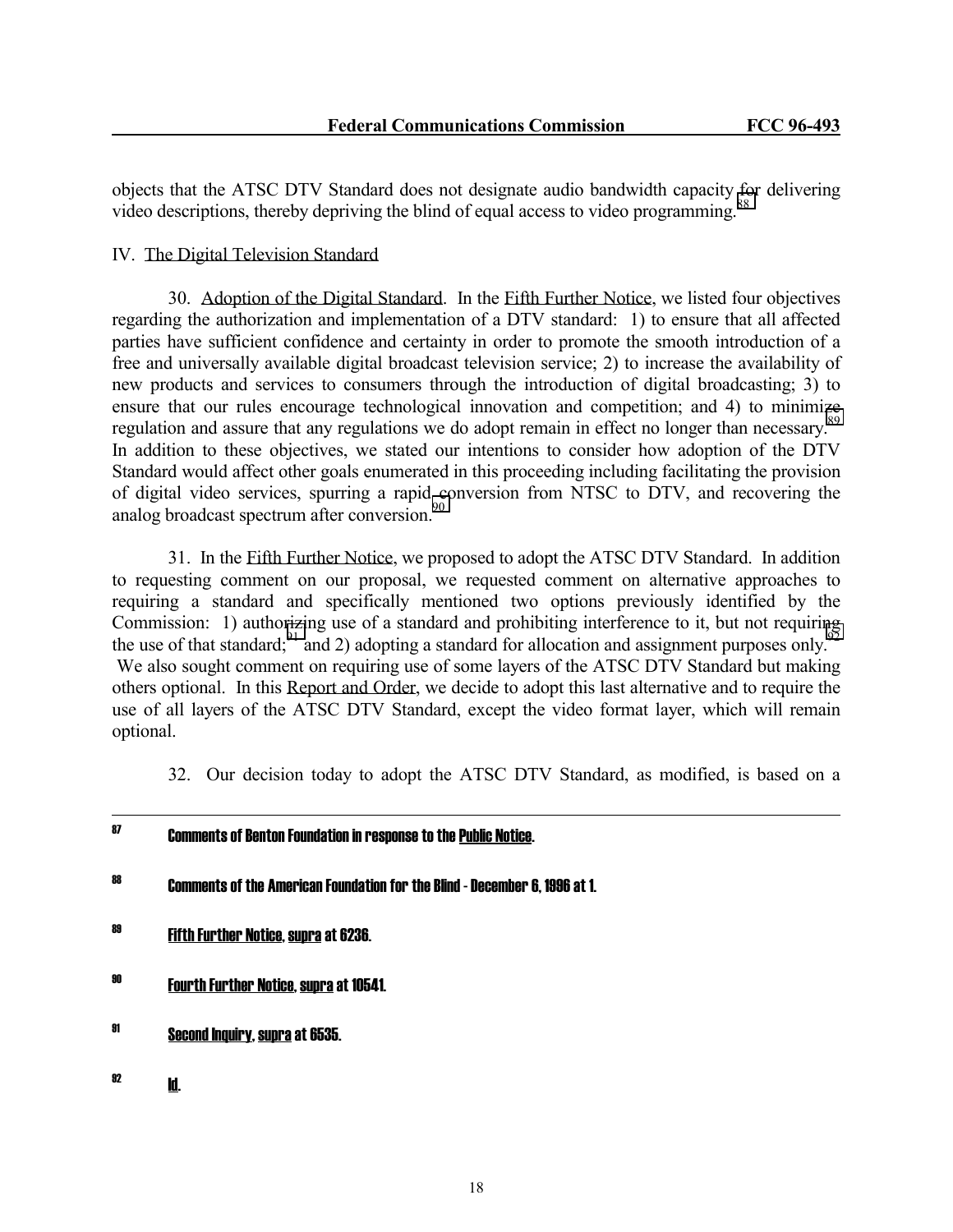careful weighing and balancing of the various goals and objectives outlined in this proceeding. We conclude that adopting the DTV Standard will fulfill the four objectives set out in the Fifth Further Notice.<sup>93</sup>

 33. First, we conclude that the DTV Standard will serve our goal of ensuring that all affected parties have sufficient confidence and certainty in order to promote the smooth introduction of a free and universally available digital broadcast television service. As we have recognized before, broadcast television is unique. It is free, available to nearly every American, and many Americans rely on broadcast television programming as a primary source of information and entertainment. Because of these characteristics, we stated that the goals of certainty and reliability take on special significance and strengthen the case for our adoption of a DTV standard.<sup>94</sup> The DTV Standard we adopt today will help ensure that broadcast television remains available to all Americans in the digital era.

 34. Many commenters argued that startup, coordination and potential splintering problems are so severe in digital broadcast television that they cannot be adequately solved without the Commission adopting a single DTV standard. We recognize that these problems may be more troublesome for digital broadcast television than cable, DBS, MMDS and other subscription video services which have a greater degree of control over the equipment used by their customers. While we are not convinced that these problems are so severe that they would absolutely preclude us from allowing the market to operate without a set standard, we are concerned that market solutions may result in more than one sustainable transmission standard. Such an outcome might result in compatibility problems and increase the risk that consumer DTV equipment purchased in one city would not work well in another city; that a receiver would not display all the broadcast channels in a city; or that a digital television set purchased one year might not work several years later. Such results would hurt consumers and make it more difficult to preserve a universally available broadcast television service.

 35. More than one transmission standard could also cause some consumers and licensees to postpone purchasing DTV equipment, because they do not wish to take the risk of investing in what may soon become obsolete technology, or because they believe better technologies will soon become available. This could slow investment during the early stages of the transition to DTV and, thereby, slow the transition to DTV.

 36. In addition, more than one transmission standard would make it more difficult to facilitate an efficient allotment of broadcast channels and protect against interference. Determining interference performance becomes more complicated as the number of transmission systems increases, because each system's interference characteristics must be tested against every other

#### 93 By adopting a standard for the transmission of digital television, we are requiring its use by television licensees.

# 94 Fifth Further Notice, supra at 6249.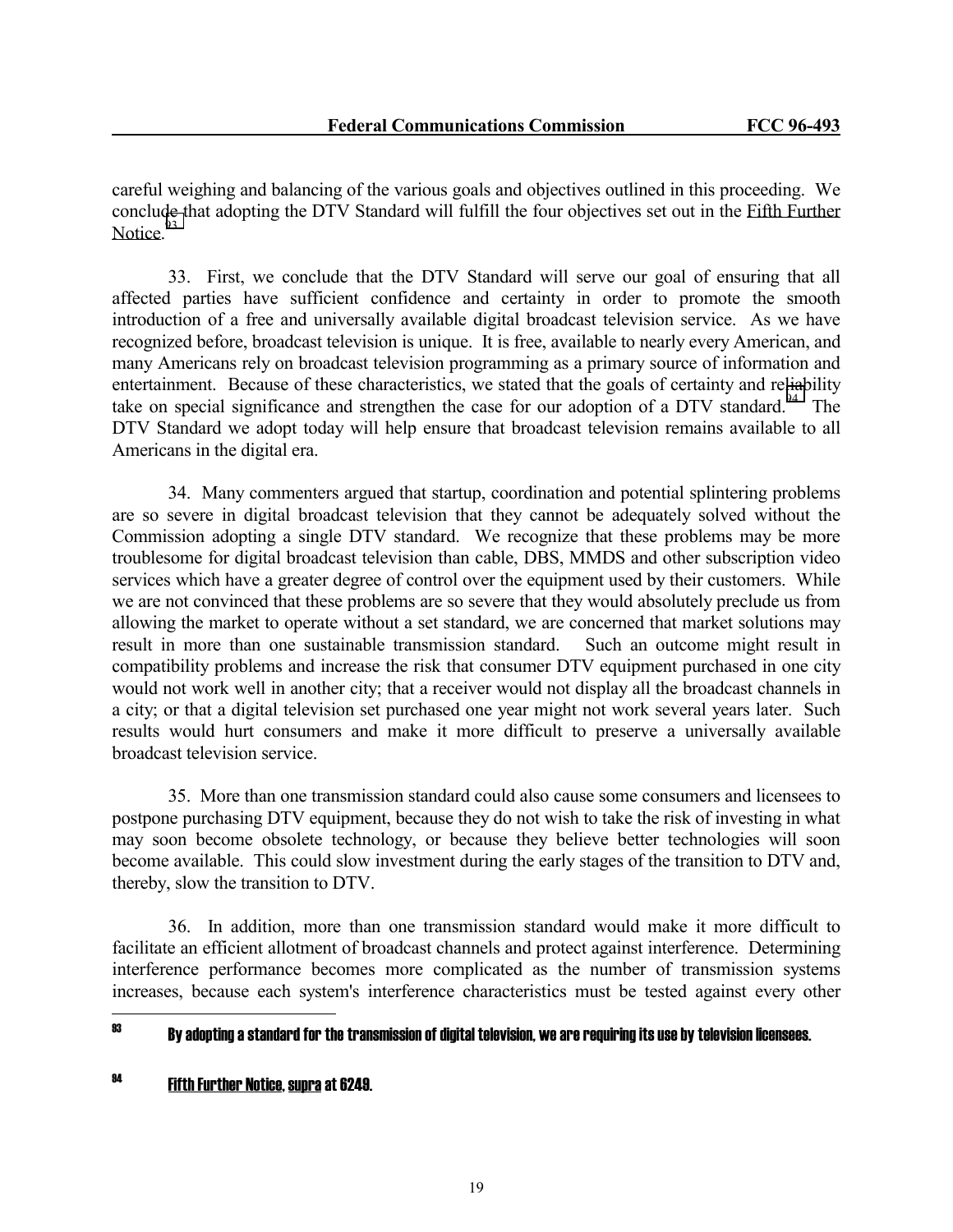system. This could complicate moving some licensees to new channels following the conversion to DTV and decrease the amount of spectrum recovered.

 37. For all of these reasons, we believe that adopting the DTV Standard provides additional certainty that the public policy goals unique to broadcast DTV are realized. Simply protecting a standard, or using a standard for allocation purposes would not address our concerns with "waitand-see" behavior and preserving a universally available broadcast television service. We also reject the argument that the Agreement is too restrictive and still includes too many mandatory aspects of the DTV Standard.<sup>95</sup> As more fully explained below, we believe that the entire DTV Standard is needed to achieve our goals.

 38. Second, we conclude that adopting the DTV Standard will increase the availability of new products and services for consumers. The DTV Standard is flexible and extensible and permits data broadcasting as well as new services. With respect to data broadcasting, the DTV Standard provides for multiple 19 Mega (Million) bits per second ("Mbps") digital pipelines directly into the home of every American. While we would anticipate that licensees would, at the very least, continue to provide tomorrow what consumers have come to expect today -- that is, at least one free program per 6 MHz channel -- we also expect to authorize its use to transmit, for example, newspapers, stock market or sports data and, perhaps of greatest significance, software applications directly to computing devices.<sup>96</sup>

 39. Third, we conclude that incorporating the DTV Standard into our Rules will encourage technological innovation and competition. In particular, we conclude that our decision not to specify video formats will result in greater choice and diversity of equipment, allow computer equipment and software firms more opportunity to compete by promoting interoperability, and result in greater consumer benefits by allowing an increase in the availability of new products and services. By not adopting video formats, we are allowing consumers to choose which formats are most important to them. Thus, we avoid the possibility that we could inhibit development of services which might, in fact, draw consumers more readily to embrace digital broadcasting and thus, hasten its adoption. By not specifying video formats in this respect we foster competition among those aspects of the technology where we are least able to predict the outcome, choosing instead to rely upon the market and consumer demand.

<sup>95</sup> See, e.g., comments of DemoGraFX and comments of The Academy for the Advancement of High End Audio (both in response to the Public Notice).

 $^\mathrm{96}$  By way of example, the transmission of one HDTV or several SDTV video programs may still leave millions of bits per second of system data capacity unused. This "opportunistic data" capability can be used for data transmission at the same time a viewer is watching a program. The extent of any limitations on nonbroadcast data transmission, in terms of the amount of time or system capacity that may be used for data transmission purposes, and the public interest obligations which will attach to DTV licensees irrespective of the use of the system for data transmission are issues that were raised in the Fourth Further Notice, supra, and will be resolved in a subsequent Report and Order.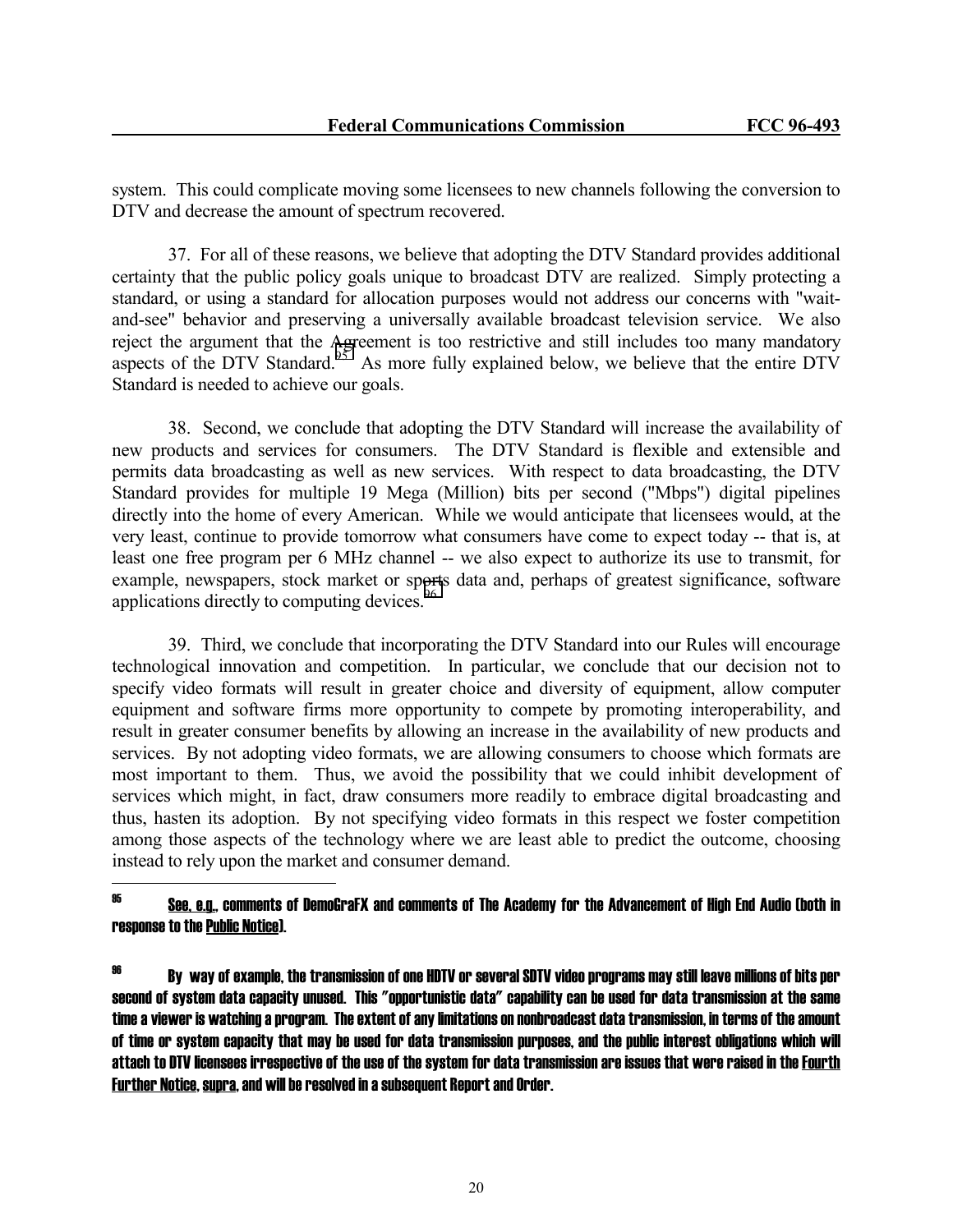40. Moreover, the DTV Standard itself is highly extensible. The DTV Standard remains fully digital and incorporates packet identifiers ("PIDs") which provide a large amount of "headroom" for further development without requiring changes to the DTV Standard. We note that ATSC is already at work on technical standards to facilitate data broadcasting with DTV systems. It has formed a new ATSC Specialist Group on Data Broadcasting to develop data broadcasting standards that "will provide the mechanism for distribution of computer files including programs (executable code) and data."97

 41. Furthermore, there is little risk in such extensibility making obsolete consumer investment in digital receivers or decoders. While not all receivers would be capable of interpreting new PIDs, we are satisfied that, "[b]ackward compatibility is assured when new bit streams are introduced into the transport system as existing decoders will automatically ignore new PIDs"98 and continue to decode and display the intended material. The resultant conditions would be reminiscent of the introduction of color or stereo sound to the NTSC system. Earlier equipment continued to work unimpaired even as newer equipment provided additional or improved features.

 42. Finally, we conclude that adopting this Standard provides for the minimum of regulation needed to provide for a smooth transition. At the same time, we provide the certainty needed for the transition. The DTV Standard eliminates an unnecessary government requirement by not specifying video formats. A key point of contention throughout this proceeding has been the migration to progressive scan transmission formats. While almost all parties agree that, ultimately, progressive scanning is superior to interlaced across a variety of dimensions, the record has been marked by dissent and contradiction about the desirability of allowing both interlaced and progressive scanning, given the over-the-air bandwidth limitation of 6 MHz. Adoption of the DTV Standard, which will allow video formats to be tested and decided by the market, avoids the risk of a mistaken government intervention in the market and is consistent with the deregulatory direction of the Telecommunications Act of 1996.<sup>99</sup>

 43. The consensus among the broadcast, set manufacturing and computer industries gives us confidence that the DTV Standard we are adopting does not reflect overreaching or overregulation by government. The Agreement itself recognizes that the ATSC DTV Standard is a "voluntary" one, selected by private parties under the auspices of the ATSC, an American National Standards Institute ("ANSI")-accredited organization.<sup>100</sup> That parties representing major segments

#### 97 97 "ATSC Initiates Development of Data Broadcasting Standards," ATSC, July 22, 1996.

# 98 ATSC A/54, Section 8.1.1.3.

99 See the Telecommunications Act of 1996, Pub. L. No. 104-104, 110 Stat. 56 (1996).

<sup>100</sup> The Agreement at (1).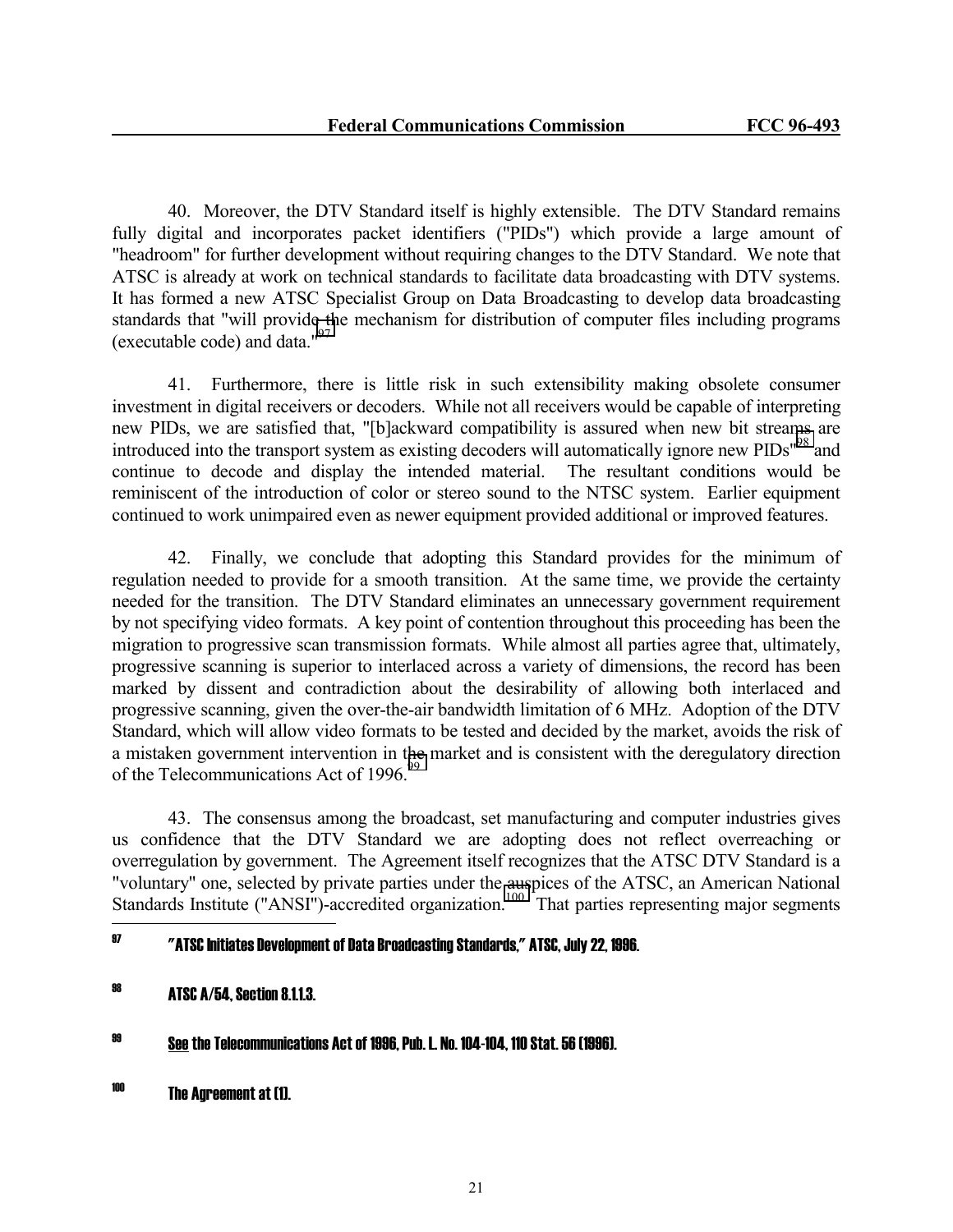of such widely divergent industries have forged a consensus over the appropriate standard at once furthers our confidence in the DTV Standard itself and ameliorates concerns that adoption of a standard might retard competition and innovation.

 44. We recognize that although there was substantial praise among members of the broadcasting, equipment manufacturing and computer industries, support for the Agreement was not unanimous. The Coalition of Film Makers was party to the negotiations that resulted in the Agreement, but did not join in its support and opposes the Agreement because it does not require the display of films in the films' original aspect ratios. We note, however, that consistent with the Agreement, we are not adopting Table 3 of the ATSC DTV Standard as part of the DTV Standard, and thus not adopting any particular aspect ratio. This goes far in meeting the Film Makers' initially expressed concerns that by adopting Table 3 we might prevent films from being displayed in their original aspect ratio.<sup>101</sup> We are sensitive to the concerns of film makers but note that the standard we adopt will allow pass-through of films in whatever format they are provided to broadcasters by distributors. The DTV Standard we are adopting not only does not impose any impediment to the display of films in their original aspect ratios, but to the extent that resolution of displays is improved and a wide aspect ratio is adopted by consumers, the display of films in their original aspect ratios might be promoted.

 45. International Broadcast Network, a low power broadcaster, expressed displeasure with the Agreement for not doing enough to protect their interests.<sup>102</sup> We disagree. As a general matter, it appears to be directed more toward the transition to digital television rather than the transmission standard itself. This portion of the proceeding is concerned with the adoption of such a standard. More wide ranging issues, many of which are of direct concern to LPTV broadcasters, will be dealt with in response to the Fourth and Sixth Further Notices, supra. Additionally, we note that the Commission has previously determined that it would not mandate LPTV service conversion to DTV by a date certain.<sup>103</sup> Accordingly, their interest in the transmission standard is more remote.

 46. We are not persuaded by those who contend that not specifying video formats in the DTV Standard will inject uncertainty into the transition process and delay implementation of digital television.<sup>104</sup> As explained above, we believe that by adopting a transmission standard, we are As explained above, we believe that by adopting a transmission standard, we are

<sup>101</sup> 101 The Coalition also argues that the DTV Standard will contain a "pan and scan" feature of MPEG-2. Dec. 6 Comments at 4. However, this feature does not appear to affect or limit the transmitted aspect ratio. Dec. 8 Letter of Bob Rast to Arthur Cole, submitted by the Digital HDTV Grand Alliance.

<sup>102</sup> See International Broadcasting Network's Comments (in response to Public Notice).

<sup>103</sup> Third Report/Further Notice, supra at 6955.

<sup>104</sup> See, e.g., comments of MIT at 1-2; comments of Schreiber at 2-3.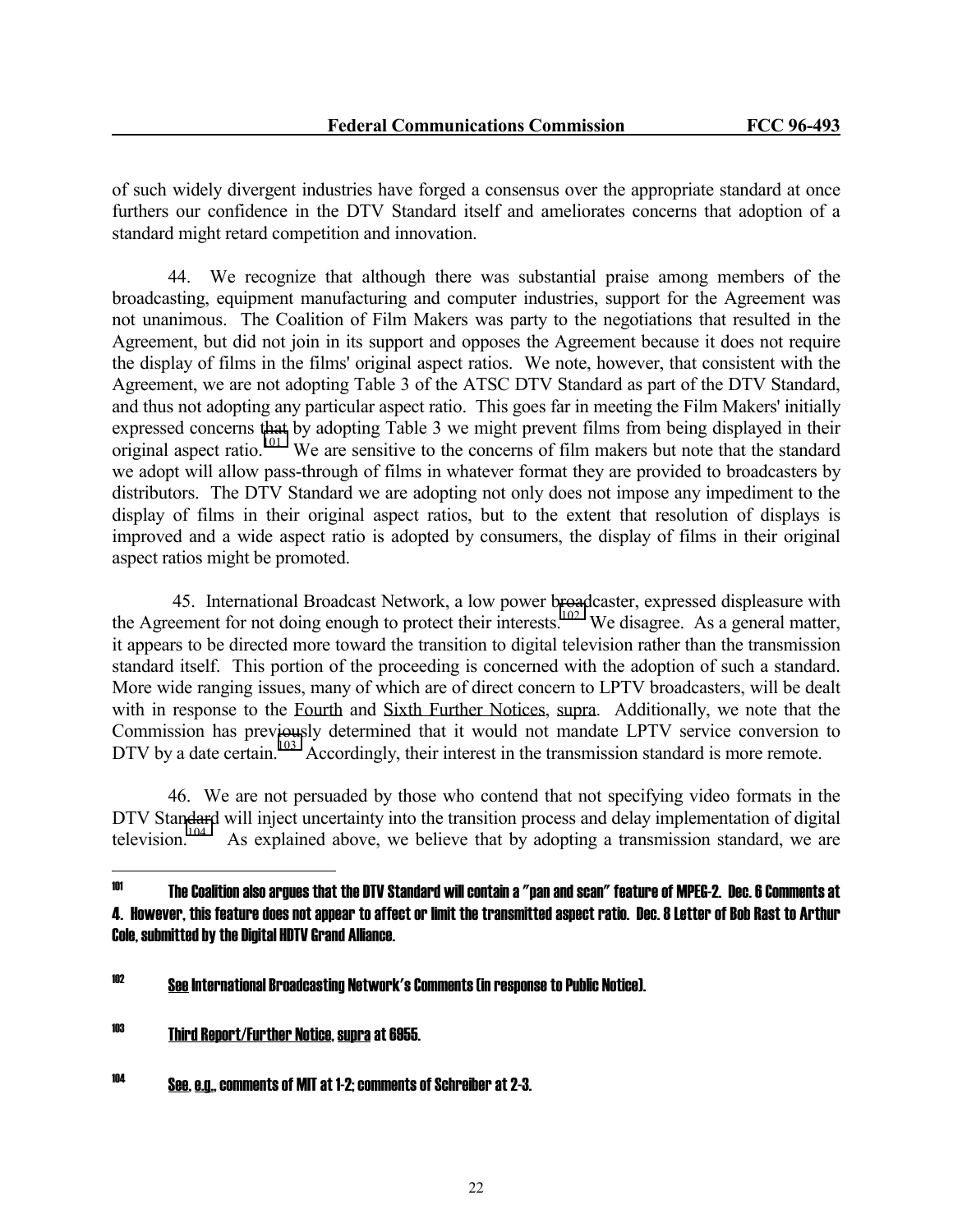providing the appropriate level of certainty that the digital television market will need to move forward. Our belief in this regard is supported by the fact that the major industries affected by this decision have reached an agreement that video formats need not be part of the DTV Standard. The confidence expressed by these parties gives us reasonable assurance it is not necessary to require video formats. We recognize that some parties contend that the Commission should not rely on the Agreement in considering an appropriate digital standard. As the analysis above shows, we are not relying solely on the fact that these parties reached agreement. Nevertheless, we believe the consensus flows from a sufficiently broad segment of the affected industries to warrant our recognition of the end result and factor it into our analysis.

 47. Placing the ATSC DTV Standard in the Commission's Rules. In the Fifth Further Notice, we sought comment on whether, assuming we required use of the ATSC DTV Standard, we should place it into our Rules in its entirety or, instead, should incorporate it by reference.<sup>105</sup> We also asked whether, alternatively, we should publish the Standard as an OET technical bulletin rather than putting it in our Rules either in its entirety or by reference. For the foregoing four reasons, we have decided to adopt the DTV Standard. We have also determined that we will incorporate into the Commission's Rules, by reference, ATSC Doc. A/53 ("ATSC Digital Television Standard, 16 Sep 95"), except for Section 5.1.2 ("Compression format constraints") including Table 3, "Compression Format Constraints," as contained in Annex A ("Video Systems Characteristics") and the references to that Table contained in the "Allowed Value" columns of Section 5.1.1 Table 2 and Section 5.1.3 Table 4. We will also incorporate by reference ATSC Doc. A/52 ("ATSC Digital Audio Compression Standard (AC-3), 20 Dec. 95") in its entirety. Incorporation into the Commission's Rules by reference has been done before<sup>106</sup> and, in this matter, is particularly warranted given the 194-page length of the Standard and its easy availability.<sup>107</sup>

 48. Review. In the Fifth Further Notice, while proposing adoption of the ATSC DTV Standard, we also expressed our desire "to encourage further innovation by those who have devised the ATSC DTV Standard as well as new entrants."108 To that end, we set forth three options that

# 105 Fifth Further Notice, supra at p. 6250.

j

106 See, e.g., Section 73.682(a)(21)(iv) ("ghost cancelling"), 73.682(c)(3) and 73.681("BTSC stereo sound"), 73.682(a)(14)("circular and elliptical polarization"), and 15.31(a)(6)("intentional and unintentional radiators"). Although they do not specifically incorporate material by reference, the ghost cancelling and stereo sound provisions reference Office of Engineering and Technology Bulletins which, in turn, incorporated ATSC and Broadcast Television Systems Committee ("BTSC") standards and recommendations. The polarization provision references an IEEE Standard and the radiator provision references an ANSI Standard.

 $107$  The Standard documents can be ordered through the Commission's contract copy service and the full text is available on the Internet at the ATSC site (http://www.atsc.org).

108 Fifth Further Notice, supra at 6251.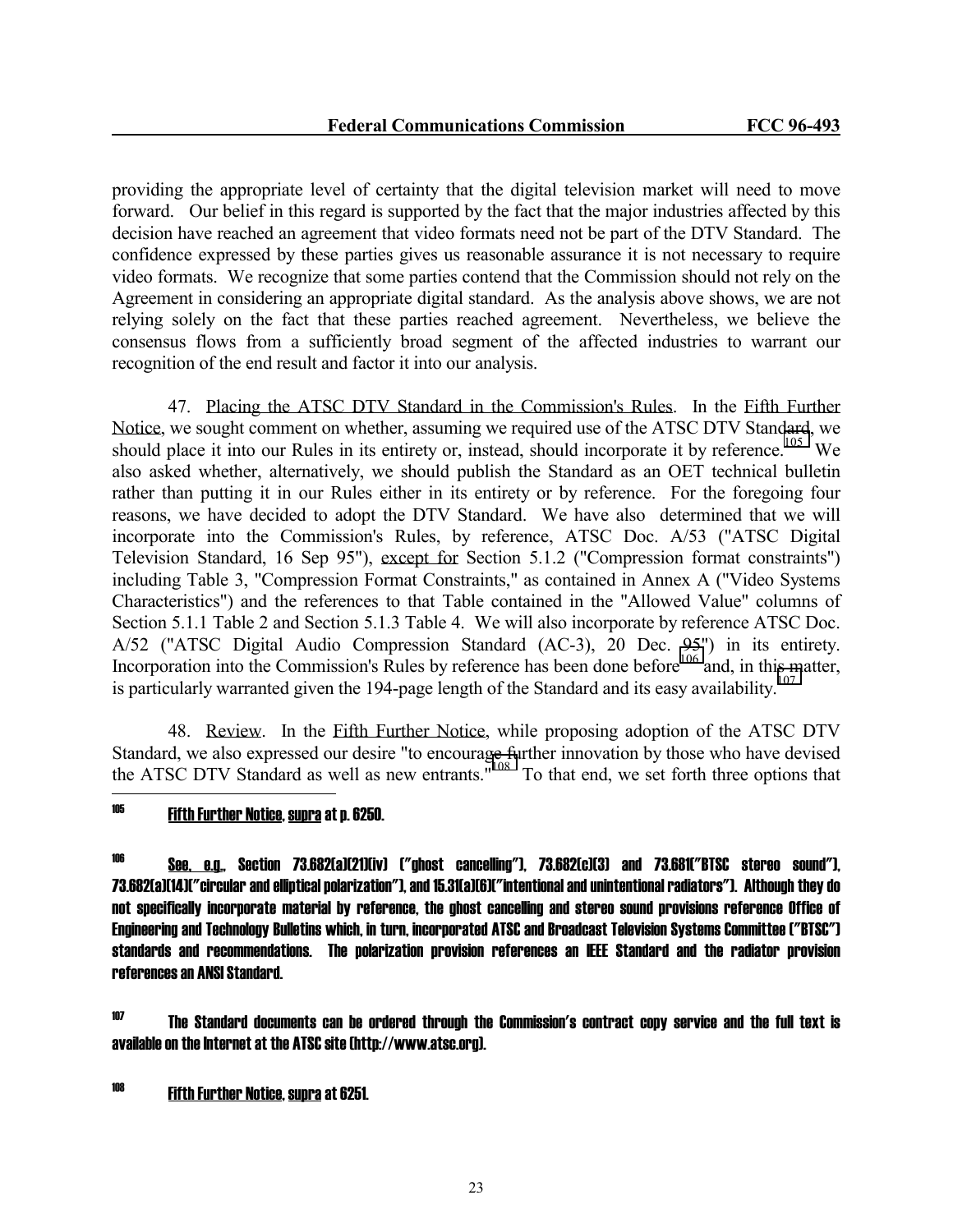arguably could accomplish this goal. The three were: 1) to proceed under our current processes for regulatory evolution and change, which include consideration, as appropriate, of requests from parties to amend our rules or review of the Rules on the Commission's own initiative; 2) to commit ourselves to conduct a proceeding to review the Standard at some future time (either a specific date or upon the happening of an objective event); and 3) to establish a period of time after which the Standard no longer would be required or exclusive (i.e., "sunsetting" it) thereby allowing digital licensees freedom to use any technology that does not interfere with users of the Standard.

 49. We believe that in view of the DTV Standard that we are adopting, a sunset is not necessary. Nonetheless, unforeseeable innovations eventually may require modification of this standard. We want to be sure that we do not inadvertently deter experimentation and innovation by adopting the DTV Standard. Our concern is lessened substantially by the broad range of parties who have agreed that deleting the video format constraints will permit experimentation and innovation and eliminate the need for either a sunset or a scheduled review. Moreover, the ATSC has committed to continue to review the ATSC DTV Standard and to implement compatible extensions of, and deviations from, the ATSC DTV Standard that evolve in the future. We also have adopted a schedule of periodic reviews to monitor the progress of DTV implementation and have requested comment on updating that schedule.<sup>109</sup> We intend to keep abreast of developments and will review our rules as appropriate based upon technological developments and marketplace conditions.

### V. Audio Standard

 50. As indicated by the foregoing, we are adopting ATSC Document A/52 which pertains to audio standards. Although audio standards are not addressed in the Agreement, it implicitly supports adopting ATSC A/52 because it seeks adoption of ATSC DTV Standard A/53. Annex B of the ATSC DTV Standard A/53 includes extensive normative references to ATSC Document A/52. In comments, some parties have suggested that this DTV audio standard should not be adopted as a required audio standard.

 51. We are not convinced that the approach suggested by DTS is desirable, so we are adopting the audio portion of ATSC DTV Standard. We note that DTS did not go through the extensive testing and evaluation where the Dolby system prevailed. While claims and testimonials were submitted in comments, there is no supporting, independent testing or analysis to form a basis for determining whether the DTS system represents a substantial improvement. We also note that the suggested changes could delay implementation as affected parties modify the documentation. Also, while there is disagreement about how significant it would be, it does appear that implementing the DTS proposal would involve additional costs.

52. We do not agree that the DTS proposal is consistent with the Agreement on excluding

109

# 109 See Third Report/Further Notice, supra at 6964-6966 and Fourth Further Notice, supra at 10548-10549.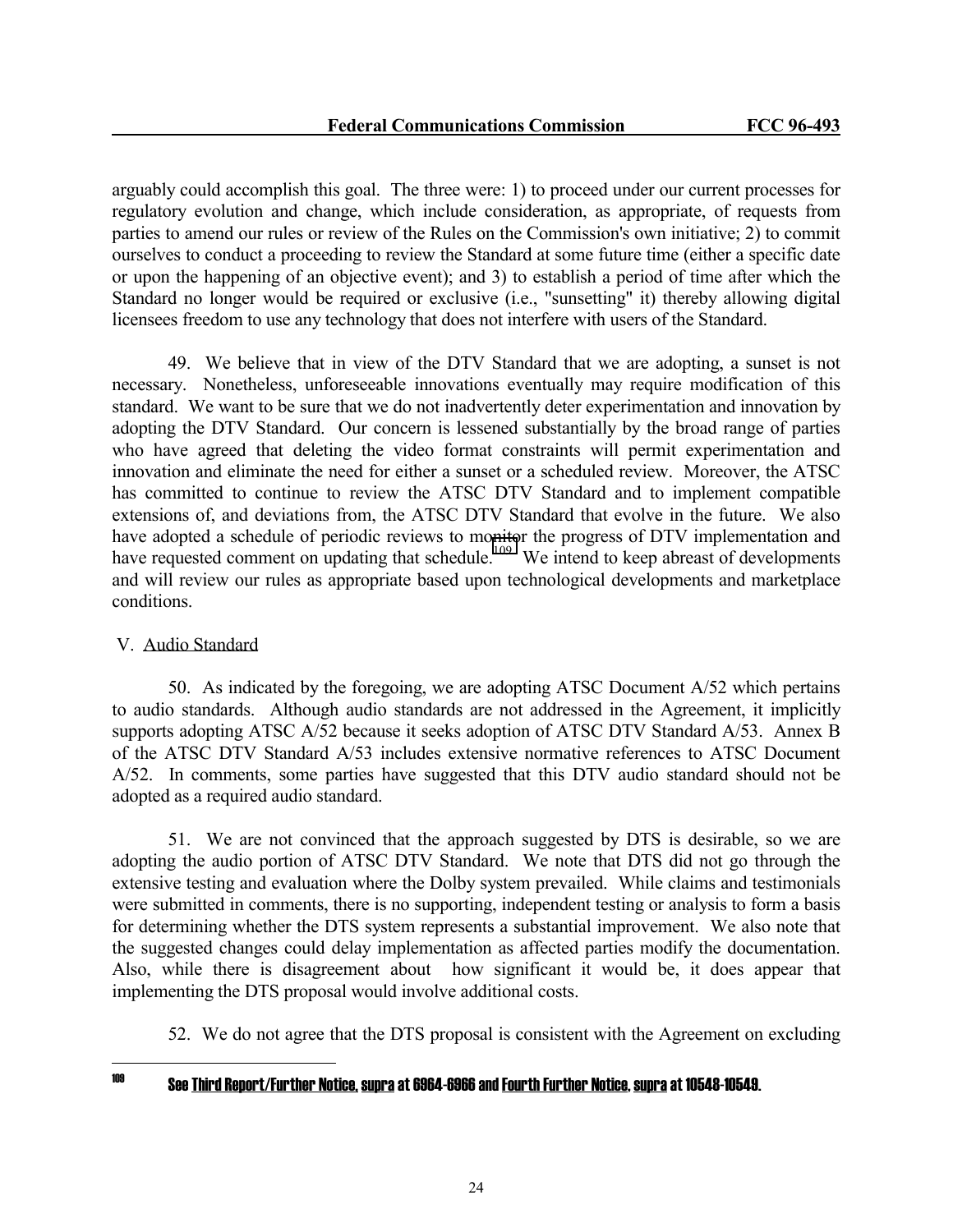specifications of the video formats. The DTV video will still be coded and compressed as specified in the ATSC DTV Standard, generally required to conform to the MPEG-2 Video Standard. In contrast, the DTS proposal would exclude audio formats, coding and compression specifications. The suggested audio changes to the documentation are significantly more extensive than the accepted video changes. Furthermore, as noted by Dolby, the DTS downloading approach appears to present practical problems either with audio acquisition time delays or inefficient use of the spectrum.

 53. Finally, the flexibility and extensibility of the ATSC DTV Standard does allow broadcasters to transmit DTS system audio data as ancillary data that could be recognized and used by suitable receiving equipment. The DTS system could be advanced as a possible subsequent extension to the ATSC standard for providing alternative DTV audio linked to the associated video or independent audio services. Contrary to the view expressed in the December 6, 1996, DTS comments, we believe this is consistent with the spirit expressed in paragraph 3 and Attachment A of the Agreement. Although some of the DTV signal would be devoted to the audio signal specified in the DTV Standard this does provide an avenue for the introduction of a new system that might offer a substantial improvement. A sufficiently superior system has an opportunity to succeed in the marketplace. Under the rules we are adopting, such dual audio system transmissions are permitted consistent with the DTV Standard.

### VI. Licensing Technology

 54. In earlier phases of this proceeding we indicated that, in order for DTV to be successfully implemented, the patents on the technology would have to be licensed to other manufacturing companies on reasonable and nondiscriminatory terms.<sup>110</sup> We noted that the system proponents that participated in the Advisory Committee's competitive testing process were required to submit a statement that they would comply with the ANSI patent policies. The proponents agreed to make any relevant patents that they owned available either free of charge or on a reasonable, nondiscriminatory basis and we stated that we intended to condition selection of a DTV system on such commitments.<sup>111</sup> In the Fifth Further Notice, we sought additional comment on whether more detailed information on the specific terms of such patent licensing, how pending patents will be licensed, or any other intellectual property issues should be considered.<sup>112</sup>

 55. It appears that licensing of the patents for DTV technology will not be an impediment to the development and deployment of DTV products for broadcasters and consumers. We reiterate

<sup>110</sup> 110 Notice, supra at 7035; Second Report/Further Notice, supra at 3358; and Third Report/Further Notice, supra at 6982.

<sup>111</sup> Third Report/Further Notice, supra at 6983.

<sup>112</sup> Fifth Further Notice, supra at 6261.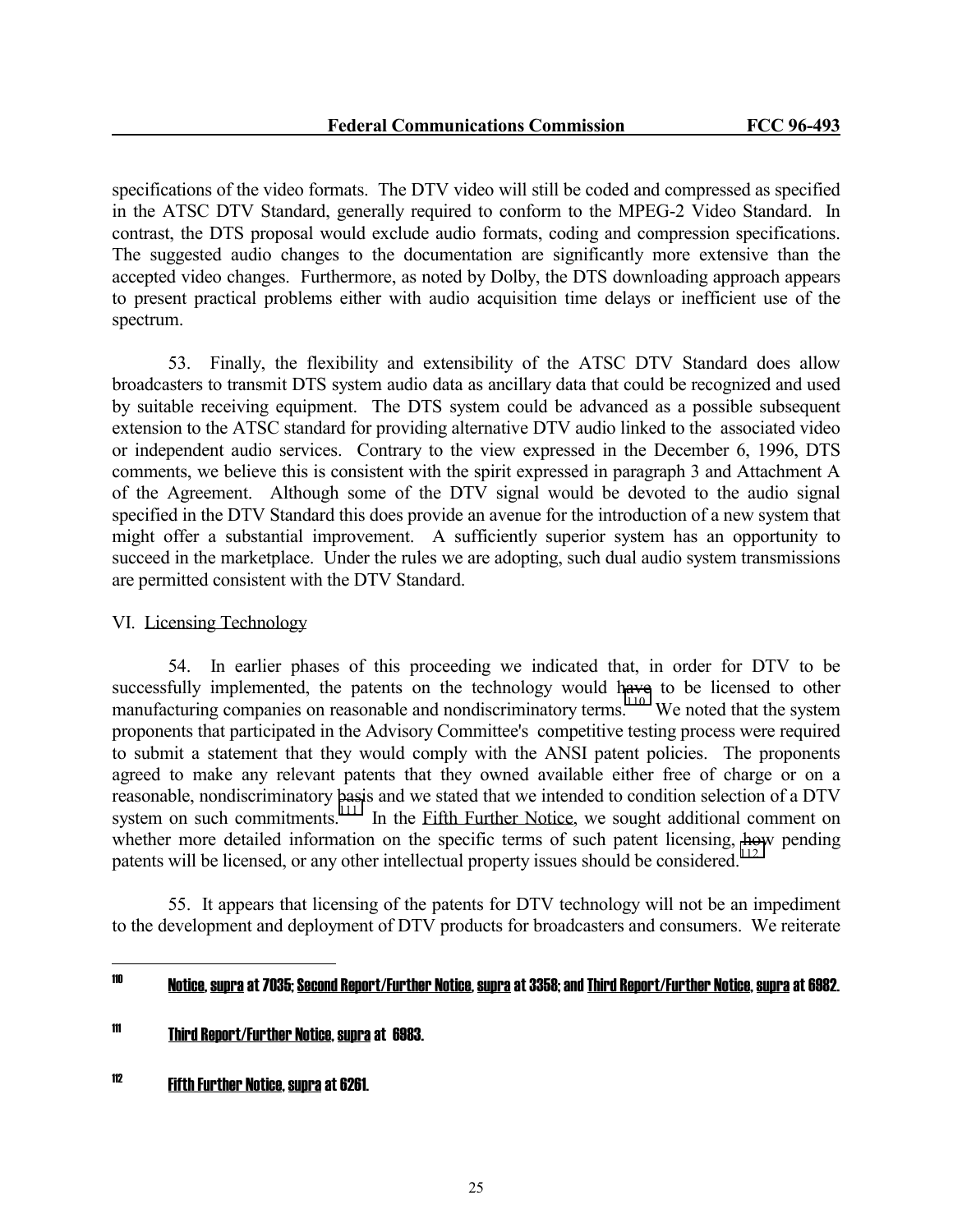that adoption of this standard is premised on reasonable and nondiscriminatory licensing of relevant patents, but believe that greater regulatory involvement is not necessary at this time. We remain committed to this principle and if a future problem is brought to our attention, we will consider it and take appropriate action.

# VII. Closed Captioning

 56. In the Fifth Further Notice, we noted that the requirement contained in Section 305 of the Telecommunications Act of  $1996<sup>113</sup>$  for the Commission to assure that video programming is fully accessible through the provision of closed captions is being examined in MM Docket No. 95- 176.114 We also noted that the ATSC DTV Standard reserves a fixed 9600 bits per second data rate for closed captioning and that we understood an EIA subcommittee was considering the syntax for the data and how to include closed captioning information for multichannel SDTV transmissions. We sought additional comments concerning the ability of DTV to include captioning and how the Commission should implement captioning requirements for DTV in the event it does not adopt a mandatory DTV standard.<sup>115</sup>

 57. The DTV Standard we are adopting includes the reserved 9600 bits-per-second of data for closed captioning. No comments suggested that this would be insufficient. We conclude that adequate provision has been made to allow closed captioning information to be carried by DTV stations using the standard we are adopting today. We expect the issues of receiver requirements and mandating transmission of closed captioning data will be subjects in a subsequent Report and Order in this proceeding or in MM Docket No. 95-176.

 58. On the related topic of video descriptions, as raised in the comments filed by the American Foundation for the Blind in response to the November 26, 1996, Agreement, we note that the audio system of the DTV Standard allows data to be specifically identified as an associated audio service for the visually impaired. In addition, the DTV Standard allows a separate complete audio service that includes video description. However, while the Standard can accommodate video descriptions, unlike closed captioning there is no data capacity reserved exclusively for it. This treatment of video description in the ATSC DTV Standard is consistent with the current regulatory status of the two services. Closed-captioning capability is required by law and regulation while video description is not. In the context of adopting the DTV Standard we are satisfied that it provides a method of including video descriptions. Imposing requirements for video description is

#### 113 113 Pub. L. No. 104-104, 110 Stat. 56 (1996).

115 Fifth Further Notice, supra at 6261.

<sup>114</sup> Notice of Inquiry in MM Docket No. 95-176, 11 FCC Rcd 4912 (1995) and Order in MM Docket No. 95-176, 11 FCC Rcd 5783 (1996).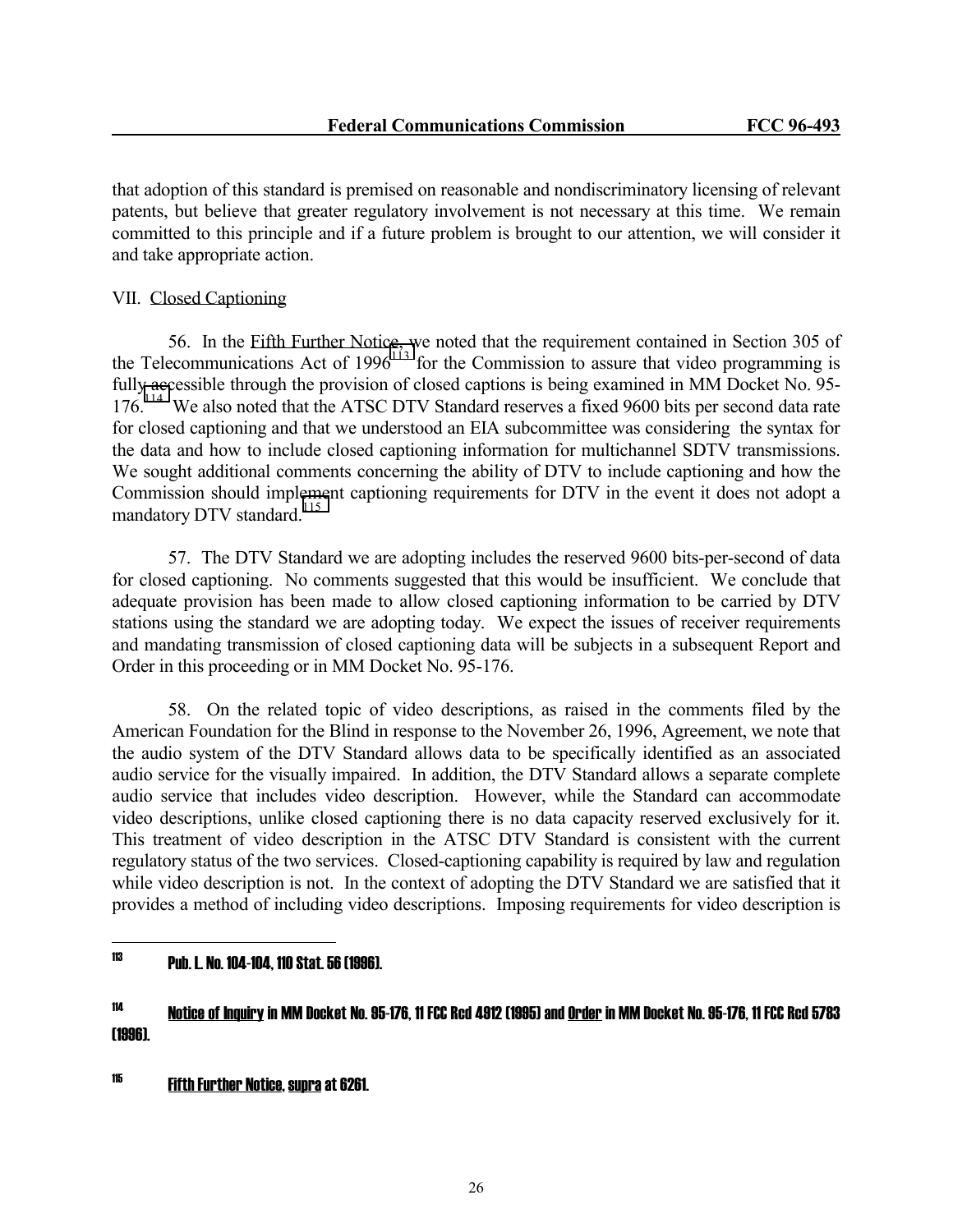an appropriate subject for consideration in MM Docket No. 95-176. If, in the future, video description capability is required, we expect ATSC to consider appropriate changes to the ATSC DTV Standard and we will consider appropriate changes to the rules.

## VIII. Miscellaneous Matter

 59. William Schreiber, in his comments on the Agreement, alleges that the agreement was a result of an "apparent violation of the Federal Advisory Committee Act (FACA) in spirit, if not in letter." Professor Schreiber argues that, since the parties to the agreement met at the urging of the Commission, the "group" constituted an "advisory committee." International Broadcasting Network raises similar concerns in its comments on the Agreement arguing that the "ATSC standard was developed in a closed process which excluded the participation of low power television broadcasters." It is unclear whether International Broadcasting Network is referring to the ACATS process or the recent inter-industry meetings that lead to the Agreement. However, we will consider it to be in reference to the latter because the comment was filed in response to our Public Notice seeking comment only on the Agreement.

 60. We disagree with such comments. Section 3(2) of the FACA defines an "advisory committee" subject to the Act as follows:

 . . . any committee, board, commission, council, conference, panel, task force, or other similar group, or any subcommittee or other subgroup thereof . . . which is . . . established or utilized by one or more agencies, in the interest of obtaining advice or recommendations for . . . one or more agencies or officers of the Federal Government.

5 U.S.C. App. II § 3(2). The parties that reached the Agreement do not meet this definition. Unlike ACATS, this "group" was neither established nor utilized by the Commission.<sup>116</sup> The Commission did not appoint its members nor form them into a group with a structure or fixed membership.<sup>117</sup> Nor were the parties, individually or as a group, under the influence, control, or management by the Commission or its staff, and thus were not "utilized" by the Commission.<sup>118</sup> Not only was the membership of the negotiating parties not determined by the Commission and no member of the

118 See Washington Legal Foundation v. U.S. Sentencing Comm'n, 17 F.3d 1446, 1450 (D.C. Cir. 1994) and cases cited therein.

<sup>116</sup> See generally Croley, Practical Guidance on the Applicability of the Federal Advisory Committee Act, 10 Admin. L.J. Am. U. 111 (1996) and cases cited therein.

<sup>117</sup> See Association of American Physicians & Surgeons v. Clinton, 997 F.2d 898, 914 (D.C. Cir. 1993) ("In order to implicate FACA, [an agency] must create an advisory group that has, in large measure, an organized structure, a fixed membership, and a specific purpose.").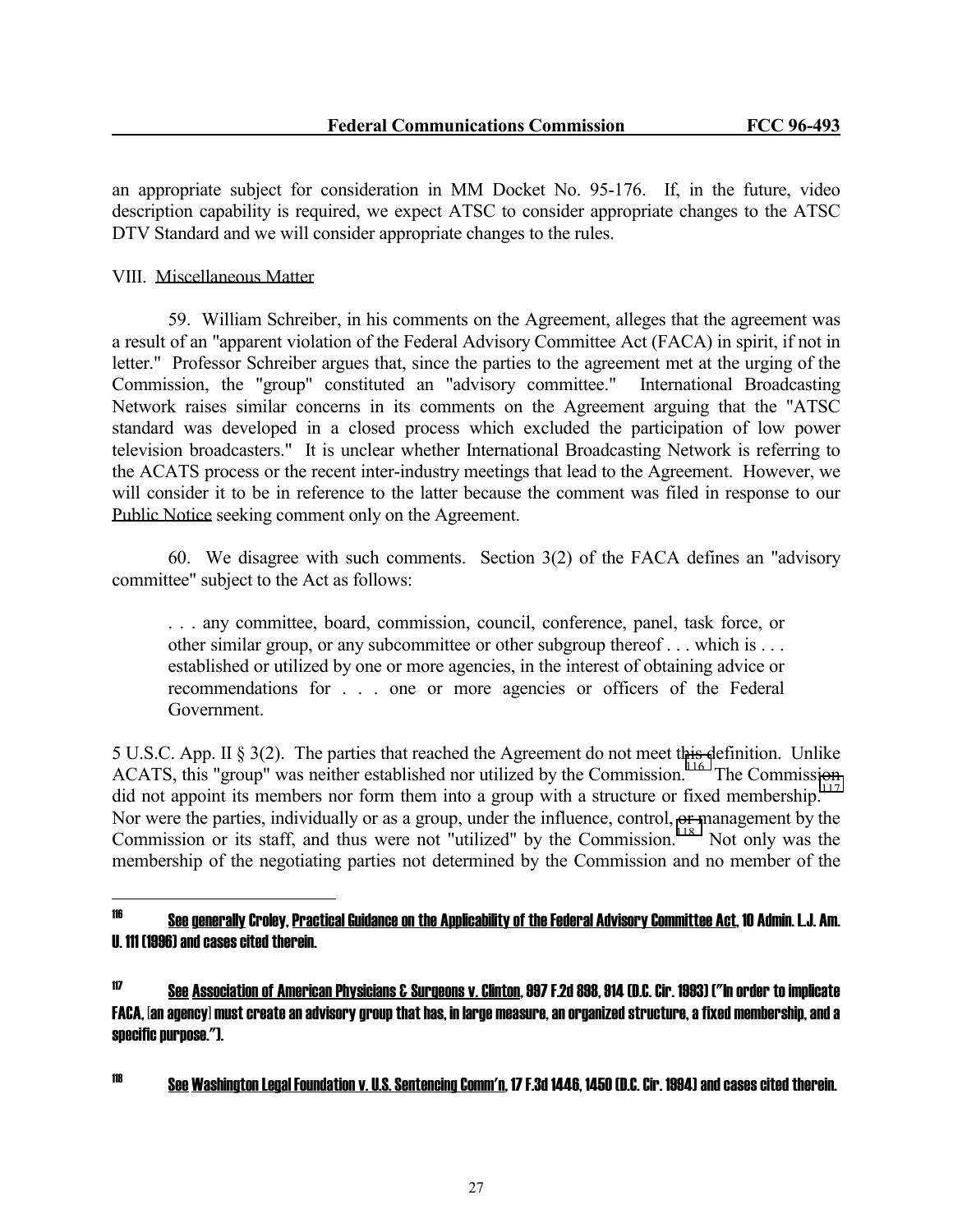Commission or its staff attended any of the meetings or otherwise directed any actions, but the parties themselves explicitly agreed to not discuss the substantive proposals with outside parties, including the Commission and its staff. The fact that we are adopting the DTV Standard, which is consistent with the Agreement, does not indicate that the Commission "utilized" the group as an advisory committee within the meaning of the FACA. The courts have rejected such literalistic definitions of the term "utilized."<sup>119</sup> Accordingly, we conclude that it was not an "advisory" committee" within the meaning of the Act.

### IX. Conclusion

 61. This Report and Order is one of the crucial milestones in our effort to ensure that the benefits of digital technology are available to terrestrial television broadcasting and to the American public. We believe that the course we are taking will provide the certainty that many broadcasters, equipment manufacturers and consumers need to invest with confidence in new technology while at the same time preserving the flexibility to accommodate innovation and experimentation. In doing so, we believe our decision will provide many benefits to American consumers. We believe that the inter-industry agreement has provided us with a valuable roadmap to resolve seemingly conflicting goals. After thorough review of the record and reflection on these issues, we believe our decision strikes a proper balance in achieving all of our goals. Accordingly, we will incorporate into our Rules, by reference, the ATSC Digital Television Standard with the modifications more fully described above and in Appendix A.

### ADMINISTRATIVE MATTERS

 62. Paperwork Reduction Act of 1995 Analysis. The decision herein has been analyzed with respect to the Paperwork Reduction Act of 1995, Pub. L. No. 104-13, and found to impose or propose no modified information collection requirements on the public.

# Ordering Clauses

63. Accordingly, IT IS ORDERED that, pursuant to Sections  $4(i) \& (i)$  and  $303(r)$  of the Communications Act of 1934 as amended, 47 U.S.C. §§ 154(i), (j) 303(r), Part 73 of the Commission's Rules is amended as set forth in Appendix A, below.

 64. IT IS FURTHER ORDERED that, pursuant to the Contract with America Advancement Act of 1996, the rule amendments set forth in Appendix A SHALL BE EFFECTIVE either 60 days after publication in the Federal Register or after the receipt by Congress and the General Accounting Office of a report in compliance with the Contract with America Advancement Act of

<sup>119</sup> Public Citizen v. Department of Justice, 491 U.S. 464 (1989) (rejecting a "literalistic definition of the term utilized," the Court held that the Department of Justice did not "utilize" the American Bar Association's Standing Committee on Federal Judiciary, from which the Department regularly sought advice on potential nominees for federal judgeships.)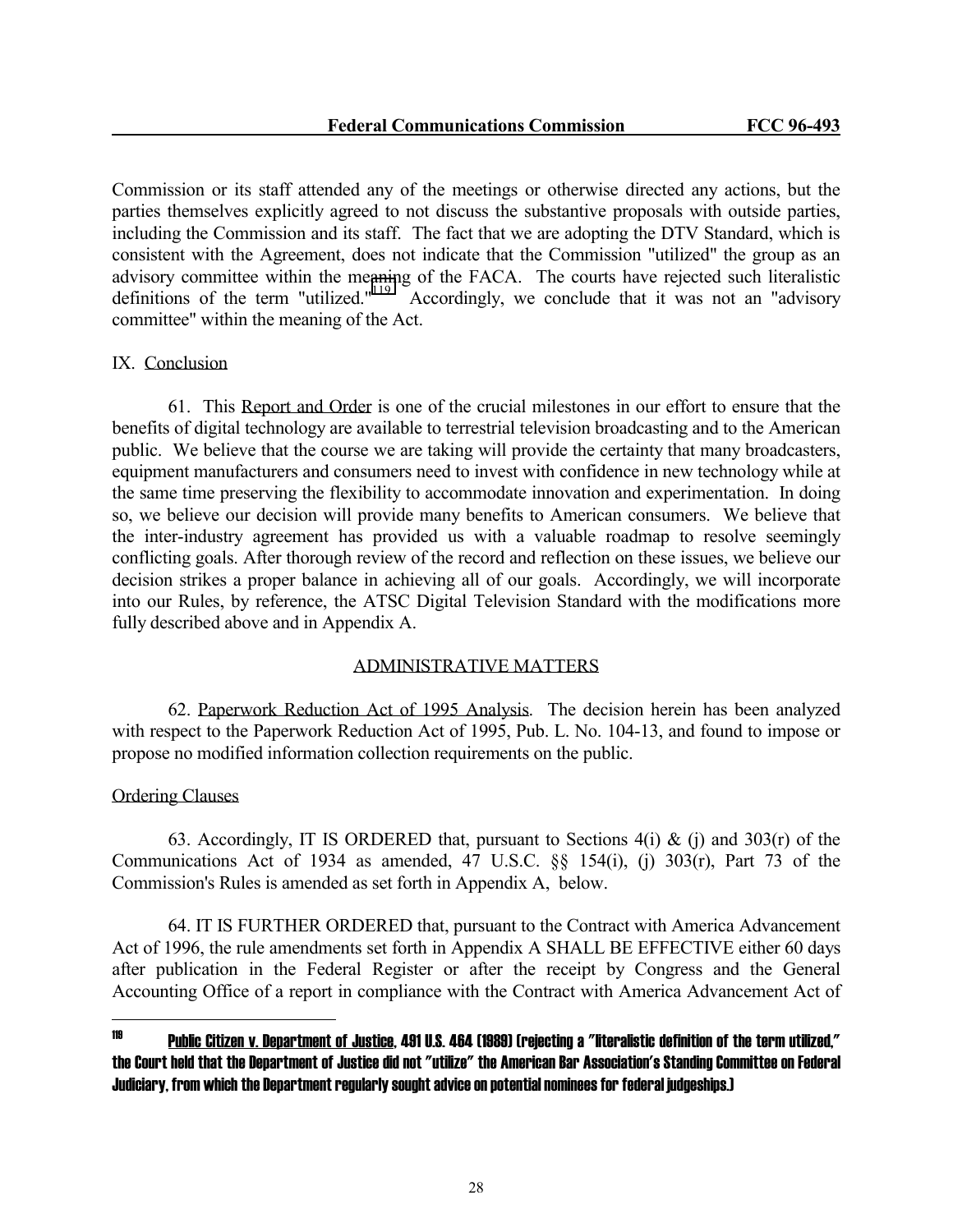1996, Pub. L. No. 104-121, whichever is later.

 65. IT IS FURTHER ORDERED that the Secretary shall send a copy of this Fourth Report and Order, including the Final Regulatory Flexibility Analysis, to the Chief Counsel for Advocacy of the Small Business Administration in accordance with Section 603(a) of the Regulatory Flexibility Act, Pub. L. No. 96-354, 94 Stat. 1164, 5 U.S.C. § 601 et. seq.

 66. For additional information concerning this proceeding, contact Saul Shapiro, Mass Media Bureau, (202) 418-2600, Roger Holberg, Mass Media Bureau, Policy and Rules Division, Legal Branch, (202) 418-2130; Dan Bring, Mass Media Bureau, Policy and Rules Division, Policy Analysis Branch, (202) 418-2170; or Gordon Godfrey, Mass Media Bureau, Policy and Rules Division, Engineering Policy, (202) 418-2190.

## FEDERAL COMMUNICATIONS COMMISSION

 William F. Caton Acting Secretary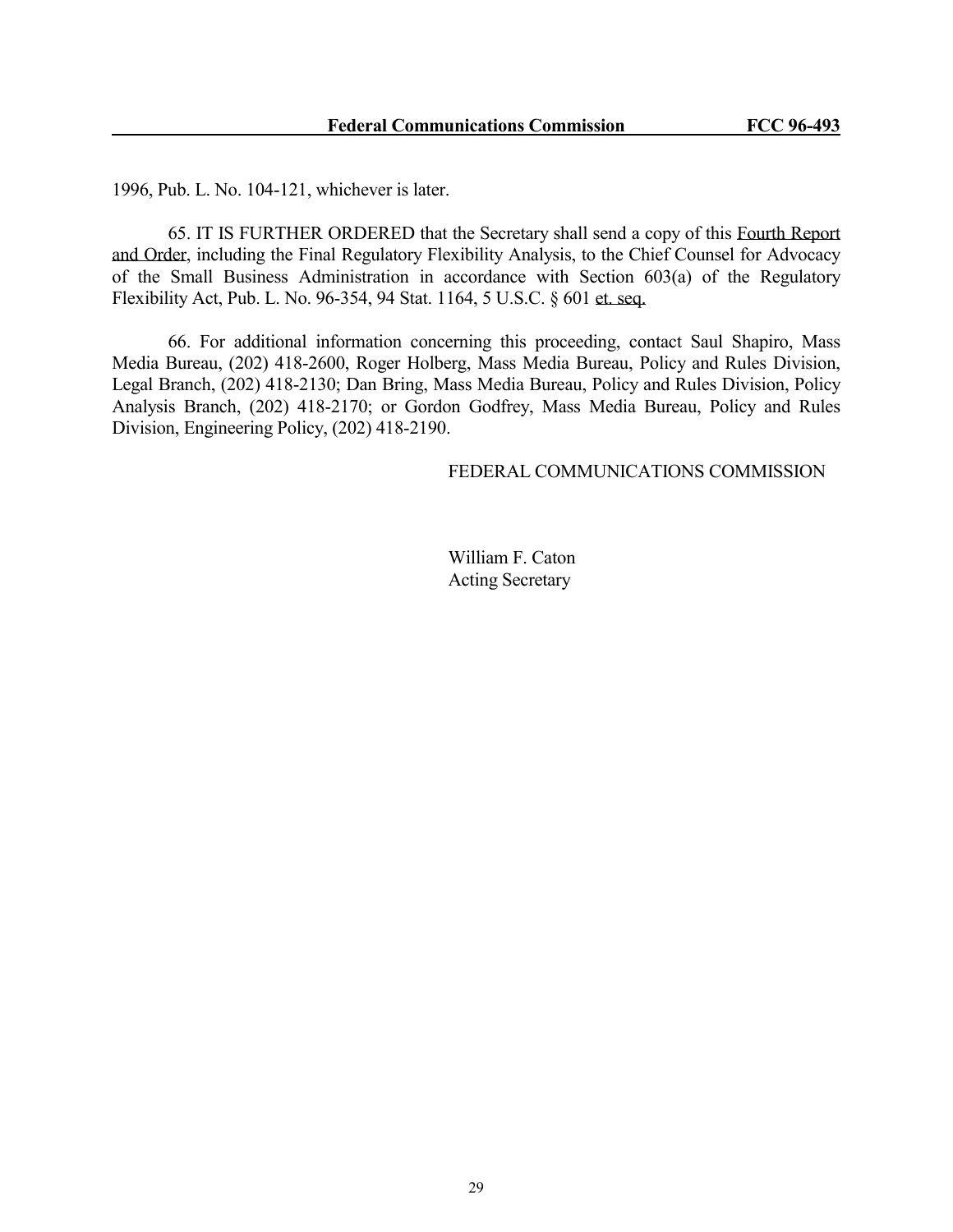#### **APPENDIX A**

 Part 73 of the Commission's Rules and Regulations (Chapter I of Title 47 of the Code of Federal Regulations) is amended to read as follows:

1. A new Section 73.682(d) is added to read as follows:

 § 73.682 TV transmission standards \*\*\*\*\*

 (d) *Digital broadcast television transmission standard*. Transmission of digital broadcast television (DTV) signals shall comply with the standards for such transmissions set forth in ATSC Doc. A/53 ("ATSC Digital Television Standard, 16 Sep 95") and ATSC Doc. A/52 ("ATSC Digital Audio Compression Standard (AC-3), 20 Dec 95"), which are incorporated by reference pursuant to 5 U.S.C. § 552(a). *Except that*: Section 5.1.2 ("Compression format constraints") including Table 3 ("Compression Format Constraints") as contained in Annex A ("Video Systems Characteristics") of the ATSC Digital Television Standard, and references to Table 3 contained in Section 5.1.1 Table 2 and Section 5.1.3 Table 4, are not incorporated herein. Although not incorporated herein by reference, licensees may also consult ATSC Doc. A/54 ("Guide to the Use of the ATSC Digital Television Standard, 4 Oct 95"). Copies of ATSC A/53, A/52, and A/54 can be obtained from the Commission's contract copier and can be inspected during normal business hours at the following location: 1919 M Street, N.W., Room 239 (FCC Reference Center), Washington, DC 20554. These documents also are available in their entirety on the Internet at http://www.atsc.org.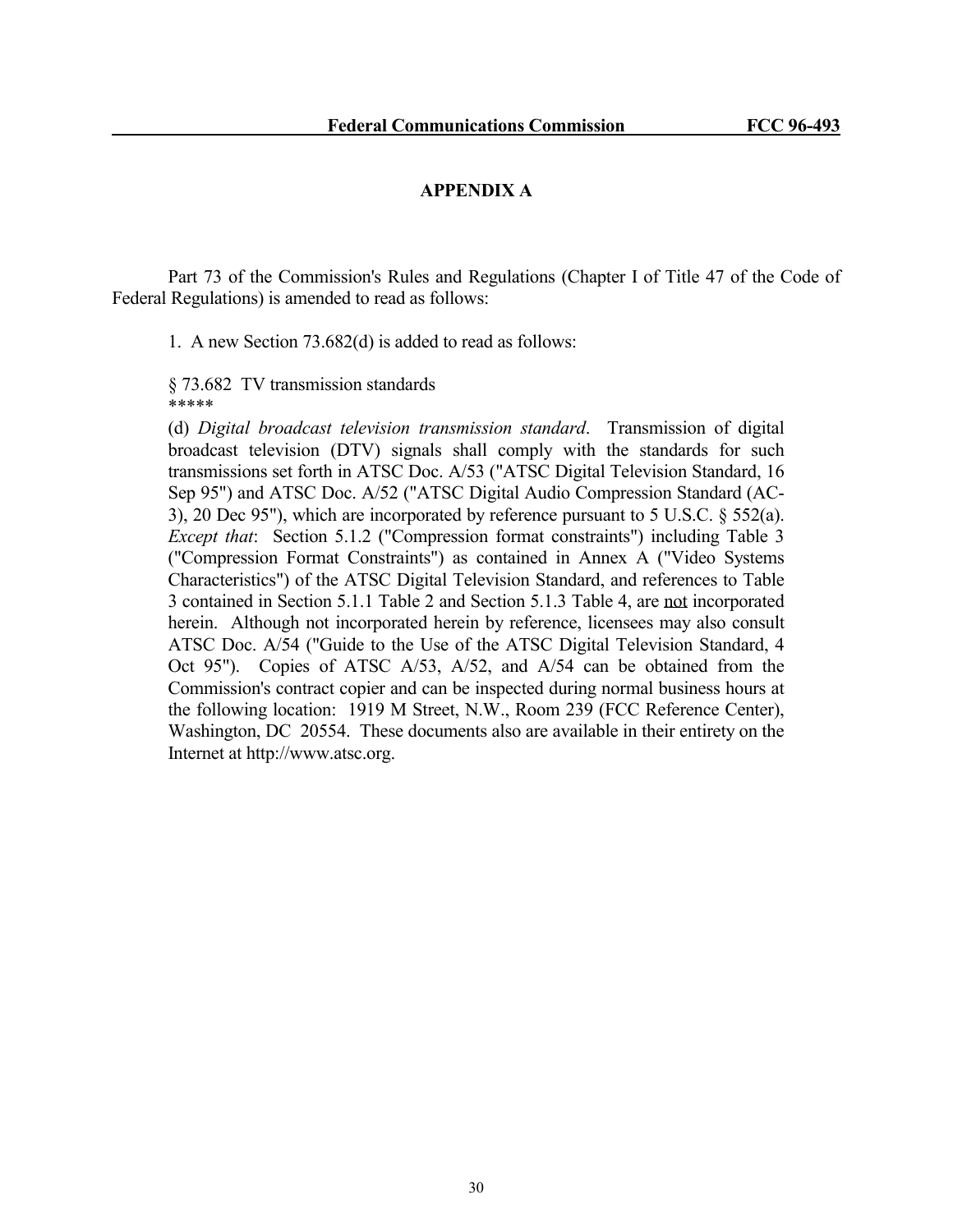## **APPENDIX B**

### **Final Regulatory Flexibility Analysis**

 As required by Section 603 of the Regulatory Flexibility Act, 5 U.S.C. § 603 (RFA), an Initial Regulatory Flexibility Analysis ("IRFA") was incorporated in the Fifth Further Notice of Proposed Rule Making in this proceeding. The Commission sought written public comments on the proposals in the Fifth Further Notice, including on the IRFA. The Commission's Final Regulatory Flexibility Analysis ("FRFA") in this Fourth Report and Order conforms to the RFA, as amended by the Contract With America Advancement Act of 1996, Pub. L. No. 104-121, 110 Stat. 847 (1996) ("CWAAA").<sup>120</sup>

### **I. Need For and Objectives of Action:**

 The Fourth Report and Order adopts, in modified form, the Advanced Television Systems Committee ("ATSC") digital television ("DTV") standard. Our ratification of this industrydeveloped standard is intended to provide the certainty that some parties seek in order to undertake the wholesale replacement of our analog system of terrestrial broadcast television with DTV. At the same time, we seek to ensure that governmental involvement is neither more extensive than necessary nor inhibitory to innovation, experimentation, and entrepreneurship. In the Fifth Further Notice in this proceeding, we listed four objectives regarding the authorization and implementation of a DTV standard: (1) to ensure that all affected parties have sufficient confidence and certainty in order to promote the smooth introduction of a free and universally available digital broadcast television service; (2) to increase the availability of new products and services to consumers through the introduction of digital broadcasting; (3) to ensure that our rules encourage technological innovation and competition; and (4) to minimize regulation and assure that any regulations we do adopt remain in effect no longer than necessary. In addition to these objectives, we considered how adoption of the standard would affect other goals enumerated in this proceeding, including a rapid transition to DTV, ceasing broadcasting in NTSC, and recovering spectrum. The Fourth Report and Order adopts the standard, except for certain aspects as discussed in paragraphs 30-49, supra, based on a careful weighing and balancing of these various goals.

### **II. Significant Issues Raised by the Public in Response to the Initial Analysis:**

 No comments were received specifically in response to the IRFA contained in the Fifth Further Notice. Further, while no comments were addressed specifically to small business issues, according to several Low Power Television ("LPTV") commenters, including Third Coast Broadcasting, Inc. and Island Broadcasting Company, the Commission should minimize the impact

#### $120$ 120 Subtitle II of CWAAA is The Small Business Regulatory Enforcement Fairness Act of 1996 (SBREFA), codified at 5 U.S.C. § 601 et seq.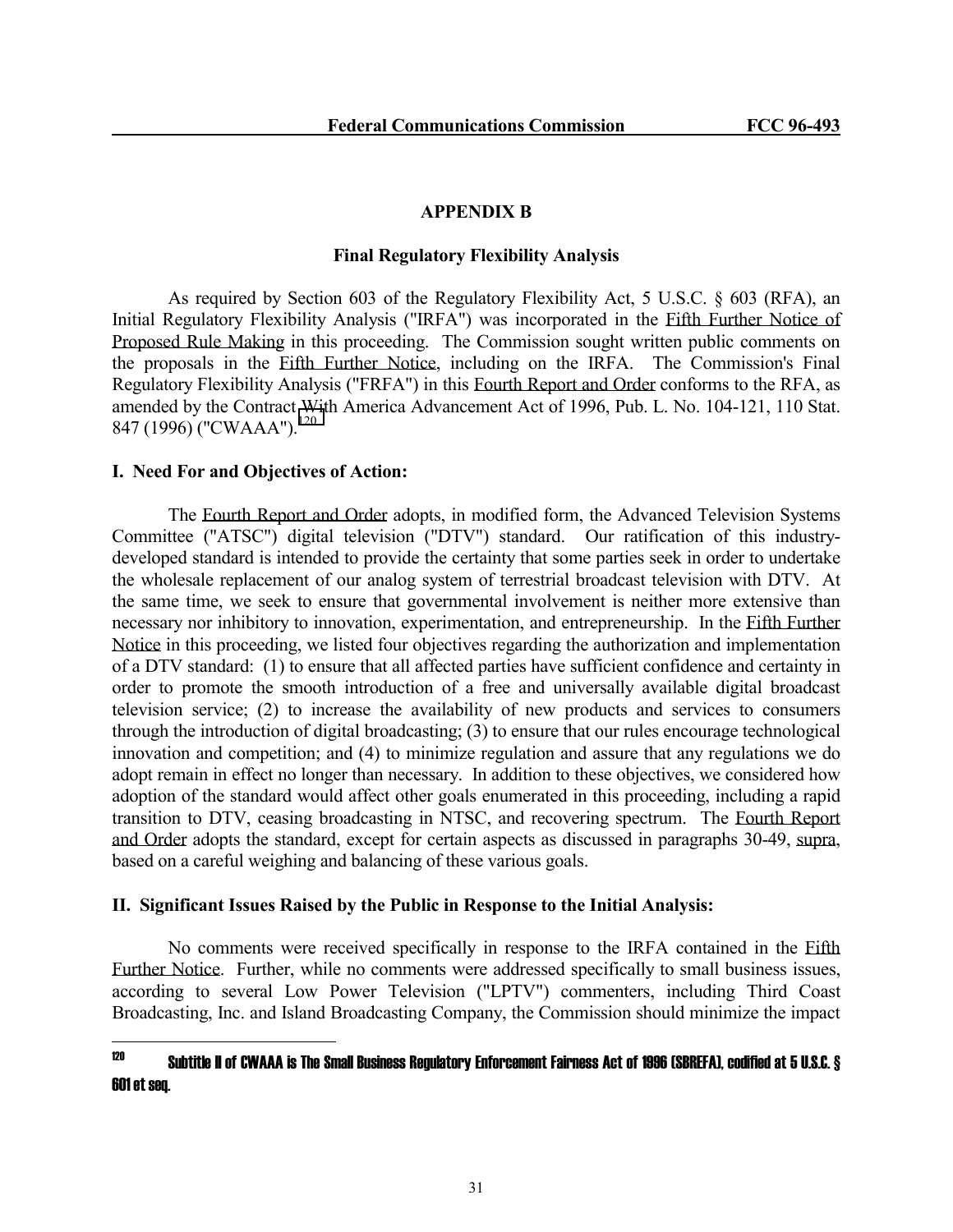on LPTV to prevent LPTV from being forced off the air by the transition to the new digital technology. Third Coast and Roger E. Harders contend that LPTV serves niches not covered by larger regional stations and should be able to provide this important service on digital channels in the future. Further, Blue Mountain Translator District argues that translators must be able to receive interactive signals to be full partners in DTV systems. In addition, not-for-profit and commercial translators must be treated equally. As discussed in Section V of this FRFA, we have considered these concerns. However, adoption of a standard for DTV will not implicate the concerns raised by LPTV and translator stations. The role of LPTV and translator stations in the transition to digital will be considered separately.

### **III. Description and Number of Small Entities To Which the Rule Will Apply:**

## 1. Definition of a "Small Business"

 Under the RFA, small entities may include small organizations, small businesses, and small governmental jurisdictions. 5 U.S.C. § 601(6). The RFA, 5 U.S.C. § 601(3), generally defines the term "small business" as having the same meaning as the term "small business concern" under the Small Business Act, 15 U.S.C. § 632. A small business concern is one which: (1) is independently owned and operated; (2) is not dominant in its field of operation; and (3) satisfies any additional criteria established by the Small Business Administration ("SBA"). According to the SBA's regulations, entities engaged in television broadcasting Standard Industrial Classification ("SIC") Code 4833 -- Television Broadcasting Stations, may have a maximum of \$10.5 million in annual receipts in order to qualify as a small business concern. This standard also applies in determining whether an entity is a small business for purposes of the RFA.

 Pursuant to 5 U.S.C. § 601(3), the statutory definition of a small business applies "unless an agency after consultation with the Office of Advocacy of the SBA and after opportunity for public comment, establishes one or more definitions of such term which are appropriate to the activities of the agency and publishes such definition(s) in the Federal Register." While we tentatively believe that the foregoing definition of "small business" greatly overstates the number of television broadcast stations that are small businesses and is not suitable for purposes of determining the impact of the new rules on small television stations, we did not propose an alternative definition in the IRFA.<sup>121</sup> Accordingly, for purposes of this Fourth Report and Order, we utilize the SBA's

 $121$ 121 We have pending proceedings seeking comment on the definition of and data relating to small businesses. In our Notice of Inquiry in GN Docket No. 96-113 (In the Matter of Section 257 Proceeding to Identify and Eliminate Market Entry Barriers for Small Businesses), FCC 96-216, released May 21, 1996, we requested commenters to provide profile data about small telecommunications businesses in particular services, including television, and the market entry barriers they encounter, and we also sought comment as to how to define small businesses for purposes of implementing Section 257 of the Telecommunications Act of 1996, which requires us to identify market entry barriers and to prescribe regulations to eliminate those barriers. Additionally, in our Order and Notice of Proposed Rule Making in MM Docket No. 96-16 (In the Matter of Streamlining Broadcast EEO Rule and Policies, Vacating the EEO Forfeiture Policy Statement and Amending Section 1.80 of the Commission's Rules to Include EEO Forfeiture Guidelines), 11 FCC Rcd 5154 (1996), we invited comment as to whether relief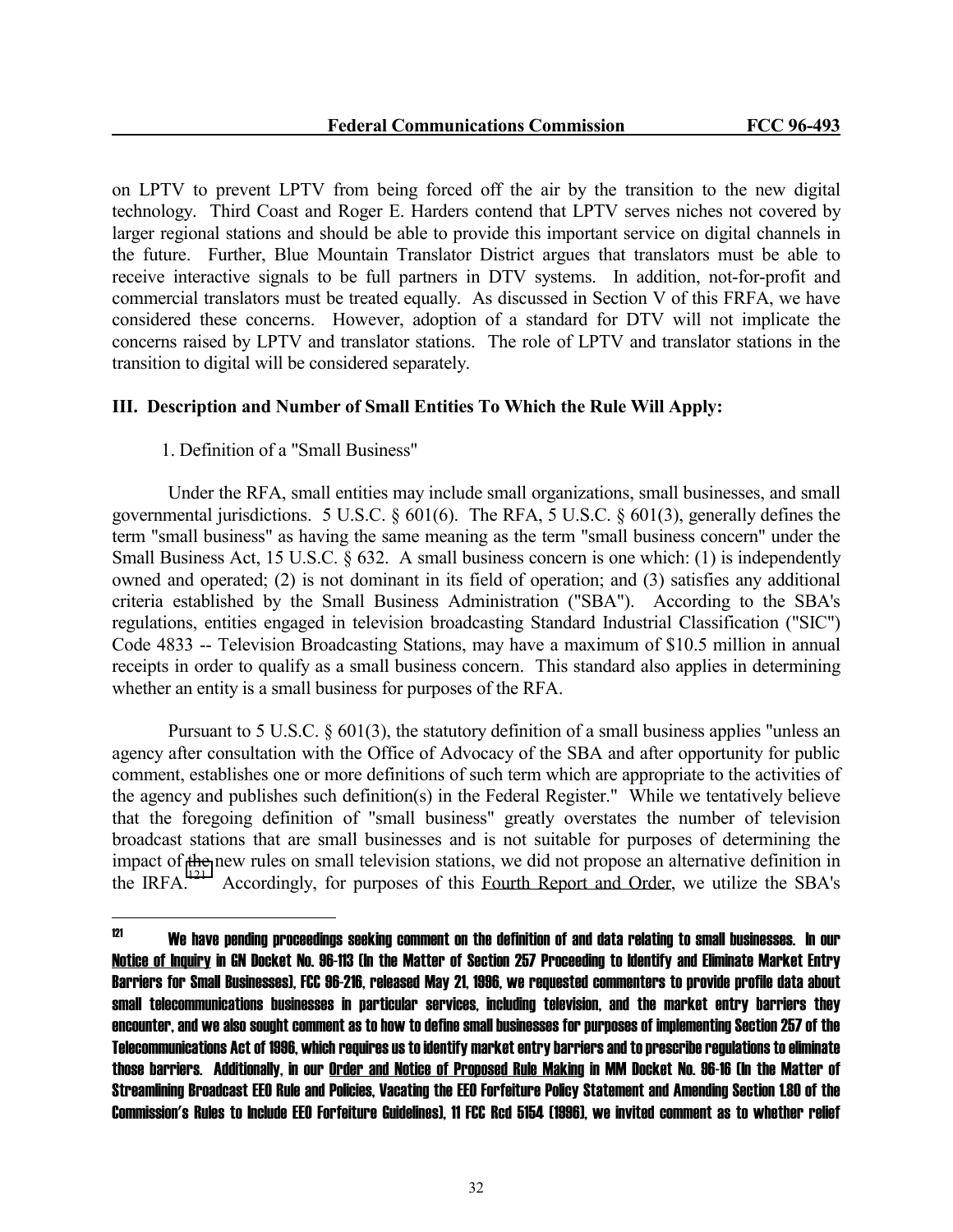definition in determining the number of small businesses to which the rules apply, but we reserve the right to adopt a more suitable definition of "small business" as applied to television broadcast stations and to consider further the issue of the number of small entities that are television broadcasters in the future. Further, in this FRFA, we will identify the different classes of small television stations that may be impacted by the rules adopted in this Fourth Report and Order.

2. Issues in Applying the Definition of a "Small Business"

 As discussed below, we could not precisely apply the foregoing definition of "small business" in developing our estimates of the number of small entities to which the rules will apply. Our estimates reflect our best judgments based on the data available to us.

 An element of the definition of "small business" is that the entity not be dominant in its field of operation. We were unable at this time to define or quantify the criteria that would establish whether a specific television station is dominant in its field of operation. Accordingly, the following estimates of small businesses to which the new rules will apply do not exclude any television station from the definition of a small business on this basis and are therefore overinclusive to that extent. An additional element of the definition of "small business" is that the entity must be independently owned and operated. As discussed further below, we could not fully apply this criterion, and our estimates of small businesses to which the rules may apply may be overinclusive to this extent. The SBA's general size standards are developed taking into account these two statutory criteria. This does not preclude us from taking these factors into account in making our estimates of the numbers of small entities.

 With respect to applying the revenue cap, the SBA has defined "annual receipts" specifically in 13 C.F.R  $\S$  121.104, and its calculations include an averaging process. We do not currently require submission of financial data from licensees that we could use in applying the SBA's definition of a small business. Thus, for purposes of estimating the number of small entities to which the rules apply, we are limited to considering the revenue data that are publicly available, and the revenue data on which we rely may not correspond completely with the SBA definition of annual receipts.

 Under SBA criteria for determining annual receipts, if a concern has acquired an affiliate or been acquired as an affiliate during the applicable averaging period for determining annual receipts, the annual receipts in determining size status include the receipts of both firms. 13 C.F.R. § 121.104(d)(1). The SBA defines affiliation in 13 C.F.R. § 121.103. In this context, the SBA's definition of affiliate is analogous to our attribution rules. Generally, under the SBA's definition,

should be afforded to stations: (1) based on small staff and what size staff would be considered sufficient for relief, e.g., 10 or fewer full-time employees; (2) based on operation in a small market; or (3) based on operation in a market with a small minority work force. We have not concluded the foregoing rule makings.

j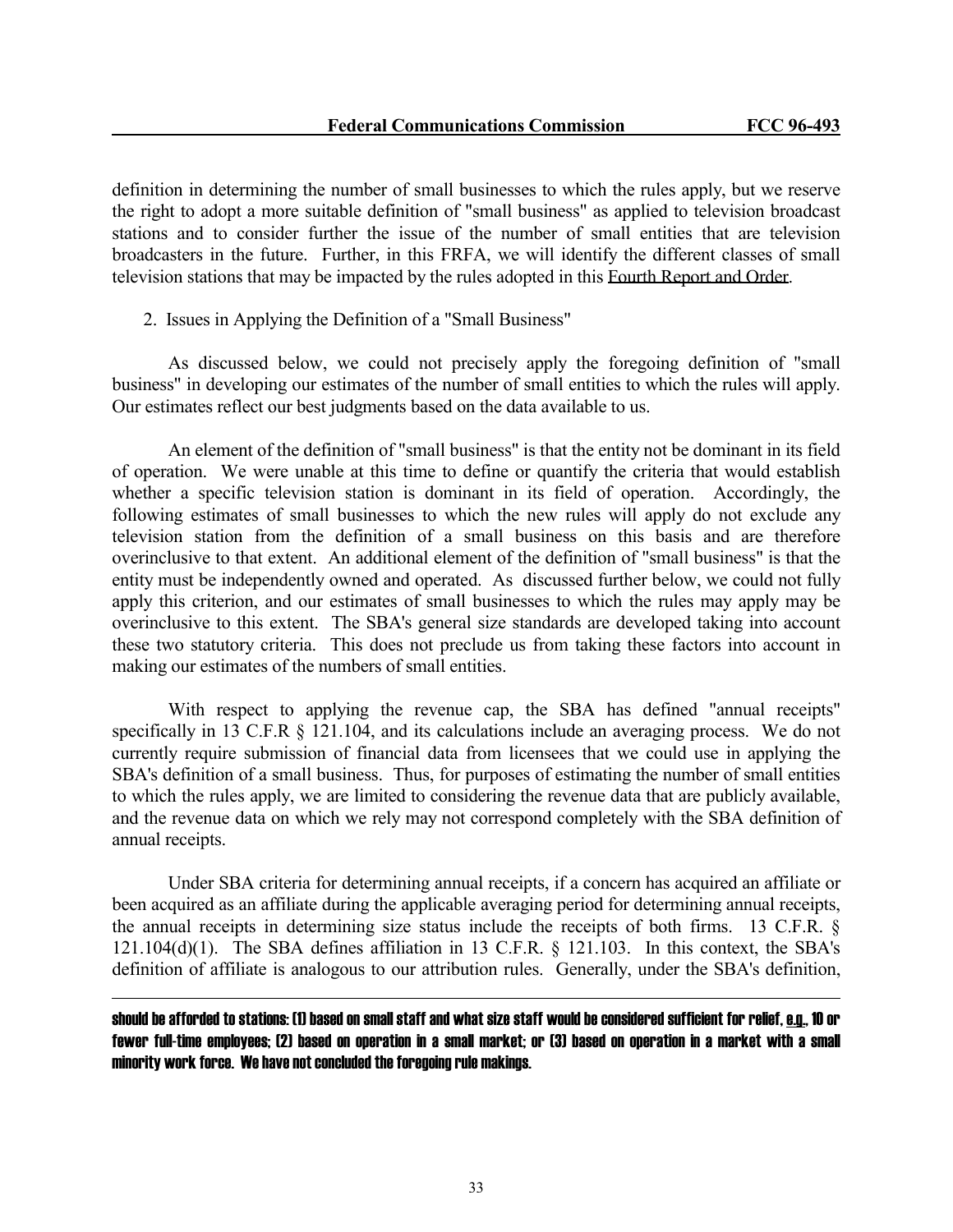concerns are affiliates of each other when one concern controls or has the power to control the other, or a third party or parties controls or has the power to control both. 13 C.F.R. § 121.103(a)(1). The SBA considers factors such as ownership, management, previous relationships with or ties to another concern, and contractual relationships, in determining whether affiliation exists. 13 C.F.R.  $\S$  121.103(a)(2). Instead of making an independent determination of whether television stations were affiliated based on SBA's definitions, we relied on the data bases available to us to provide us with that information.

3. Television Station Estimates Based on Census Data

 The rules amended by this Fourth Report and Order will apply to full service television stations and may have an effect on TV translator facilities and low power TV stations ("LPTV"). The Small Business Administration defines a television broadcasting station that has no more than \$10.5 million in annual receipts as a small business.<sup>122</sup> Television broadcasting stations consist of establishments primarily engaged in broadcasting visual programs by television to the public, except cable and other pay television services.<sup>123</sup> Included in this industry are commercial, religious, educational, and other television stations.<sup>124</sup> Also included are establishments primarily engaged in television broadcasting and which produce taped television program materials.<sup>1</sup> Separate establishments primarily engaged in producing taped television program materials are classified under another SIC number.<sup>126</sup>

#### $122$ 122 13 C.F.R. § 121.201, Standard Industrial Code (SIC) 4833 (1996).

123 Economics and Statistics Administration, Bureau of Census, U.S. Department of Commerce, 1992 Census of Transportation, Communications and Utilities, Establishment and Firm Size, Series UC92-S-1, Appendix A-9 (1995).

 $124$  Id. See Executive Office of the President, Office of Management and Budget, Standard Industrial Classification Manual (1987), at 283, which describes "Television Broadcasting Stations (SIC Code 4833) as:

 Establishments primarily engaged in broadcasting visual programs by television to the public, except cable and other pay television services. Included in this industry are commercial, religious, educational and other television stations. Also included here are establishments primarily engaged in television broadcasting and which produce taped television program materials.

 $^{125}$  Economics and Statistics Administration, Bureau of Census, U.S. Department of Commerce, 1992 Census of Transportation, Communications and Utilities, Establishment and Firm Size, Series UC92-S-1, Appendix A-9 (1995).

 $126$  Id.; SIC 7812 (Motion Picture and Video Tape Production); SIC 7922 (Theatrical Producers and Miscellaneous Theatrical Services (producers of live radio and television programs).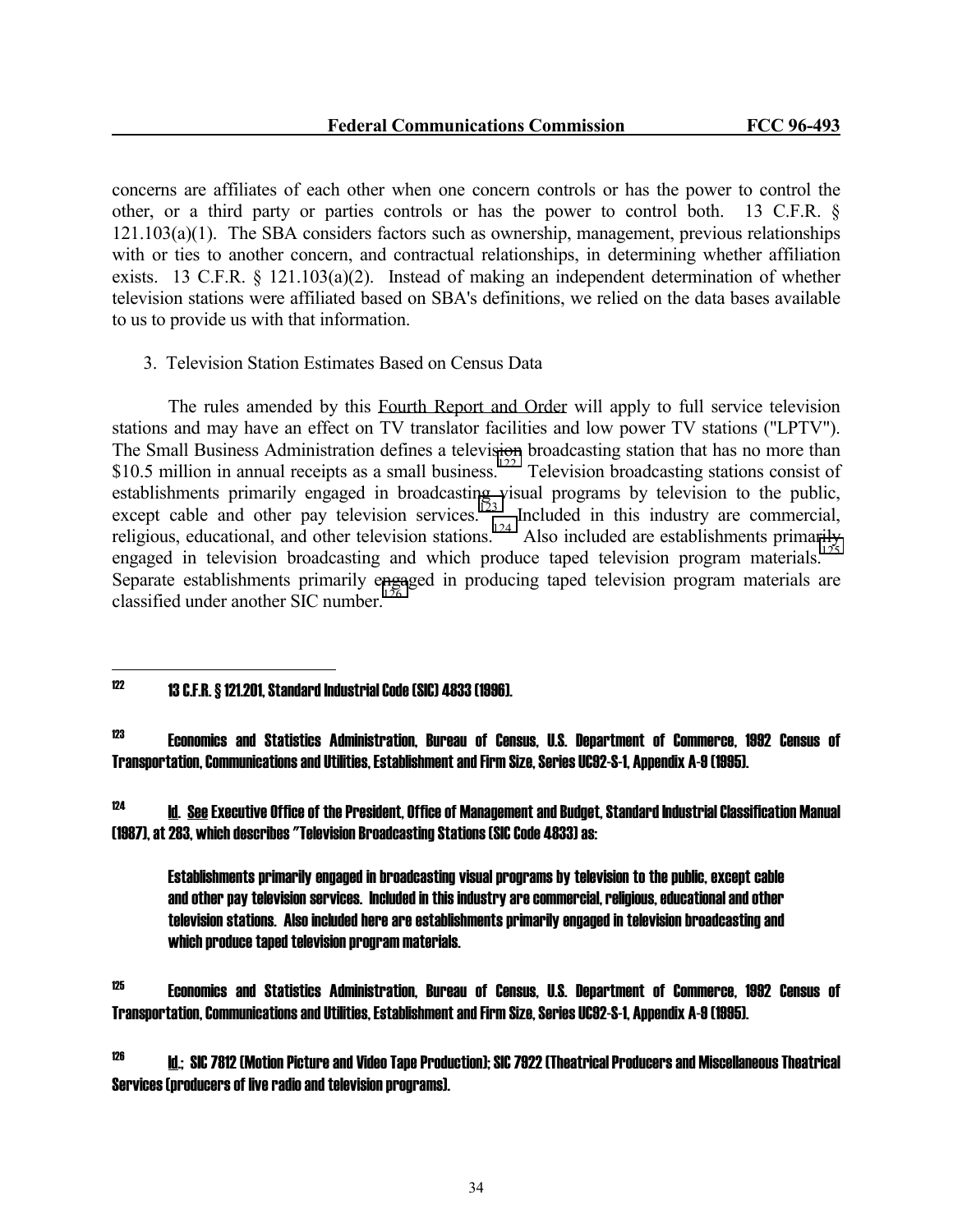There were 1,509 television stations operating in the nation in 1992.<sup>127</sup> That number has remained fairly constant as indicated by the approximately 1,550 operating television broadcasting stations in the nation as of August,  $1996$ .<sup>128</sup> For  $1992$ <sup>129</sup> the number of television stations that produced less than \$10.0 million in revenue was 1,155 establishments.<sup>130</sup> Thus, the proposed rules will affect approximately 1,550 television stations; approximately 1,194 of those stations are considered small businesses.<sup>131</sup> These estimates may overstate the number of small entities since the revenue figures on which they are based do not include or aggregate revenues from nontelevision affiliated companies. We recognize that the proposed rules may also impact minority and women owned stations, some of which may be small entities. In 1995, minorities owned and controlled 37 (3.0%) of 1,221 commercial television stations in the United States.<sup>132</sup> According to the U.S. Bureau of the Census, in 1987 women owned and controlled 27 (1.9%) of 1,342 commercial and non-commercial television stations in the United States.<sup>133</sup>

128 FCC News Release No. 64958, Sept. 6, 1996.

 $129$  Census for Communications' establishments are performed every five years ending with a  $72^{\prime\prime}$  or  $77^{\prime\prime}$ . See Economics and Statistics Administration, Bureau of Census, U.S. Department of Commerce, supra note 4, III.

 $130$  The amount of \$10 million was used to estimate the number of small business establishments because the relevant Census categories stopped at \$9,999,999 and began at \$10,000,000. No category for \$10.5 million existed. Thus, the number is as accurate as it is possible to calculate with the available information.

 $131$  We use the 77 percent figure of TV stations operating at less than \$10 million for 1992 and apply it to the 1996 total of 1550 TV stations to arrive at 1,194 stations categorized as small businesses.

132 Minority Commercial Broadcast Ownership in the United States, U.S. Dep't of Commerce, National Telecommunications and Information Administration, The Minority Telecommunications Development Program ("MTDP") (April 1996). MTDP considers minority ownership as ownership of more than 50% of a broadcast corporation's stock, voting control in a broadcast partnership, or ownership of a broadcasting property as an individual proprietor. Id. The minority groups included in this report are Black, Hispanic, Asian, and Native American.

133 See Comments of American Women in Radio and Television, Inc. in MM Docket No. 94-149 and MM Docket No. 91-140, at 4 n.4 (filed May 17, 1995), citing 1987 Economic Censuses, Women-Owned Business, WB87-1, U.S. Dep't of Commerce, Bureau of the Census, August 1990 (based on 1987 Census). After the 1987 Census report, the Census Bureau did not provide data by particular communications services (four-digit Standard Industrial Classification (SIC) Code), but rather by the general twodigit SIC Code for communications (#48). Consequently, since 1987, the U.S. Census Bureau has not updated data on ownership of broadcast facilities by women, nor does the FCC collect such data. However, we sought comment on whether the Annual Ownership Report Form 323 should be amended to include information on the gender and race of broadcast license owners.

 $127$ 127 FCC News Release No. 31327, Jan. 13, 1993; Economics and Statistics Administration, Bureau of Census, U.S. Department of Commerce, supra note 4, Appendix A-9.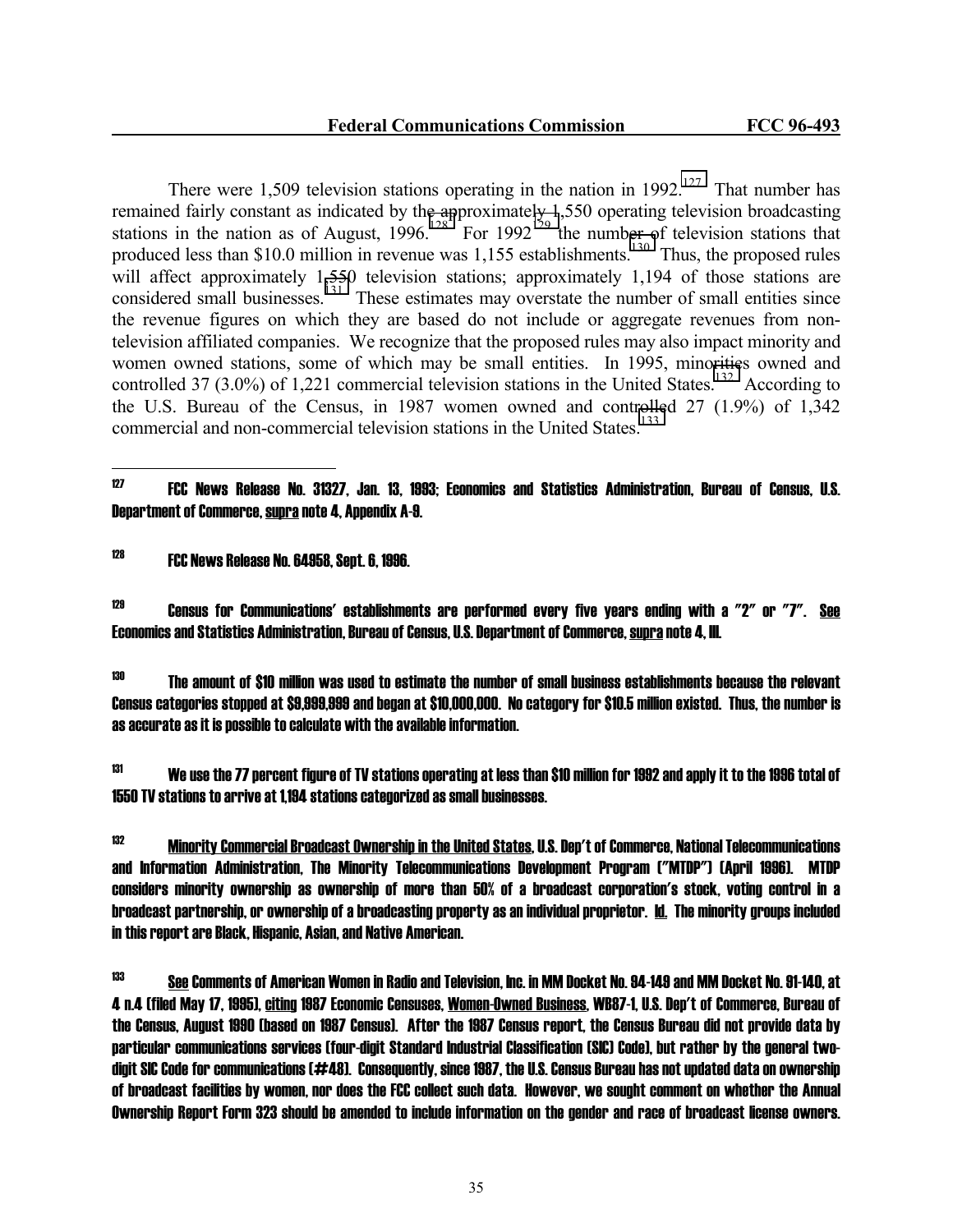It should also be noted that the foregoing estimates do not distinguish between networkaffiliated<sup>134</sup> stations and independent stations. As of April, 1996, the BIA Publications, Inc. Master Access Television Analyzer Database indicates that about 73 percent of all commercial television stations were affiliated with the ABC, CBS, NBC, Fox, UPN, or WB networks. Moreover, seven percent of those affiliates have secondary affiliations.<sup>135</sup>

 There are currently 4926 TV translators, and 1,921 LPTV stations which may be affected by the new rules, if they decide to convert to digital television.<sup>136</sup> The FCC does not collect financial information of any broadcast facility and the Department of Commerce does not collect financial information on these broadcast facilities. We will assume for present purposes, however, that most, if not all, LPTV stations and translator stations, could be classified as small businesses, if considered by themselves. We also recognize that most, if not virtually all translators are owned by a parent station which is a full-service station. Thus, translator stations generally can be considered affiliates, as that term is defined in the SBA regulations, with full-service stations. Given this situation, these stations would likely have annual revenues that exceed the SBA maximum to be designated as small businesses.

4. Alternative Classification of Small Television Stations

 An alternative way to classify small television stations is by the number of employees. The Commission currently applies a standard based on the number of employees in administering its Equal Employment Opportunity ("EEO") rule for broadcasting.<sup>137</sup> Thus, radio or television stations

Policies and Rules Regarding Minority and Female Ownership of Mass Media Facilities, Notice of Proposed Rulemaking, 10 FCC Rcd 2788, 2797 (1995).

 $134$  In this context, "affiliation" refers to any local broadcast television station that has a contractual arrangement with a programming network to carry the network's signal. This definition of affiliated station includes both stations owned and operated by a network and stations owned by other entities.

 $135$  Secondary affiliations are secondary to the primary affiliation of the station and generally afford the affiliate additional choice of programming.

136 FCC News Release, Broadcast Station Totals as of August 31, 1996.

j

 $137$  The Commission's definition of a small broadcast station for purposes of applying its EEO rule was adopted prior to the requirement of approval by the Small Business Administration pursuant to Section 3(a) of the Small Business Act, 15 U.S.C. § 632(a), as amended by Section 222 of the Small Business Credit and Business Opportunity Enhancement Act of 1992, Pub. L. No. 102-366, § 222(b)(1), 106 Stat. 999 (1992), as further amended by the Small Business Administration Reauthorization and Amendments Act of 1994, Pub. L. No. 103-403, § 301, 108 Stat. 4187 (1994). However, this definition was adopted after public notice and an opportunity for comment. See Report and Order in Docket No. 18244, 23 FCC 2d 430 (1970).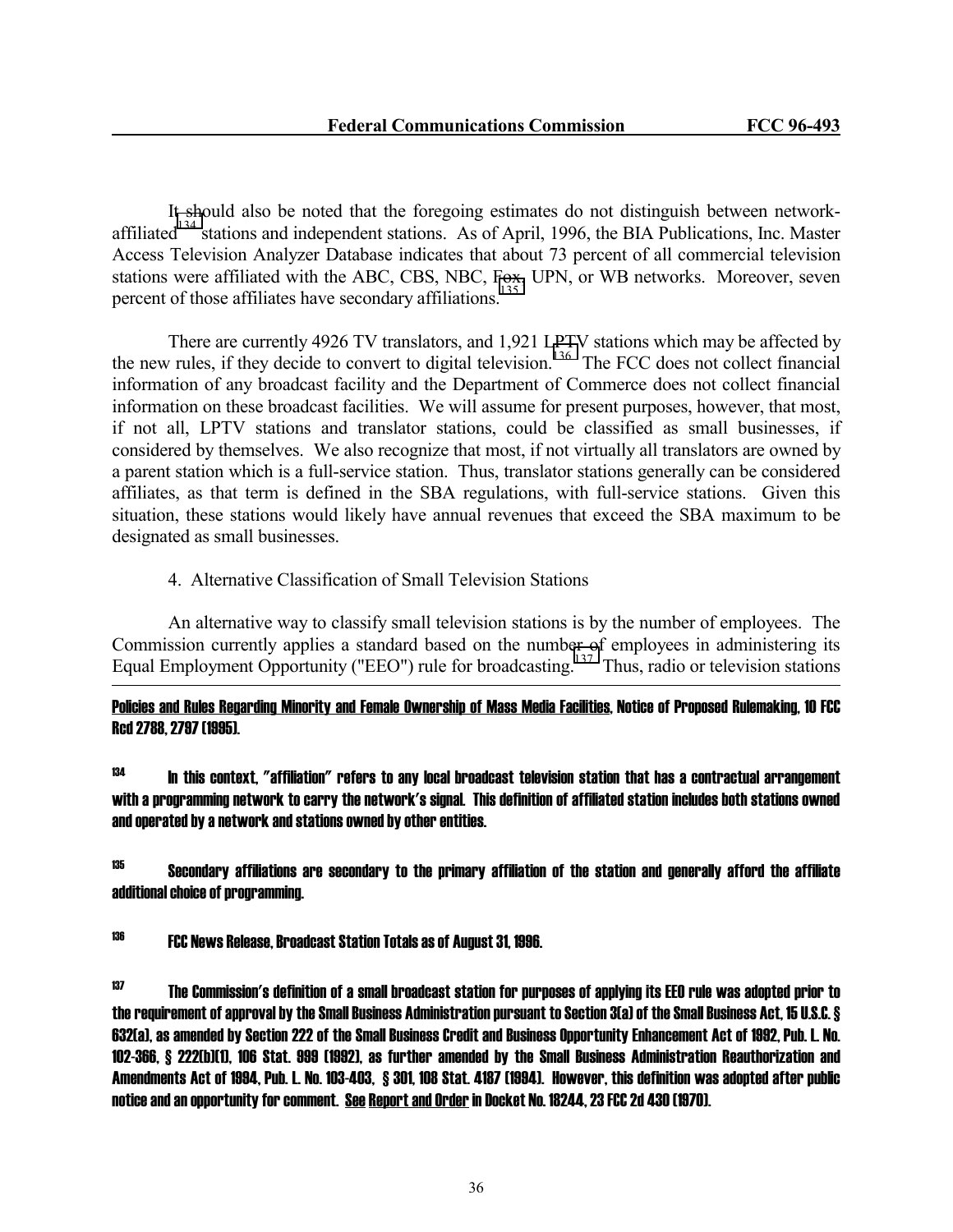with fewer than five full-time employees are exempted from certain EEO reporting and recordkeeping requirements.<sup>138</sup> We estimate that the total number of commercial television stations with 4 or fewer employees is 132 and that the total number of noncommercial educational television stations with 4 or fewer employees is  $136<sup>139</sup>$ 

# 5. Other Industry Groups

 Television Equipment Manufacturers: The Commission has not developed a definition of small entities applicable to manufacturers of television equipment. Therefore, we will utilize the SBA definition of manufacturers of Radio and Television Broadcasting and Communications Equipment.<sup>140</sup> According to the SBA's regulations, a TV equipment manufacturer must have 750 or fewer employees in order to qualify as a small business concern.<sup>141</sup> Census Bureau data indicates that there are 858 U.S. firms that manufacture radio and television broadcasting and communications equipment, and that 778 of these firms have fewer than 750 employees and would be classified as small entities.<sup>142</sup> The Census Bureau category is very broad, and specific figures are not available as to how many of these firms are exclusive manufacturers of television equipment or how many are independently owned and operated. We conclude that there are approximately 778 small manufacturers of radio and television equipment.

 Household/Consumer Television Equipment: The Commission has not developed a definition of small entities applicable to manufacturers of television equipment used by consumers,

139 We base this estimate on a compilation of 1995 Broadcast Station Annual Employment Reports (FCC Form 395-B), performed by staff of the Equal Opportunity Employment Branch, Mass Media Bureau, FCC.

<sup>140</sup> This category excludes establishments primarily engaged in the manufacturing of household audio and visual equipment which is categorized as SIC 3651. See infra for SIC 3651 data.

141 13 C.F.R. § 121.201, (SIC) Code 3663.

142 U.S. Dept. of Commerce, 1992 Census of Transportation, Communications and Utilities, Table 1D, (issued May 1995), SIC category 3663.

<sup>138</sup> 138 See, e.g., 47 C.F.R. § 73.3612 (Requirement to file annual employment reports on Form 395-B applies to licensees with five or more full-time employees); First Report and Order in Docket No. 21474 (In the Matter of Amendment of Broadcast Equal Employment Opportunity Rules and FCC Form 395), 70 FCC 2d 1466 (1979). The Commission is currently considering how to decrease the administrative burdens imposed by the EEO rule on small stations while maintaining the effectiveness of our broadcast EEO enforcement. Order and Notice of Proposed Rule Making in MM Docket No. 96-16 (In the Matter of Streamlining Broadcast EEO Rule and Policies, Vacating the EEO Forfeiture Policy Statement and Amending Section 1.80 of the Commission's Rules to Include EEO Forfeiture Guidelines), 11 FCC Rcd 5154 (1996). One option under consideration is whether to define a small station for purposes of affording such relief as one with ten or fewer full-time employees. Id. at ¶ 21.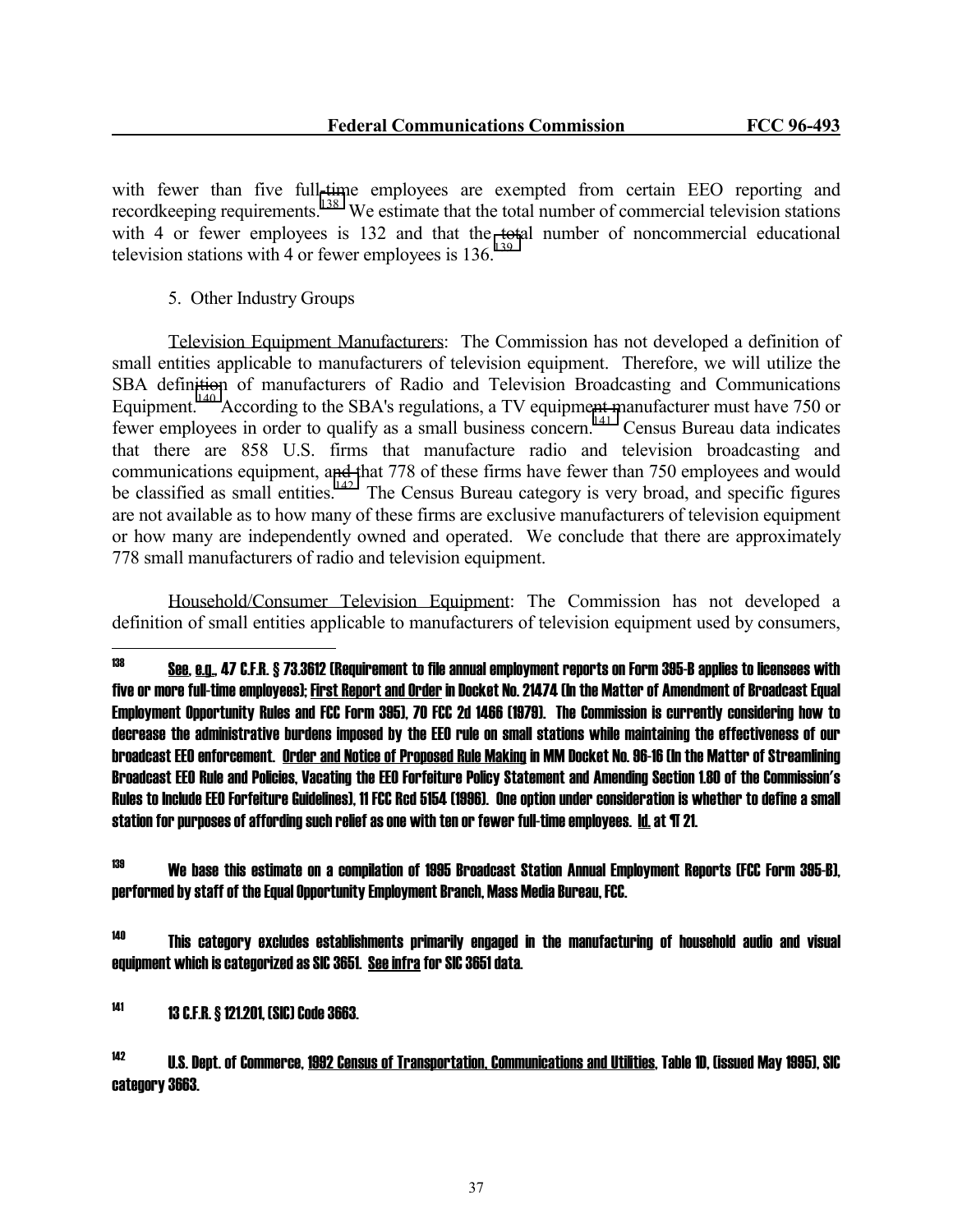as compared to industrial use by television licensees and related businesses. Therefore, we will utilize the SBA definition applicable to manufacturers of Household Audio and Visual Equipment. According to the SBA's regulations, a household audio and visual equipment manufacturer must have 750 or fewer employees in order to qualify as a small business concern.<sup>143</sup> Census Bureau data indicates that there are 410 U.S. firms that manufacture radio and television broadcasting and communications equipment, and that 386 of these firms have fewer than 500 employees and would be classified as small entities.<sup>144</sup> The remaining 24 firms have 500 or more employees; however, we are unable to determine how many of those have fewer than 750 employees and therefore, also qualify as small entities under the SBA definition. Furthermore, the Census Bureau category is very broad, and specific figures are not available as to how many of these firms are exclusive manufacturers of television equipment for consumers or how many are independently owned and operated. We conclude that there are approximately 386 small manufacturers of television equipment for consumer/household use.

 Computer Manufacturers: The Commission has not developed a definition of small entities applicable to computer manufacturers. Therefore, we will utilize the SBA definition. According to SBA regulations, a computer manufacturer must have 1,000 or fewer employees in order to qualify as a small entity.<sup>145</sup> Census Bureau data indicates that there are  $716$  firms that manufacture electronic computers and of those, 659 have fewer than 500 employees and qualify as small entities.<sup>146</sup> The remaining 57 firms have 500 or more employees; however, we are unable to determine how many of those have fewer than 1,000 employees and therefore also qualify as small entities under the SBA definition. We conclude that there are approximately 659 small computer manufacturers.

### **IV. Projected Compliance Requirements of the Rule:**

 The Fourth Report and Order adopts a rule incorporating by reference the digital television broadcast standard ("Standard") recommended to the Commission by its Advisory Committee on Advanced Television Service ("ACATS"), with the exception of the video formats. The Fourth Report and Order imposes no new reporting or recordkeeping requirements.

143 13 C.F.R. § 121.201, (SIC) Code 3651.

j

144 U.S. Small Business Administration 1995 Economic Census Industry and Enterprise Report, Table 3, SIC Code 3651, (Bureau of the Census data adapted by the Office of Advocacy of the U.S. Small Business Administration).

145 13 C.F.R. § 121.201, (SIC) Code 3571.

 $146$  U.S. Small Business Administration 1995 Economic Census Industry and Enterprise Report, Table 3, SIC Code 3571, (Bureau of the Census data adapted by the Office of Advocacy of the U.S. Small Business Administration).